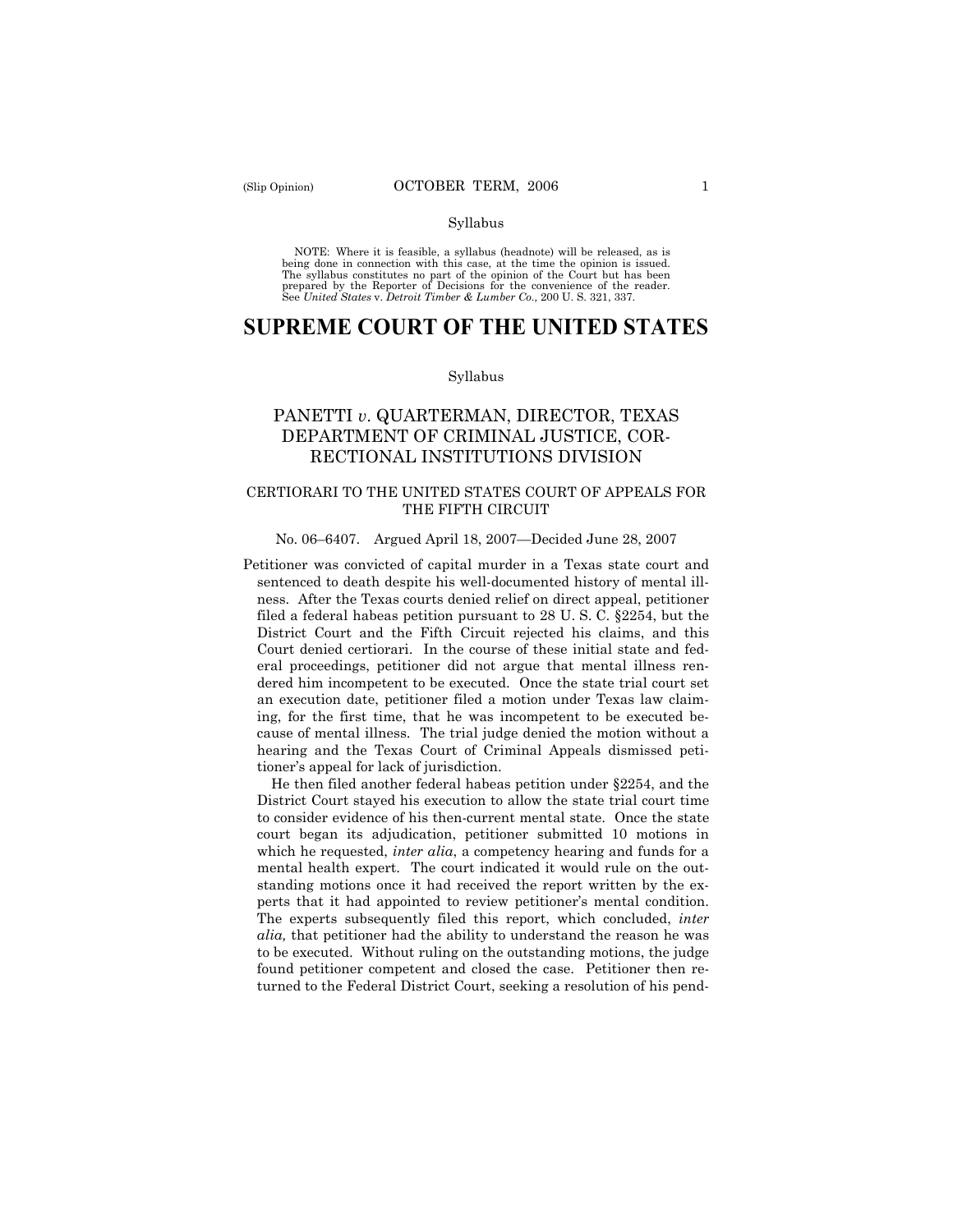ing §2254 petition. The District Court concluded that the state-court competency proceedings failed to comply with Texas law and were constitutionally inadequate in light of the procedural requirements mandated by *Ford* v. *Wainwright*, 477 U. S. 399, 410, where this Court held that the Eighth Amendment prohibits States from inflicting the death penalty upon insane prisoners. Although the court therefore reviewed petitioner's incompetency claim without deferring to the state court's finding of competency, it nevertheless granted no relief, finding that petitioner had not demonstrated that he met the standard for incompetency. Under Fifth Circuit precedent, the court explained, petitioner was competent to be executed so long as he knew the fact of his impending execution and the factual predicate for it. The Fifth Circuit affirmed.

*Held:* 

1. This Court has statutory authority to adjudicate the claims raised in petitioner's second federal habeas application. Because  $\S2244(b)(2)$  requires that "[a] claim presented in a second or successive  $\ldots$  [§2254] application  $\ldots$  that was not presented in a prior application . . . be dismissed," the State maintains that the failure of petitioner's first §2254 application to raise a *Ford*-based incompetency claim deprived the District Court of jurisdiction. The results this argument would produce show its flaws. Were the State's interpretation of "second or successive" correct, a prisoner would have two options: forgo the opportunity to raise a *Ford* claim in federal court; or raise the claim in a first federal habeas application even though it is premature. *Stewart* v. *Martinez-Villareal*, 523 U. S. 637, 644. The dilemma would apply not only to prisoners with mental conditions that, at the time of the initial habeas filing, were indicative of incompetency but also to all other prisoners, including those with no early sign of mental illness. Because all prisoners are at risk of deteriorations in their mental state, conscientious defense attorneys would be obliged to file unripe (and, in many cases, meritless) *Ford* claims in each and every §2254 application. This counterintuitive approach would add to the burden imposed on courts, applicants, and the States, with no clear advantage to any. The more reasonable interpretation of §2244, suggested by this Court's precedents, is that Congress did not intend the provisions of the Antiterrorism and Effective Death Penalty Act of 1996 (AEDPA) addressing "second or successive" habeas petitions to govern a filing in the unusual posture presented here: a §2254 application raising a *Ford*-based incompetency claim filed as soon as that claim is ripe. See, *e.g., Martinez-Villareal, supra*, at 643–645. This conclusion is confirmed by AEDPA's purposes of "further[ing] comity, finality, and federalism," *Miller-El* v. *Cockrell*, 537 U. S. 322, 337, "promot[ing] judicial efficiency and con-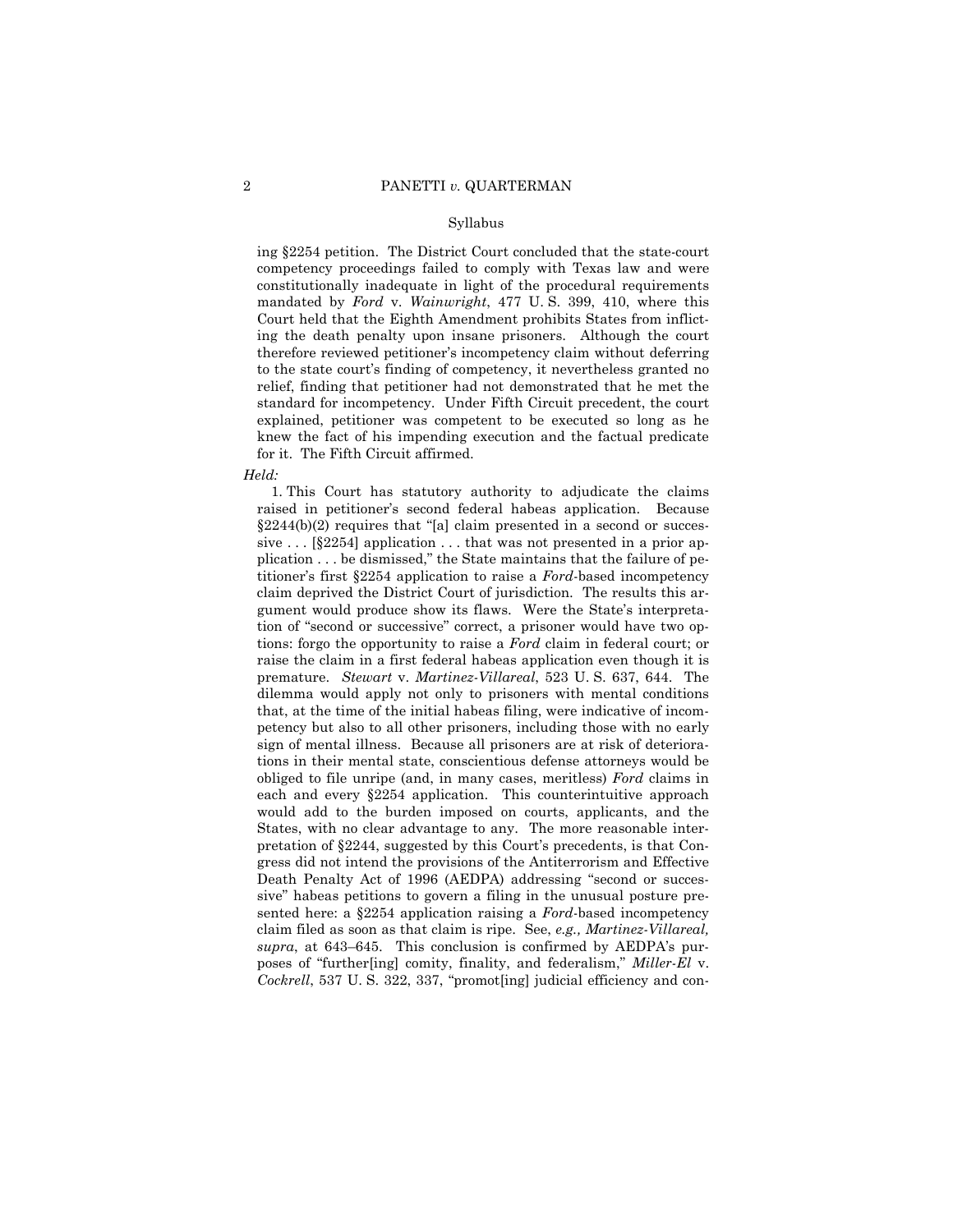servation of judicial resources, . . . and lend[ing] finality to state court judgments within a reasonable time," *Day* v. *McDonough*, 547 U. S. 198, 205–206. These purposes, and the practical effects of the Court's holdings, should be considered when interpreting AEDPA, particularly where, as here, petitioners "run the risk" under the proposed interpretation of "forever losing their opportunity for any federal review of their unexhausted claims," *Rhines* v. *Weber*, 544 U. S. 269, 275. There is, finally, no argument in this case that petitioner proceeded in a manner that could be considered an abuse of the writ. Cf. *Felker* v. *Turpin*, 518 U. S. 651, 664. To the contrary, the Court has suggested that it is generally appropriate for a prisoner to wait before seeking the resolution of unripe incompetency claims. See, *e.g., Martinez-Villareal, supra*, at 644–645. Pp. 9–15.

2. The state court failed to provide the procedures to which petitioner was entitled under the Constitution. *Ford* identifies the measures a State must provide when a prisoner alleges incompetency to be executed. Justice Powell's opinion concurring in part and concurring in the judgment in *Ford* controls, see *Marks* v. *United States*, 430 U. S. 188, 193, and constitutes "clearly established" governing law for AEDPA purposes, §2254(d)(1). As Justice Powell elaborated, once a prisoner seeking a stay of execution has made "a substantial threshold showing of insanity," 477 U. S., at 424, the Eighth and Fourteenth Amendments entitle him to, *inter alia,* a fair hearing, *ibid.,* including an opportunity to submit "expert psychiatric evidence that may differ from the State's own psychiatric examination," *id*., at 427. The procedures the state court provided petitioner were so deficient that they cannot be reconciled with any reasonable interpretation of the *Ford* rule. It is uncontested that petitioner made a substantial showing of incompetency. It is also evident from the record, however, that the state court reached its competency determination without holding a hearing or providing petitioner with an adequate opportunity to provide his own expert evidence. Moreover, there is a strong argument that the court violated state law by failing to provide a competency hearing. If so, the violation undermines any reliance the State might now place on Justice Powell's assertion that "the States should have substantial leeway to determine what process best balances the various interests at stake." *Id.,* at 427. Under AEDPA, a federal court may grant habeas relief, as relevant, only if a state court's "adjudication of [a] claim on the merits . . . resulted in a decision that . . . involved an unreasonable application" of the relevant federal law. §2254(d)(1). If the state court's adjudication is dependent on an antecedent unreasonable application of federal law, that requirement is satisfied, and the federal court must then resolve the claim without the deference AEDPA otherwise requires. See, *e.g.,*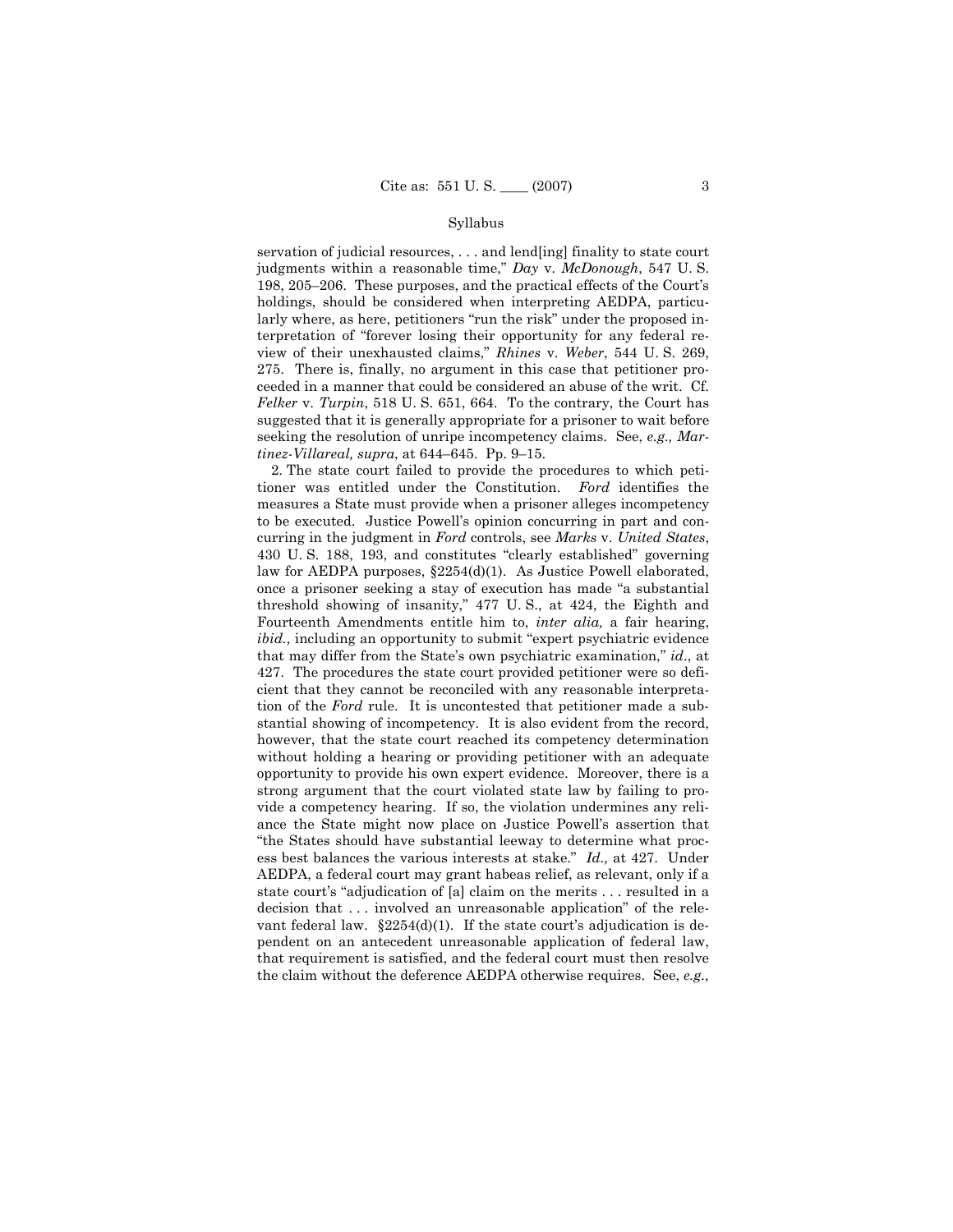*Wiggins* v. *Smith*, 539 U. S. 510, 534. Having determined that the state court unreasonably applied *Ford* when it accorded petitioner the procedures in question*,* this Court must now consider petitioner's claim on the merits without deferring to the state court's competency finding. Pp. 15–21.

3. The Fifth Circuit employed an improperly restrictive test when it considered petitioner's claim of incompetency on the merits. Pp. 21–28.

(a) The Fifth Circuit's incompetency standard is too restrictive to afford a prisoner Eighth Amendment protections. Petitioner's experts in the District Court concluded that, although he claims to understand that the State says it wants to execute him for murder, his mental problems have resulted in the delusion that the stated reason is a sham, and that the State actually wants to execute him to stop him from preaching. The Fifth Circuit held, based on its earlier decisions, that such delusions are simply not relevant to whether a prisoner can be executed so long as he is aware that the State has identified the link between his crime and the punishment to be inflicted. This test ignores the possibility that even if such awareness exists, gross delusions stemming from a severe mental disorder may put that awareness in a context so far removed from reality that the punishment can serve no proper purpose. It is also inconsistent with *Ford,* for none of the principles set forth therein is in accord with the Fifth Circuit's rule. Although the *Ford* opinions did not set forth a precise competency standard, the Court did reach the express conclusion that the Constitution "places a substantive restriction on the State's power to take the life of an insane prisoner," 477 U. S., at 405, because, *inter alia,* such an execution serves no retributive purpose, *id.*, at 408. It might be said that capital punishment is imposed because it has the potential to make the offender recognize at last the gravity of his crime and to allow the community as a whole, including the victim's surviving family and friends, to affirm its own judgment that the prisoner's culpability is so serious that the ultimate penalty must be sought and imposed. Both the potential for this recognition and the objective of community vindication are called into question, however, if the prisoner's only awareness of the link between the crime and the punishment is so distorted by mental illness that his awareness of the crime and punishment has little or no relation to the understanding shared by the community as a whole. A prisoner's awareness of the State's rationale for an execution is not the same as a rational understanding of it. *Ford* does not foreclose inquiry into the latter. To refuse to consider evidence of this nature is to mistake *Ford*'s holding and its logic. Pp. 21–28.

(b) Although the Court rejects the Fifth Circuit's standard, it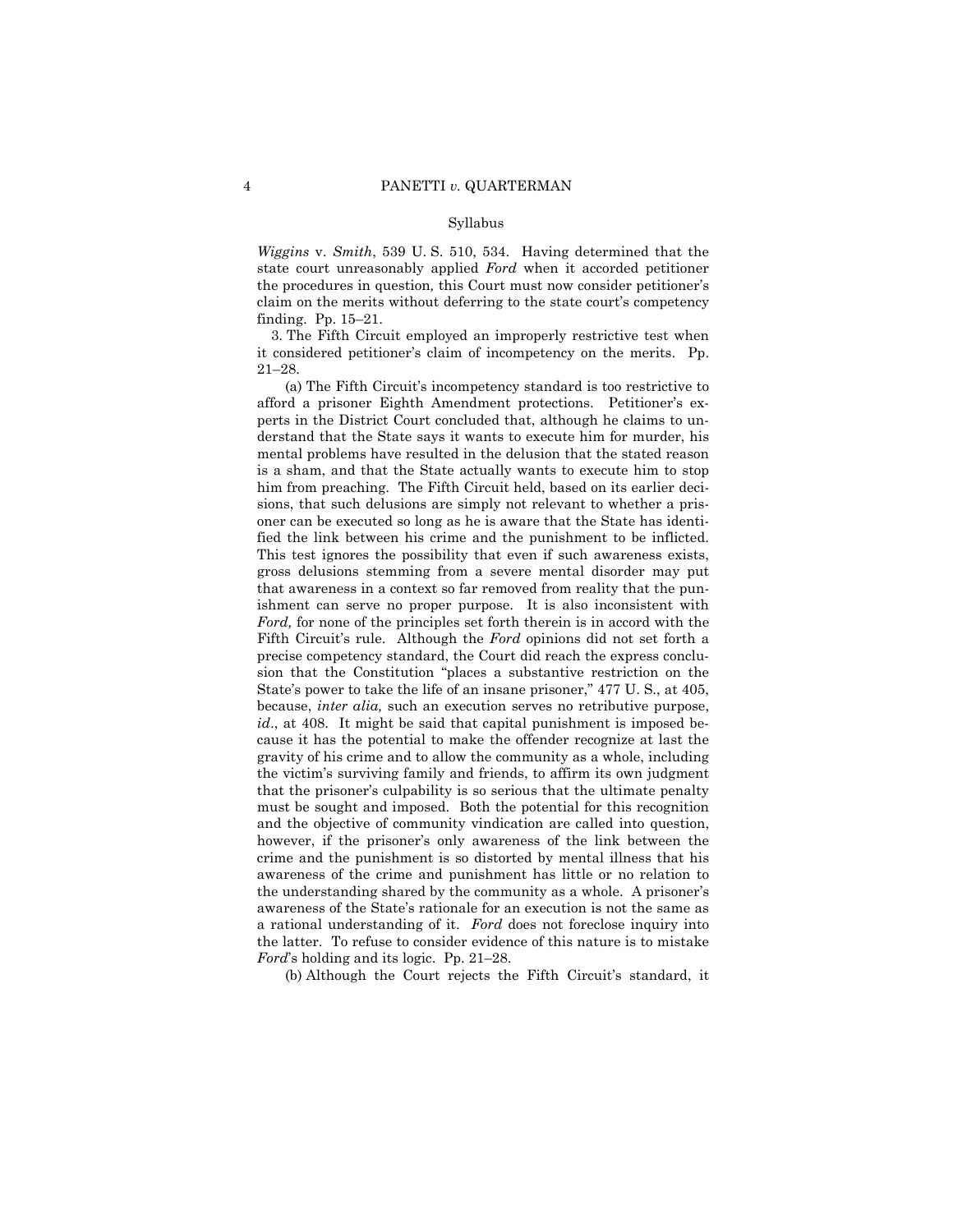does not attempt to set down a rule governing all competency determinations. The record is not as informative as it might be because it was developed by the District Court under the rejected standard, and, thus, this Court finds it difficult to amplify its conclusions or to make them more precise. It is proper to allow the court charged with overseeing the development of the evidentiary record the initial opportunity to resolve petitioner's constitutional claim. Pp. 28–30.

448 F. 3d 815, reversed and remanded.

KENNEDY, J., delivered the opinion of the Court, in which STEVENS, SOUTER, GINSBURG, and BREYER, JJ., joined. THOMAS, J., filed a dissenting opinion, in which ROBERTS, C. J., and SCALIA and ALITO, JJ., joined.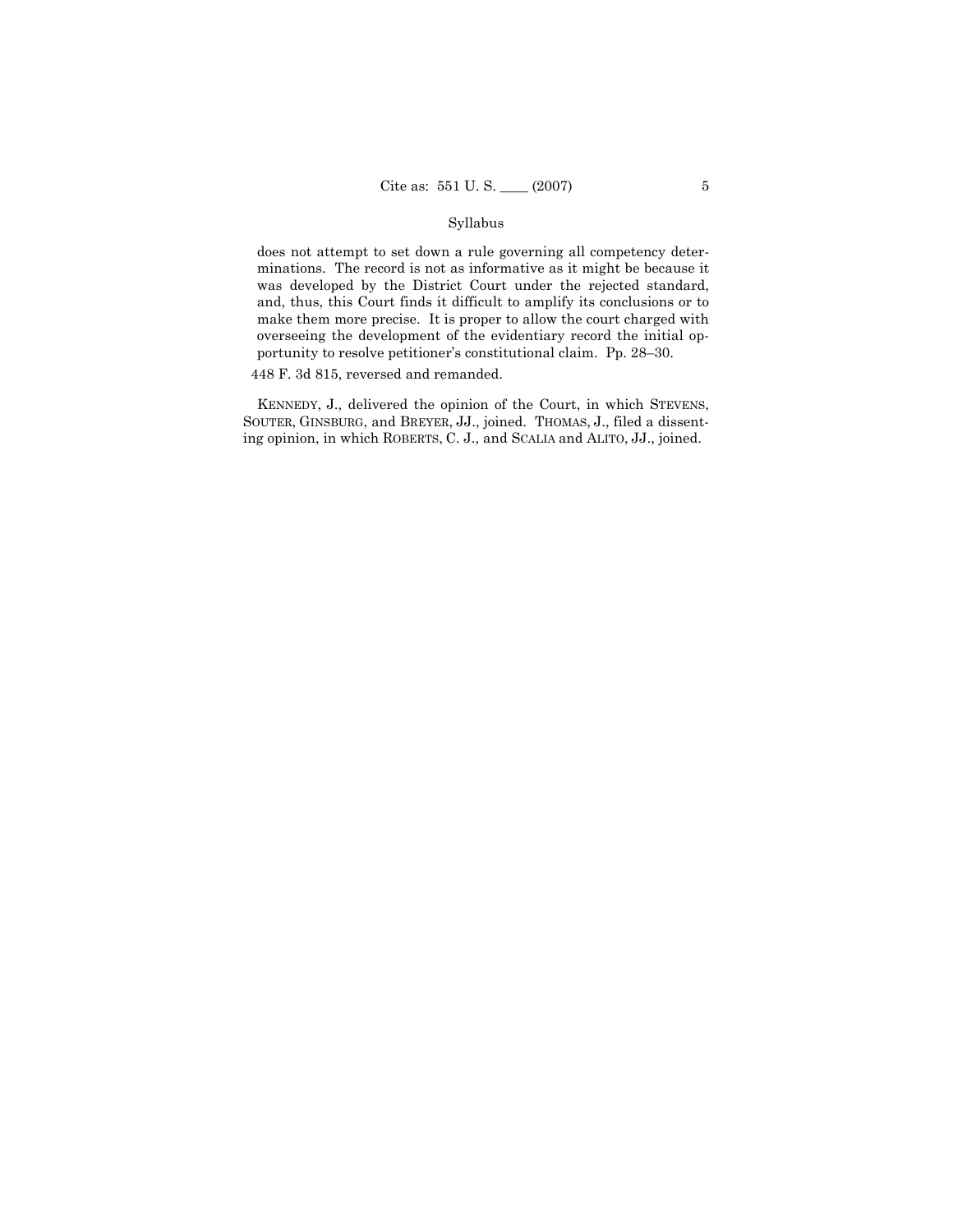NOTICE: This opinion is subject to formal revision before publication in the preliminary print of the United States Reports. Readers are requested to notify the Reporter of Decisions, Supreme Court of the United States, Washington, D. C. 20543, of any typographical or other formal errors, in order that corrections may be made before the preliminary print goes to press.

# $\frac{1}{2}$  ,  $\frac{1}{2}$  ,  $\frac{1}{2}$  ,  $\frac{1}{2}$  ,  $\frac{1}{2}$  ,  $\frac{1}{2}$  ,  $\frac{1}{2}$ **SUPREME COURT OF THE UNITED STATES**

#### $\mathcal{L}=\mathcal{L}$ No. 06–6407

# SCOTT LOUIS PANETTI, PETITIONER *v.* NATHANIEL QUARTERMAN, DIRECTOR, TEXAS DEPARTMENT OF CRIMINAL JUSTICE, CORRECTIONAL INSTITUTIONS DIVISION

# ON WRIT OF CERTIORARI TO THE UNITED STATES COURT OF APPEALS FOR THE FIFTH CIRCUIT

### [June 28, 2007]

JUSTICE KENNEDY delivered the opinion of the Court.

"[T]he Eighth Amendment prohibits a State from carrying out a sentence of death upon a prisoner who is insane." *Ford* v. *Wainwright*, 477 U. S. 399, 409–410 (1986). The prohibition applies despite a prisoner's earlier competency to be held responsible for committing a crime and to be tried for it. Prior findings of competency do not foreclose a prisoner from proving he is incompetent to be executed because of his present mental condition. Under *Ford*, once a prisoner makes the requisite preliminary showing that his current mental state would bar his execution, the Eighth Amendment, applicable to the States under the Due Process Clause of the Fourteenth Amendment, entitles him to an adjudication to determine his condition. These determinations are governed by the substantive federal baseline for competency set down in *Ford*.

Scott Louis Panetti, referred to here as petitioner, was convicted and sentenced to death in a Texas state court. After the state trial court set an execution date, petitioner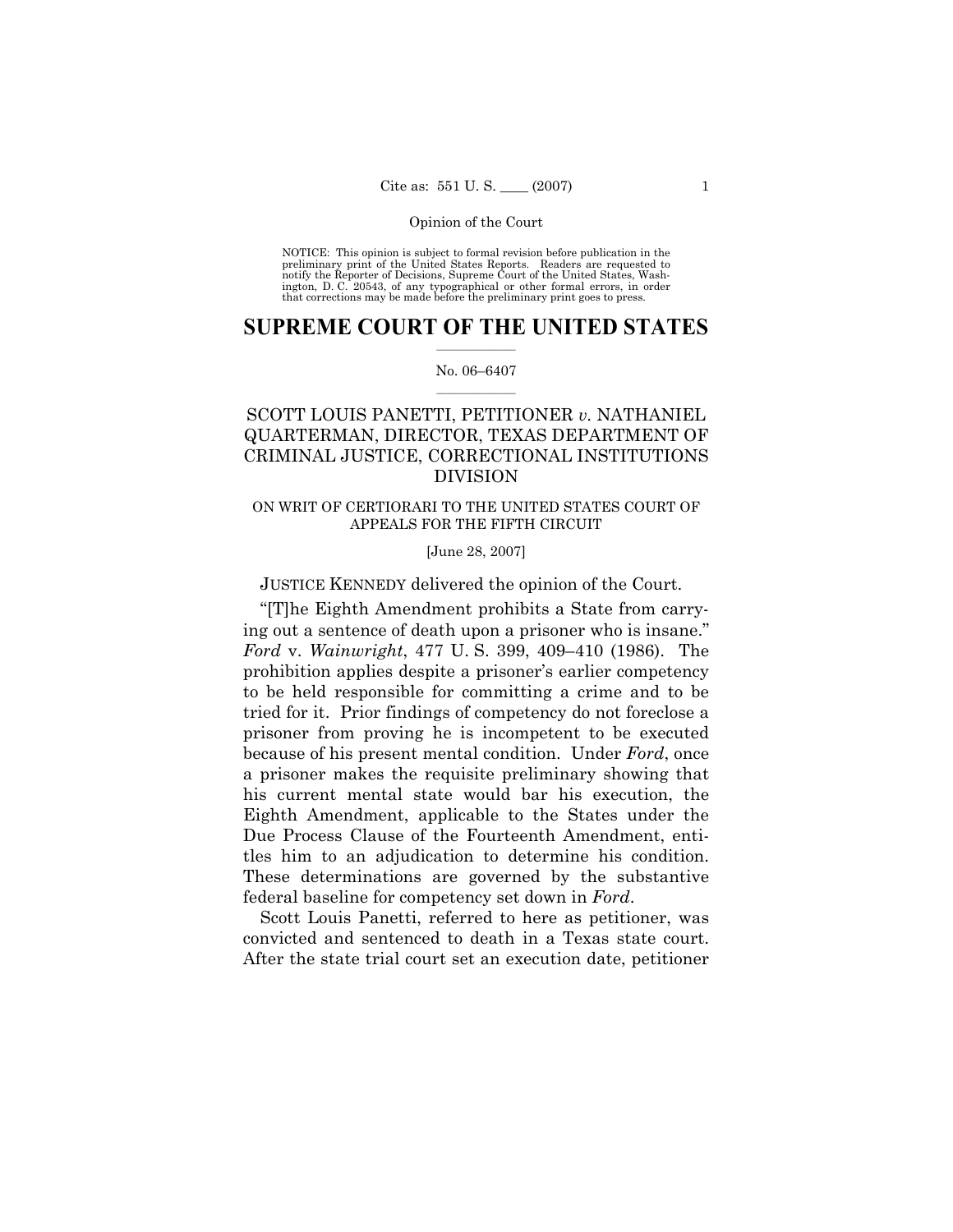#### 2 PANETTI *v.* QUARTERMAN

#### Opinion of the Court

made a substantial showing he was not competent to be executed. The state court rejected his claim of incompetency on the merits. Filing a petition for writ of habeas corpus in the United States District Court for the Western District of Texas, petitioner claimed again that his mental condition barred his execution; that the Eighth Amendment set forth a substantive standard for competency different from the one advanced by the State; and that prior state-court proceedings on the issue were insufficient to satisfy the procedural requirements mandated by *Ford*. The State denied these assertions and argued, in addition, that the federal courts lacked jurisdiction to hear petitioner's claims.

We conclude we have statutory authority to adjudicate the claims petitioner raises in his habeas application; we find the state court failed to provide the procedures to which petitioner was entitled under the Constitution; and we determine that the federal appellate court employed an improperly restrictive test when it considered petitioner's claim of incompetency on the merits. We therefore reverse the judgment of the Court of Appeals for the Fifth Circuit and remand the case for further consideration.

I

On a morning in 1992 petitioner awoke before dawn, dressed in camouflage, and drove to the home of his estranged wife's parents. Breaking the front-door lock, he entered the house and, in front of his wife and daughter, shot and killed his wife's mother and father. He took his wife and daughter hostage for the night before surrendering to police.

Tried for capital murder in 1995, petitioner sought to represent himself. The court ordered a psychiatric evaluation, which indicated that petitioner suffered from a fragmented personality, delusions, and hallucinations. 1 App. 9–14. The evaluation noted that petitioner had been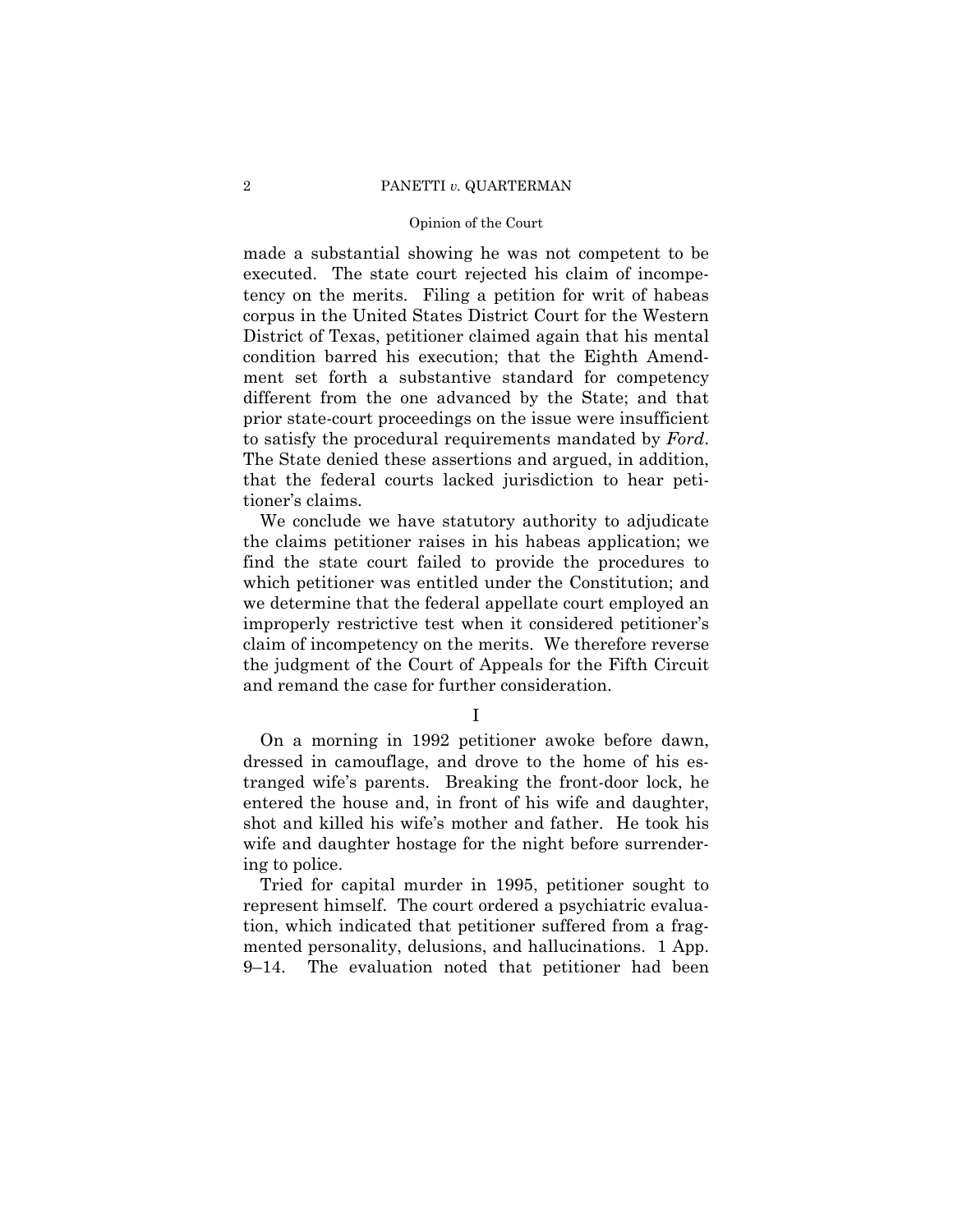hospitalized numerous times for these disorders. *Id*., at 10; see also *id*., at 222. Evidence later revealed that doctors had prescribed medication for petitioner's mental disorders that, in the opinion of one expert, would be difficult for a person not suffering from extreme psychosis even to tolerate. See *id*., at 233 ("I can't imagine anybody getting that dose waking up for two to three days. You cannot take that kind of medication if you are close to normal without absolutely being put out"). Petitioner's wife described one psychotic episode in a petition she filed in 1986 seeking extraordinary relief from the Texas state courts. See *id*., at 38–40. She explained that petitioner had become convinced the devil had possessed their home and that, in an effort to cleanse their surroundings, petitioner had buried a number of valuables next to the house and engaged in other rituals. *Id*., at 39. Petitioner nevertheless was found competent to be tried and to waive counsel. At trial he claimed he was not guilty by reason of insanity.

During his trial petitioner engaged in behavior later described by his standby counsel as "bizarre," "scary," and "trance-like." *Id*., at 26, 21, 22. According to the attorney, petitioner's behavior both in private and in front of the jury made it evident that he was suffering from "mental incompetence," *id*., at 26; see also *id*., at 22-23, and the net effect of this dynamic was to render the trial "truly a judicial farce, and a mockery of self-representation," *id*., at 26. There was evidence on the record, moreover, to indicate that petitioner had stopped taking his antipsychotic medication a few months before trial, see *id*., at 339, 345, a rejection of medical advice that, it appears, petitioner has continued to this day with one brief exception, see Brief for Petitioner 16–17. According to expert testimony, failing to take this medication tends to exacerbate the underlying mental dysfunction. See *id.,* at 16, 18, n. 12; see also 1 App. 195, 228. And it is uncontested that, less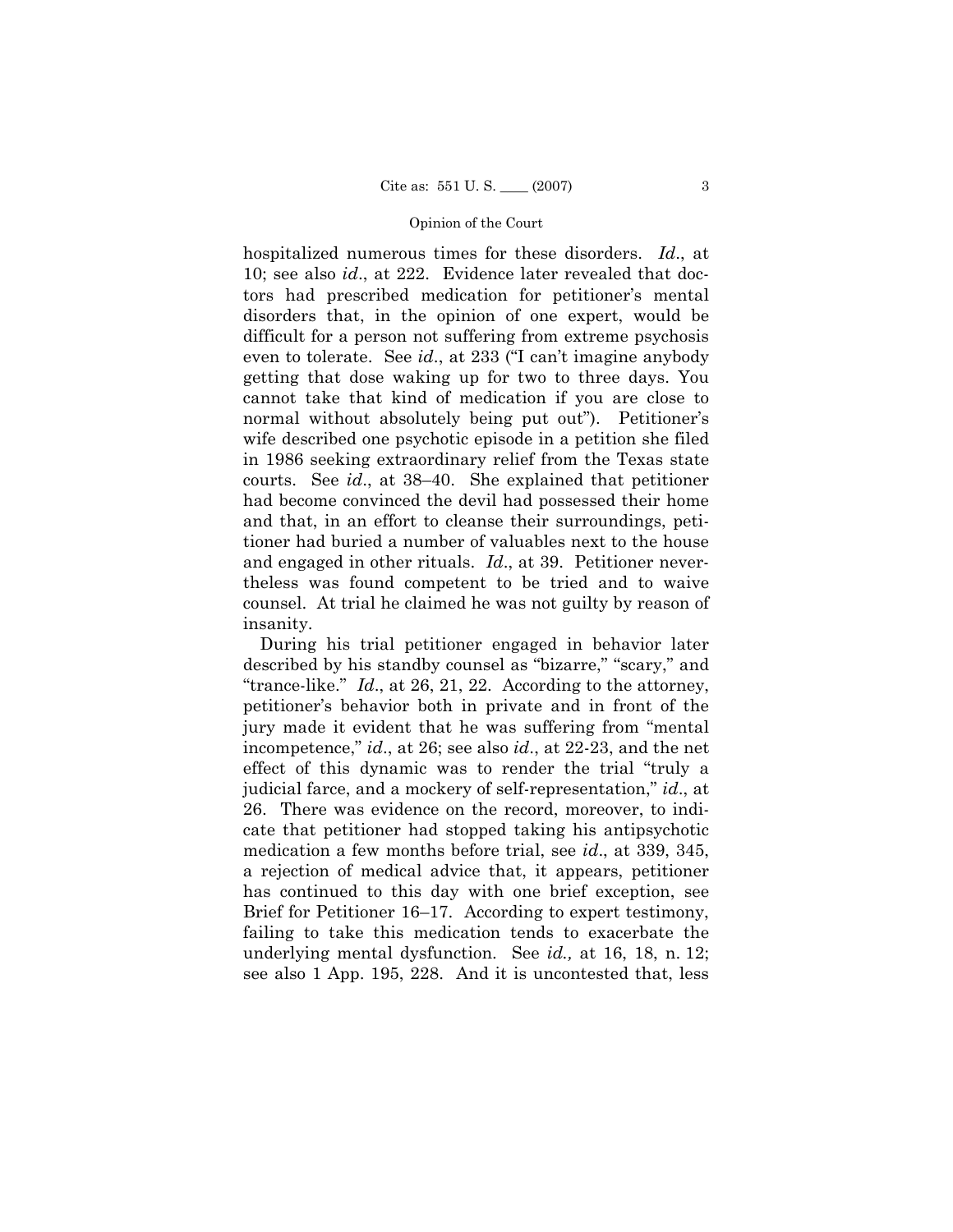than two months after petitioner was sentenced to death, the state trial court found him incompetent to waive the appointment of state habeas counsel. See Brief for Petitioner 15, n. 10. It appears, therefore, that petitioner's condition has only worsened since the start of trial.

The jury found petitioner guilty of capital murder and sentenced him to death. Petitioner challenged his conviction and sentence both on direct appeal and through state habeas proceedings. The Texas courts denied his requests for relief. See *Panetti* v. *State*, No. 72,230 (Crim. App., Dec. 3, 1997); *Ex parte Panetti*, No. 37,145–01 (Crim. App., May 20, 1998). This Court twice denied a petition for certiorari. *Panetti* v. *Texas*, 525 U. S. 848 (1998); *Panetti*  v. *Texas*, 524 U. S. 914 (1998).

Petitioner filed a petition for writ of habeas corpus pursuant to 28 U. S. C. §2254 in the United States District Court for the Western District of Texas. His claims were again rejected, both by the District Court, *Panetti* v. *Johnson*, Cause No. A–99–CV–260–SS (2001), and the Court of Appeals for the Fifth Circuit, *Panetti* v. *Cockrell*, 73 Fed. Appx. 78 (2003) (judgt. order), and we again denied a petition for certiorari, *Panetti* v. *Dretke*, 540 U. S. 1052 (2003). Among the issues petitioner raised in the course of these state and federal proceedings was his competency to stand trial and to waive counsel. Petitioner did not argue, however, that mental illness rendered him incompetent to be executed.

On October 31, 2003, Judge Stephen B. Ables of the 216th Judicial District Court in Gillespie County, Texas, set petitioner's execution date for February 5, 2004. See First Order Setting Execution in Cause No. 3310; Order Setting Execution in Cause No. 3310. On December 10, 2003, counsel for petitioner filed with Judge Ables a motion under Tex. Code Crim. Proc. Ann., Art. 46.05 (Vernon Supp. Pamphlet 2006). Petitioner claimed, for the first time, that due to mental illness he was incompetent to be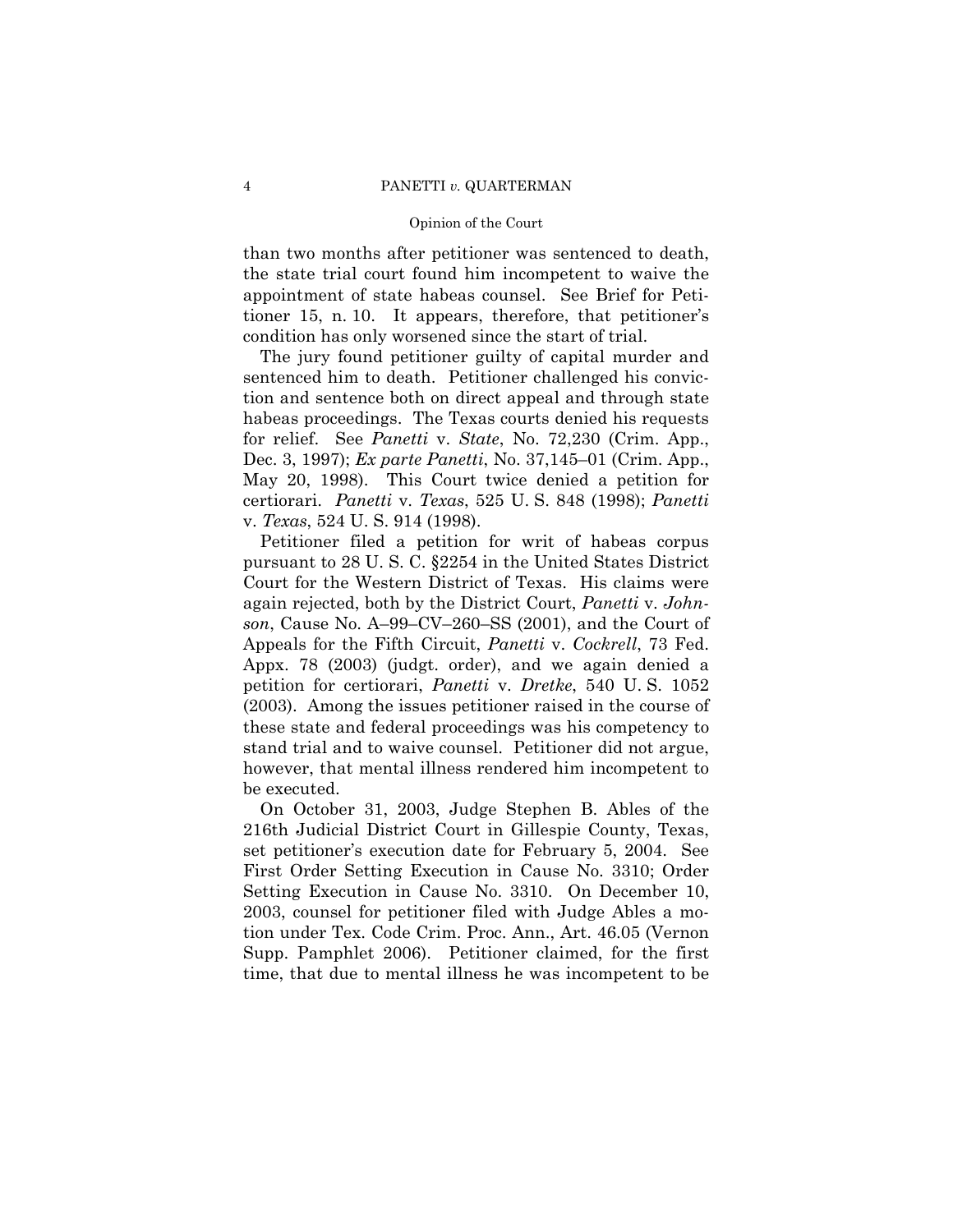executed. The judge denied the motion without a hearing. When petitioner attempted to challenge the ruling, the Texas Court of Criminal Appeals dismissed his appeal for lack of jurisdiction, indicating it has authority to review an Art. 46.05 determination only when a trial court has determined a prisoner is incompetent. *Ex parte Panetti*, No. 74,868 (Jan. 28, 2004) *(per curiam*).

Petitioner returned to federal court, where he filed another petition for writ of habeas corpus pursuant to §2254 and a motion for stay of execution. On February 4, 2004, the District Court stayed petitioner's execution to "allow the state court a reasonable period of time to consider the evidence of [petitioner's] current mental state." Order in Case No. A–04–CA–042–SS, 1 App. 113–114, 116.

The state court had before it, at that time, petitioner's Renewed Motion To Determine Competency To Be Executed (hereinafter Renewed Motion To Determine Competency). Attached to the motion were a letter and a declaration from two individuals, a psychologist and a law professor, who had interviewed petitioner while on death row on February 3, 2004. The new evidence, according to counsel, demonstrated that petitioner did not understand the reasons he was about to be executed.

Due to the absence of a transcript, the state-court proceedings after this point are not altogether clear. The claims raised before this Court nevertheless make it necessary to recount the procedural history in some detail. Based on the docket entries and the parties' filings it appears the following occurred.

The state trial court ordered the parties to participate in a telephone conference on February 9, 2004, to discuss the status of the case. There followed a court directive instructing counsel to submit, by February 20, the names of mental health experts the court should consider appointing pursuant to Art. 46.05(f). See *ibid*. ("If the trial court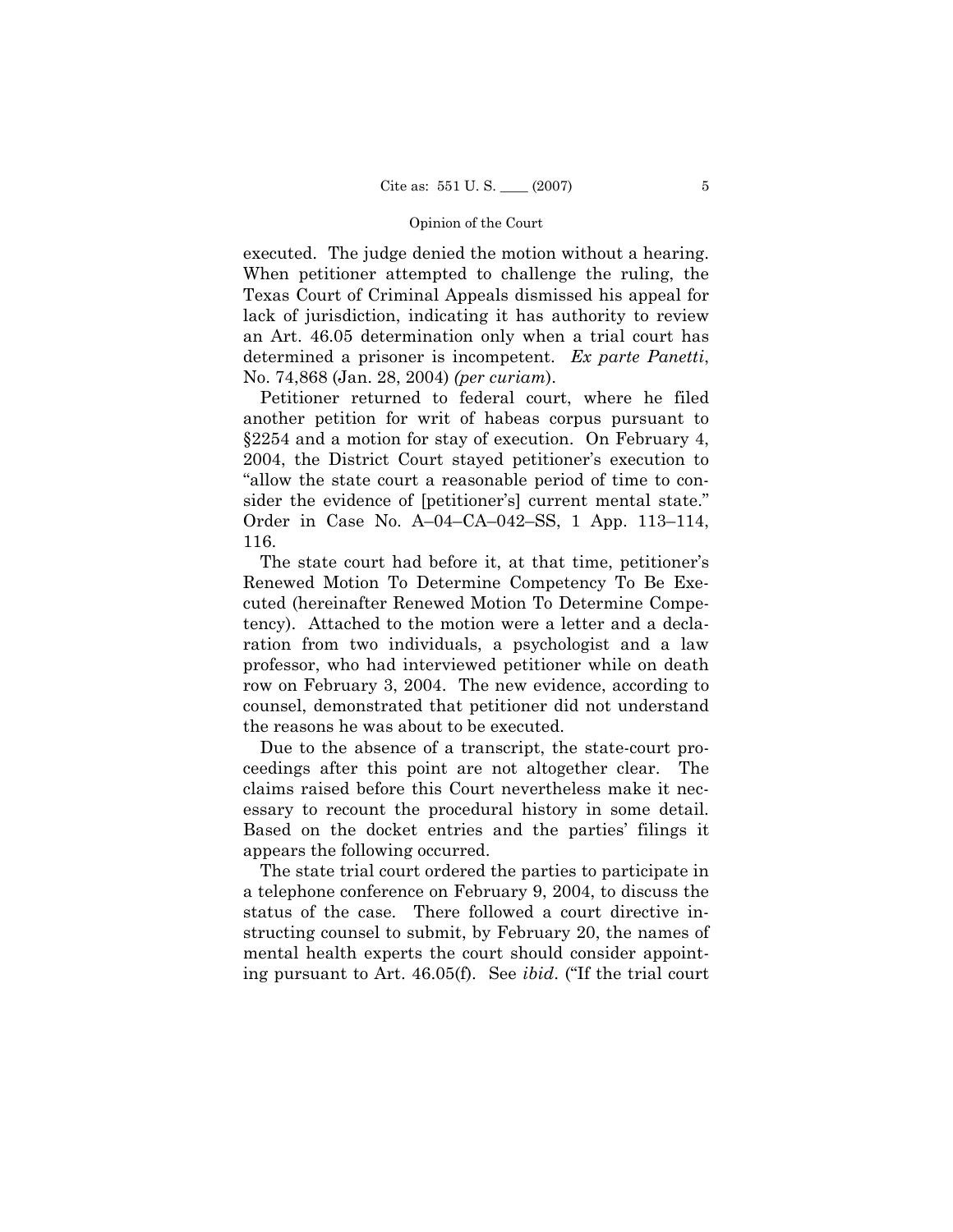determines that the defendant has made a substantial showing of incompetency, the court shall order at least two mental health experts to examine the defendant"). The court also gave the parties until February 20 to submit any motions concerning the competency procedures and advised it would hold another status conference on that same date. Defendant's Motion To Reconsider in Cause No. 3310, pp. 1–2 (Mar. 4, 2004) (hereinafter Motion to Reconsider).

On February 19, 2004, petitioner filed 10 motions related to the Art. 46.05 proceedings. They included requests for transcription of the proceedings, a competency hearing comporting with the procedural due process requirements set forth in *Ford*, and funds to hire a mental health expert. See Motion To Transcribe All Proceedings Related to Competency Determination Under Article 46.05 in Cause No. 3310; Motion To Ensure That The Article 46.05 "Final Competency Hearing" Comports With The Procedural Due Process Requirements of Ford in Cause No. 3310 (hereinafter Motion to Ensure); Ex Parte Motion for Prepayment of Funds To Hire Mental Health Expert To Assist Defense in Article 46.05 Proceedings in Cause No. 3310.

On February 20 the court failed to hold its scheduled status conference. Petitioner's counsel called the courthouse and was advised Judge Ables was out of the office for the day. Counsel then called the Gillespie County District Attorney, who explained that the judge had informed state attorneys earlier that week that he was cancelling the conference he had set and would appoint the mental health experts without input from the parties. Motion to Reconsider 2.

On February 23, 2004, counsel for petitioner received an order, dated February 20, advising that the court was appointing two mental health experts pursuant to Art. §46.05(f). Order in Cause No. 3310, p. 1 (Feb. 26, 2004), 1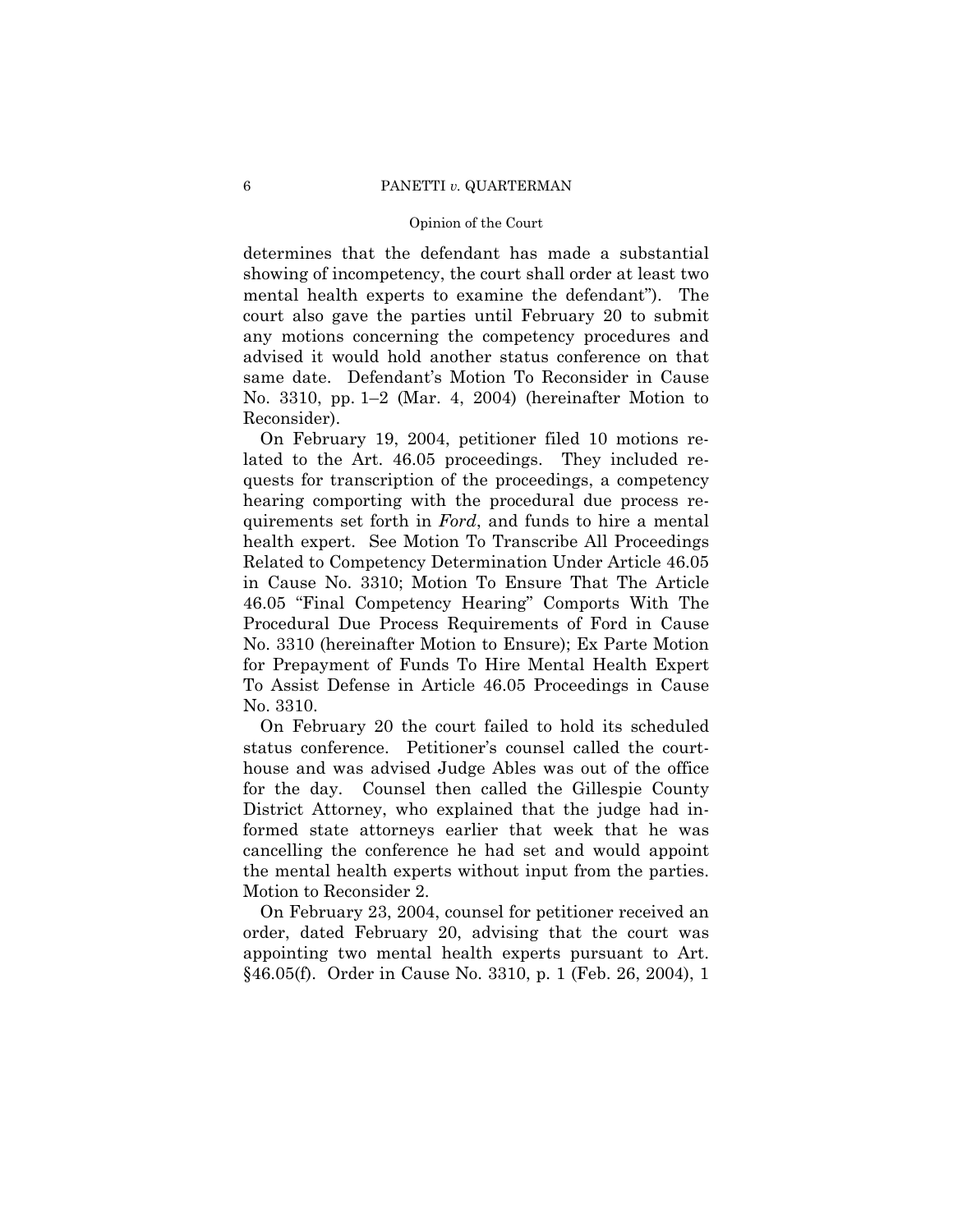App. 59. On February 25, at an informal status conference, the court denied two of petitioner's motions, indicating it would consider the others when the court-appointed mental health experts completed their evaluations. Motion to Reconsider 3. On March 4, petitioner filed a motion explaining that a delayed ruling would render a number of the motions moot. *Id*., at 1. There is no indication the court responded to this motion.

The court-appointed experts returned with their evaluation on April 28, 2004. Concluding that petitioner "knows that he is to be executed, and that his execution will result in his death," and, moreover, that he "has the ability to understand the reason he is to be executed," the experts alleged that petitioner's uncooperative and bizarre behavior was due to calculated design: "Mr. Panetti deliberately and persistently chose to control and manipulate our interview situation," they claimed. 1 App. 75. They maintained that petitioner "could answer questions about relevant legal issues . . . if he were willing to do so." *Ibid*.

The judge sent a letter to counsel, including petitioner's attorney, Michael C. Gross, dated May 14, 2004. It said:

"Dear Counsel:

"It appears from the evaluations performed by [the court-appointed experts] that they are of the opinion that [petitioner] is competent to be executed in accordance with the standards set out in Art. 46.05 of the Code of Criminal Procedure.

"Mr. Gross, if you have any other matters you wish to have considered, please file them in the case papers and get me copies by 5:00 p.m. on May 21, 2004."

Petitioner responded with a filing entitled "Objections to Experts' Report, Renewed Motion for Funds To Hire Mental Health Expert and Investigator, Renewed Motion for Appointment of Counsel, and Motion for Competency Hearing" in Cause No. 3310 (May 24, 2004) (hereinafter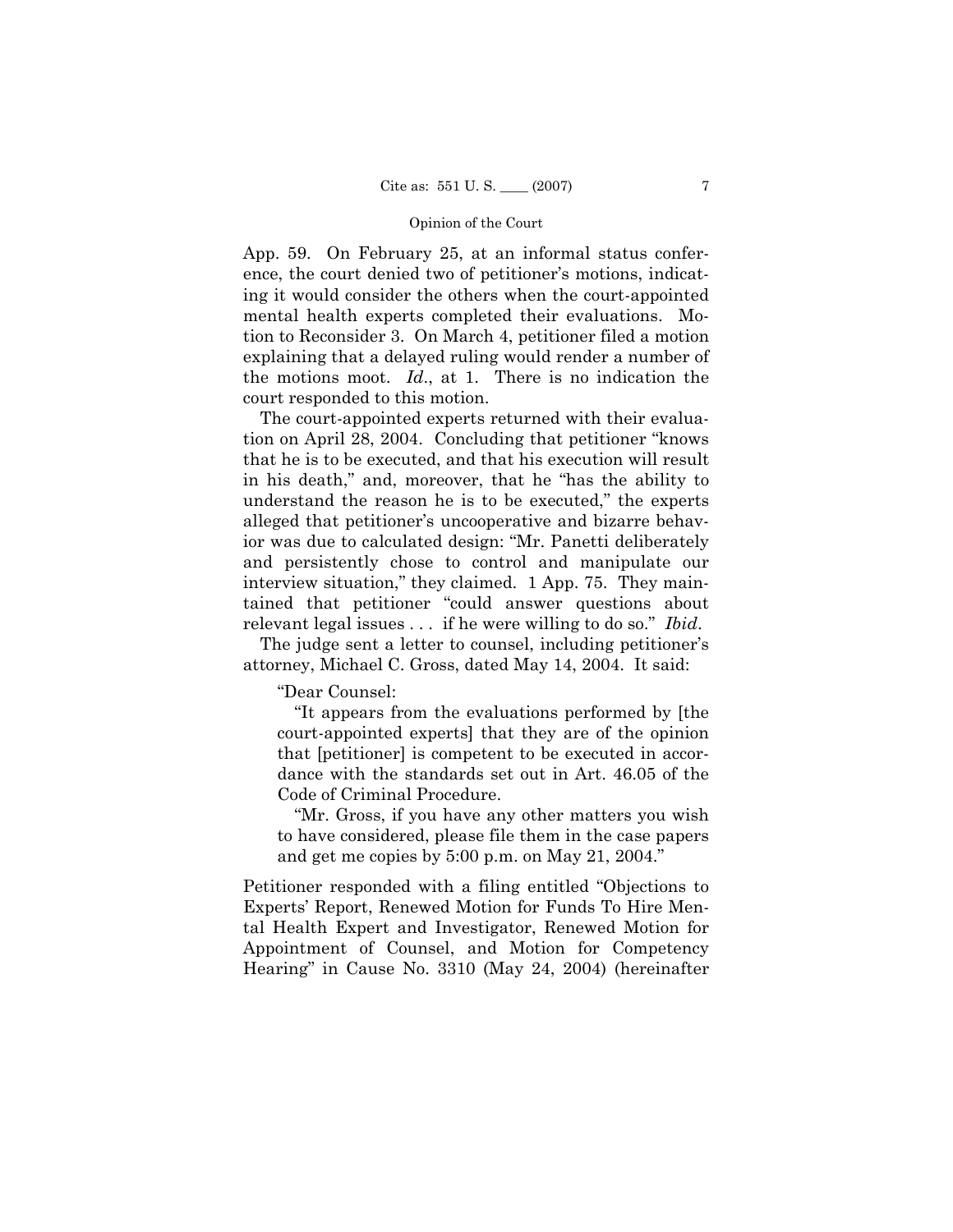Objections to Experts' Report). In this filing petitioner criticized the methodology and conclusions of the courtappointed experts; asserted his continued need for a mental health expert as his own criticisms of the report were "by necessity limited," *id*., at 1; again asked the court to rule on his outstanding motions for funds and appointment of counsel; and requested a competency hearing. Petitioner also argued, as a more general matter, that the process he had received thus far failed to comply with Art. 46.05 and the procedural mandates set by *Ford*.

The court, in response, closed the case. On May 26, it released a short order identifying the report submitted by the court-appointed experts and explaining that "[b]ased on the aforesaid doctors' reports, the Court finds that [petitioner] has failed to show, by a preponderance of the evidence, that he is incompetent to be executed." Order Regarding Competency To Be Executed in Cause No. 3310, 1 App. 99. The order made no mention of petitioner's motions or other filings. Petitioner did not appeal the ruling to the Court of Criminal Appeals, and he did not petition this Court for certiorari.

This background leads to the matter now before us. Petitioner returned to federal court, seeking resolution of the §2254 petition he had filed on January 26. The District Court granted petitioner's motions to reconsider, to stay his execution, to appoint counsel, and to provide funds. The court, in addition, set the case for an evidentiary hearing, which included testimony by a psychiatrist, a professor, and two psychologists, all called by petitioner, as well as two psychologists and three correctional officers, called by respondent. See 1 App. 117–135, 362–363; see also *id*., at 136–336. We describe the substance of the experts' testimony in more detail later in our opinion.

On September 29, 2004, the District Court denied petitioner's habeas application on the merits. It concluded that the state trial court had failed to comply with Art.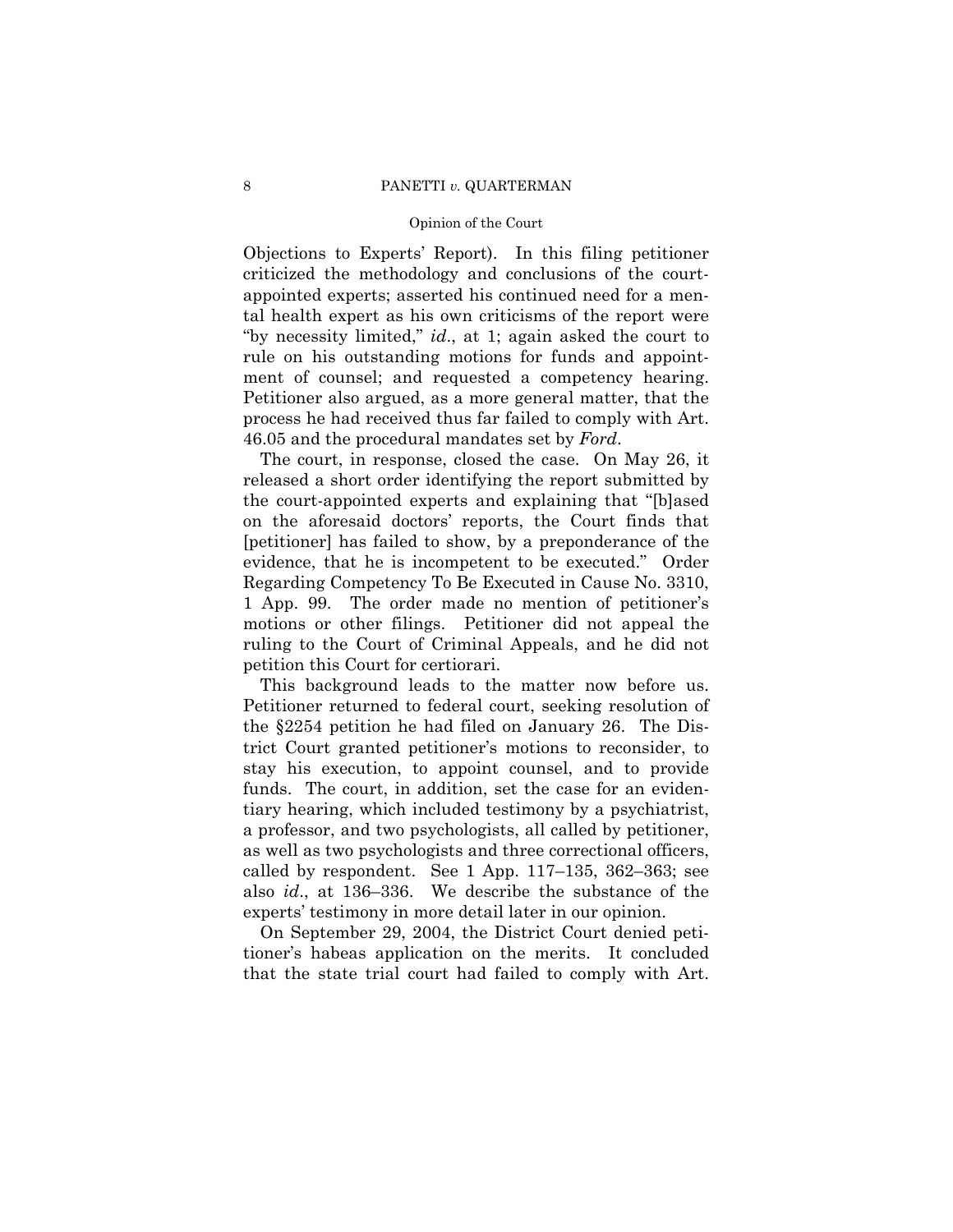46.05; found the state proceedings "constitutionally inadequate" in light of *Ford;* and reviewed petitioner's Eighth Amendment claim without deferring to the state court's finding of competency. *Panetti* v. *Dretke*, 401 F. Supp. 2d 702, 706, 705–706 (WD Tex. 2004). The court nevertheless denied relief. It found petitioner had not shown incompetency as defined by Circuit precedent. *Id*., at 712. "Ultimately," the court explained, "the Fifth Circuit test for competency to be executed requires the petitioner know no more than the fact of his impending execution and the factual predicate for the execution." *Id*., at 711. The Court of Appeals affirmed, *Panetti* v. *Dretke*, 448 F. 3d 815  $(CA5 \ 2006)$ , and we granted certiorari, 549 U.S. (2007).

II

We first consider our jurisdiction. The habeas corpus application on review is the second one petitioner has filed in federal court. Under the gatekeeping provisions of 28 U. S. C. §2244(b)(2), "[a] claim presented in a second or successive habeas corpus application under section 2254 that was not presented in a prior application shall be dismissed" except under certain, narrow circumstances. See §§2244(b)(2)(A)–(B).

The State maintains that, by direction of §2244, the District Court lacked jurisdiction to adjudicate petitioner's §2254 application. Its argument is straightforward: "[Petitioner's] first federal habeas application, which was fully and finally adjudicated on the merits, failed to raise a *Ford* claim," and, as a result, "[his] subsequent habeas application, which did raise a *Ford* claim, was a 'second or successive' application" under the terms of  $\S 2244(b)(2)$ . Supplemental Brief for Respondent 1. The State contends, moreover, that any *Ford* claim brought in an application governed by §2244's gatekeeping provisions must be dismissed. See Supplemental Brief for Respondent 4–6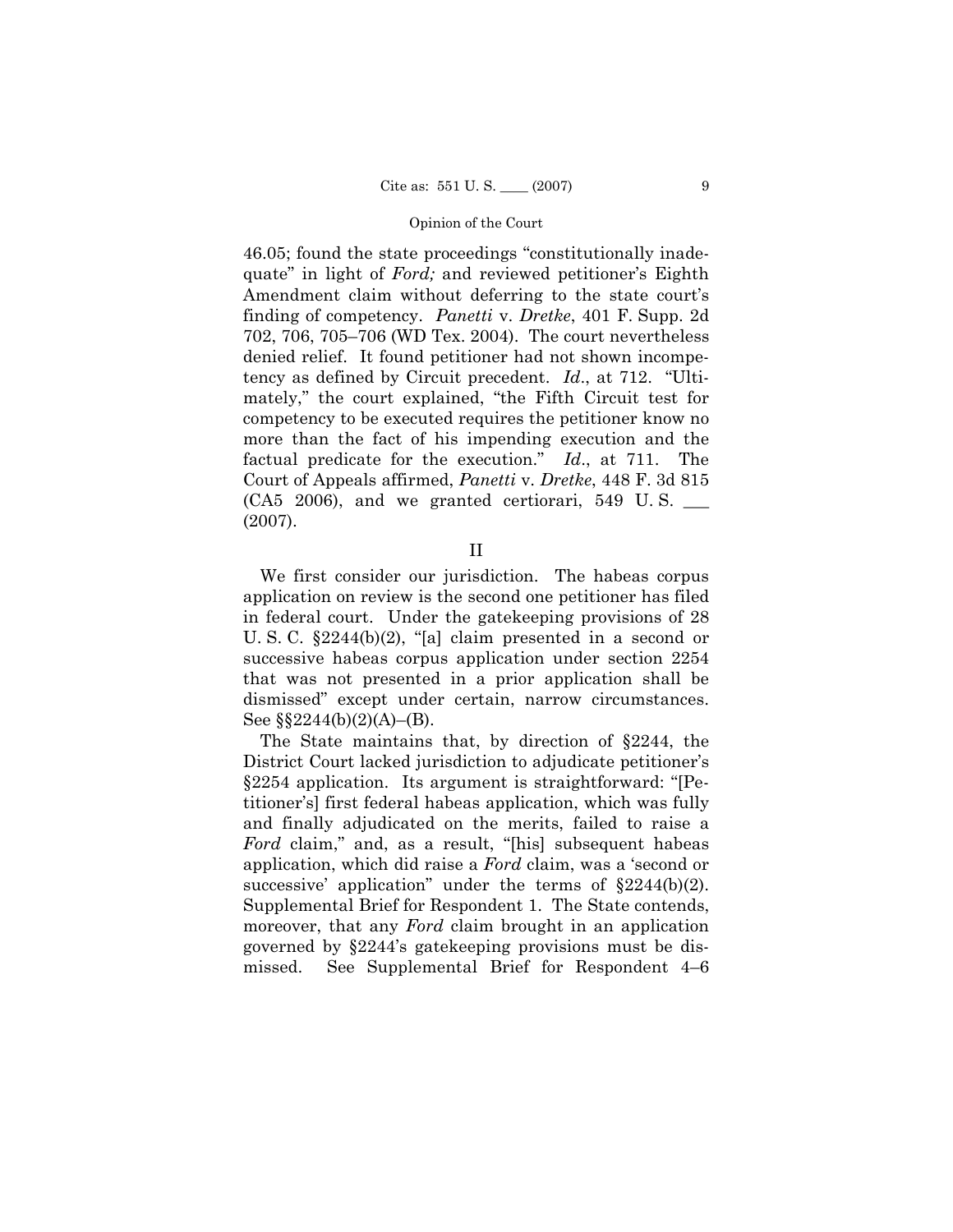$(citing \S_{2244(b)(2)(A) - (B)).$ 

The State acknowledges that *Ford*-based incompetency claims, as a general matter, are not ripe until after the time has run to file a first federal habeas petition. See Supplemental Brief for Respondent 6. The State nevertheless maintains that its rule would not foreclose prisoners from raising *Ford* claims. Under *Stewart* v. *Martinez-Villareal*, 523 U. S. 637 (1998), the State explains, a federal court is permitted to review a prisoner's *Ford* claim once it becomes ripe if the prisoner preserved the claim by filing it in his first federal habeas application. Under the State's approach a prisoner contemplating a future *Ford*  claim could preserve it by this means.

The State's argument has some force. The results it would produce, however, show its flaws. As in *Martinez-Villareal*, if the State's "interpretation of 'second or successive' were correct, the implications for habeas practice would be far reaching and seemingly perverse." 523 U.S., at 644. A prisoner would be faced with two options: forgo the opportunity to raise a *Ford* claim in federal court; or raise the claim in a first federal habeas application (which generally must be filed within one year of the relevant state-court ruling), even though it is premature. The dilemma would apply not only to prisoners with mental conditions indicative of incompetency but also to those with no early sign of mental illness. All prisoners are at risk of deteriorations in their mental state. As a result, conscientious defense attorneys would be obliged to file unripe (and, in many cases, meritless) *Ford* claims in each and every §2254 application. This counterintuitive approach would add to the burden imposed on courts, applicants, and the States, with no clear advantage to any.

We conclude there is another reasonable interpretation of §2244, one that does not produce these distortions and inefficiencies.

The phrase "second or successive" is not self-defining. It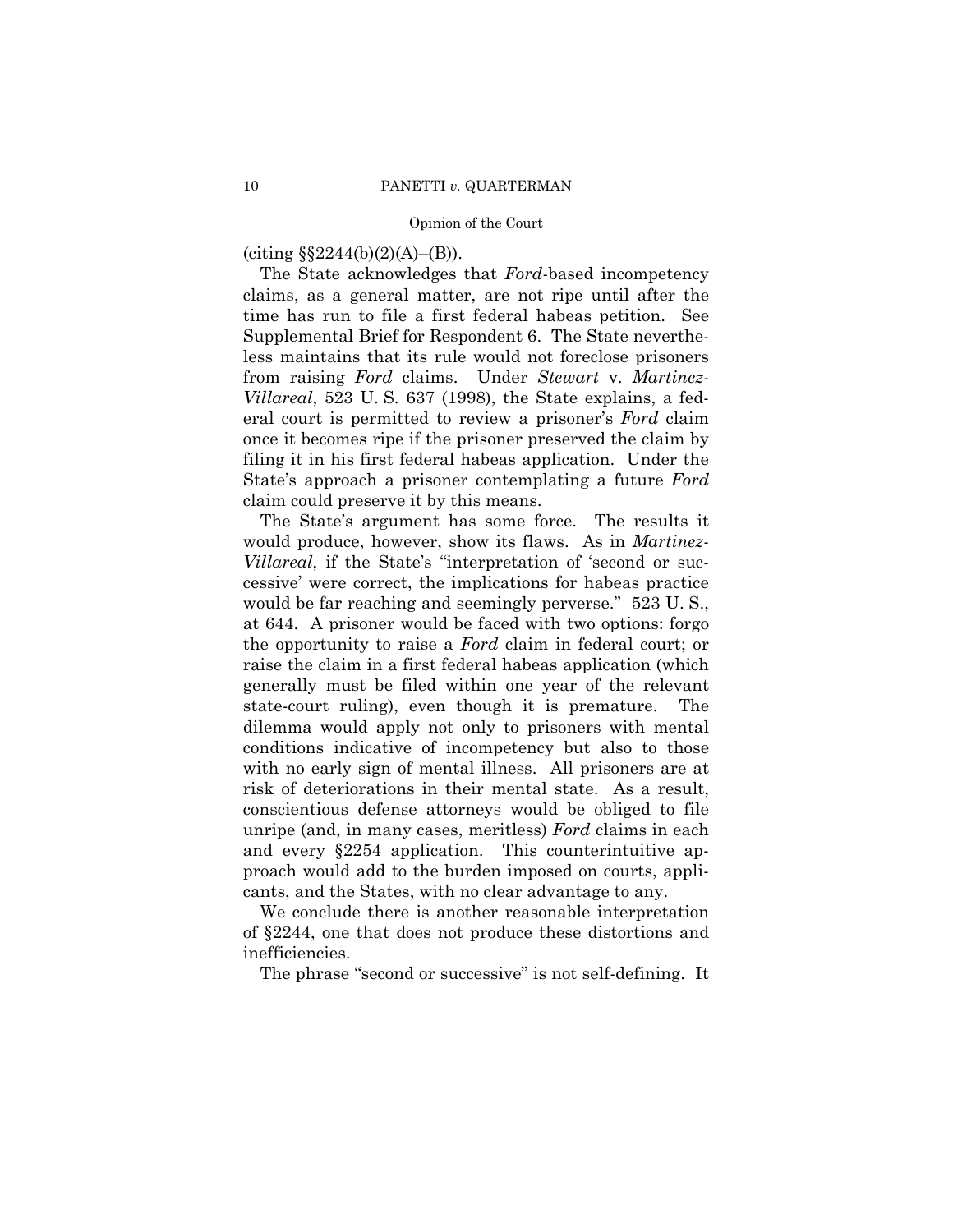takes its full meaning from our case law, including decisions predating the enactment of the Antiterrorism and Effective Death Penalty Act of 1996 (AEDPA), 110 Stat. 1214. See *Slack* v. *McDaniel*, 529 U. S. 473, 486 (2000) (citing *Martinez-Villareal*, *supra*); see also *Felker* v. *Turpin*, 518 U. S. 651, 664 (1996). The Court has declined to interpret "second or successive" as referring to all §2254 applications filed second or successively in time, even when the later filings address a state-court judgment already challenged in a prior §2254 application. See, *e.g*., *Slack,* 529 U. S., at 487 (concluding that a second §2254 application was not "second or successive" after the petitioner's first application, which had challenged the same state-court judgment, had been dismissed for failure to exhaust state remedies); see also *id*., at 486 (indicating that "pre-AEDPA law govern[ed]" the case before it but implying that the Court would reach the same result under AEDPA); see also *Martinez-Villareal, supra,* at 645.

Our interpretation of §2244 in *Martinez-Villareal* is illustrative. There the prisoner filed his first habeas application before his execution date was set. In the first application he asserted, *inter alia*, that he was incompetent to be executed, citing *Ford*. The District Court, among other holdings, dismissed the claim as premature; and the Court of Appeals affirmed the ruling. When the State obtained a warrant for the execution, the prisoner filed, for the second time, a habeas application raising the same incompetency claim. The State argued that because the prisoner "already had one 'fully-litigated habeas petition, the plain meaning of  $\S2244(b)$ ... requires his new petition to be treated as successive.'" 523 U. S., at 643.

We rejected this contention. While the later filing "may have been the second time that [the prisoner] had asked the federal courts to provide relief on his *Ford* claim," the Court declined to accept that there were, as a result, "two separate applications, [with] the second ... necessarily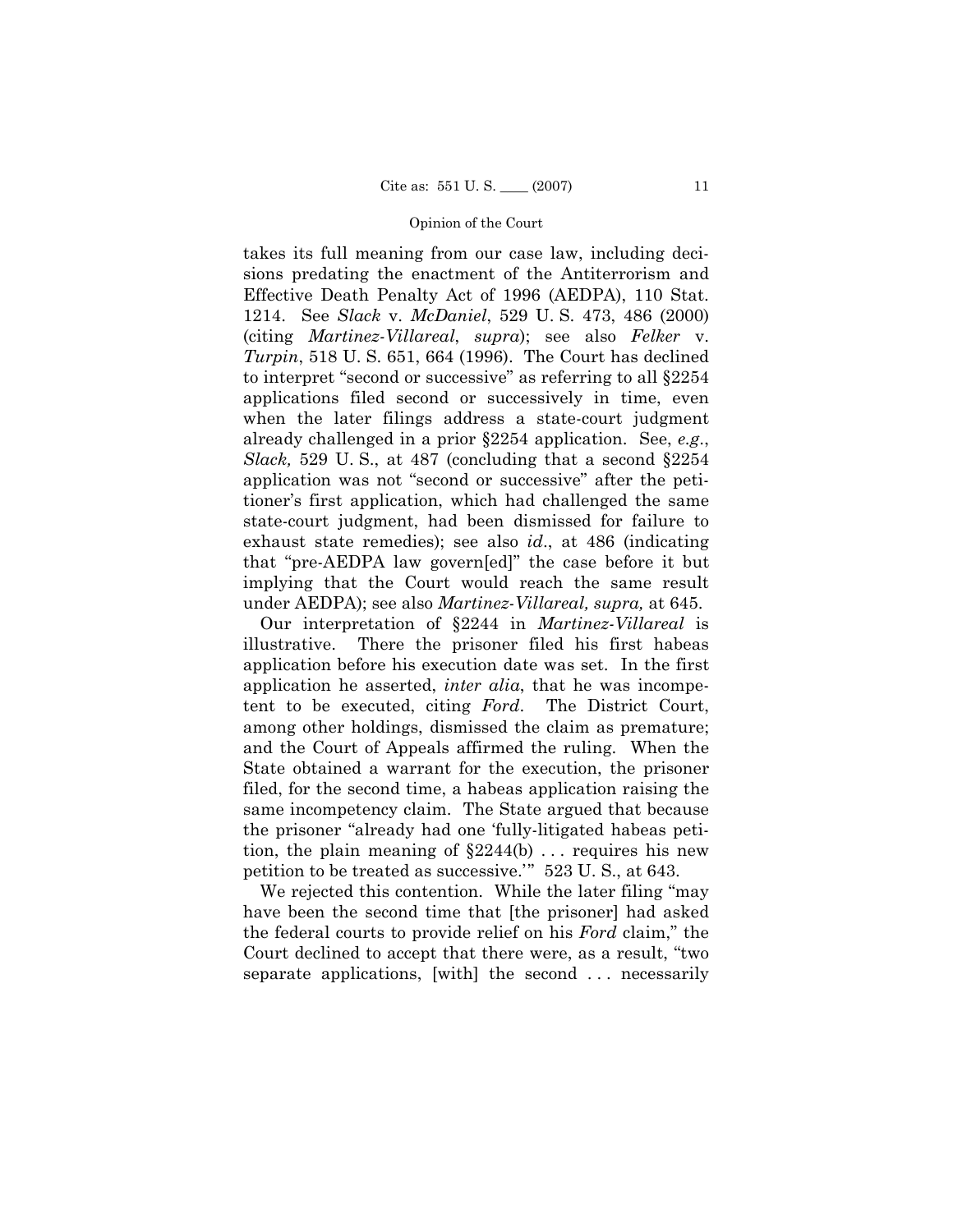subject to §2244(b)." *Ibid.* The Court instead held that, in light of the particular circumstances presented by a *Ford*  claim, it would treat the two filings as a single application. The petitioner "was entitled to an adjudication of all the claims presented in his earlier, undoubtedly reviewable, application for federal habeas relief." 523 U. S., at 643.

Our earlier holding does not resolve the jurisdictional question in the instant case. *Martinez-Villareal* did not address the applicability of §2244(b) "where a prisoner raises a *Ford* claim for the first time in a petition filed after the federal courts have already rejected the prisoner's initial habeas application." *Id.,* at 645, n. Yet the Court's willingness to look to the "implications for habeas practice" when interpreting §2244 informs the analysis here. *Id.*, at 644. We conclude, in accord with this precedent, that Congress did not intend the provisions of AEDPA addressing "second or successive" petitions to govern a filing in the unusual posture presented here: a §2254 application raising a *Ford*-based incompetency claim filed as soon as that claim is ripe.

Our conclusion is confirmed when we consider AEDPA's purposes. The statute's design is to "further the principles of comity, finality, and federalism." *Miller-El* v. *Cockrell*, 537 U. S. 322, 337 (2003) (internal quotation marks omitted). Cf. *Day* v. *McDonough*, 547 U. S. 198, 205–206 (2006) ("The AEDPA statute of limitation promotes judicial efficiency and conservation of judicial resources, safeguards the accuracy of state court judgments by requiring resolution of constitutional questions while the record is fresh, and lends finality to state court judgments within a reasonable time" (internal quotation marks omitted)).

These purposes, and the practical effects of our holdings, should be considered when interpreting AEDPA. This is particularly so when petitioners "run the risk" under the proposed interpretation of "forever losing their opportunity for any federal review of their unexhausted claims."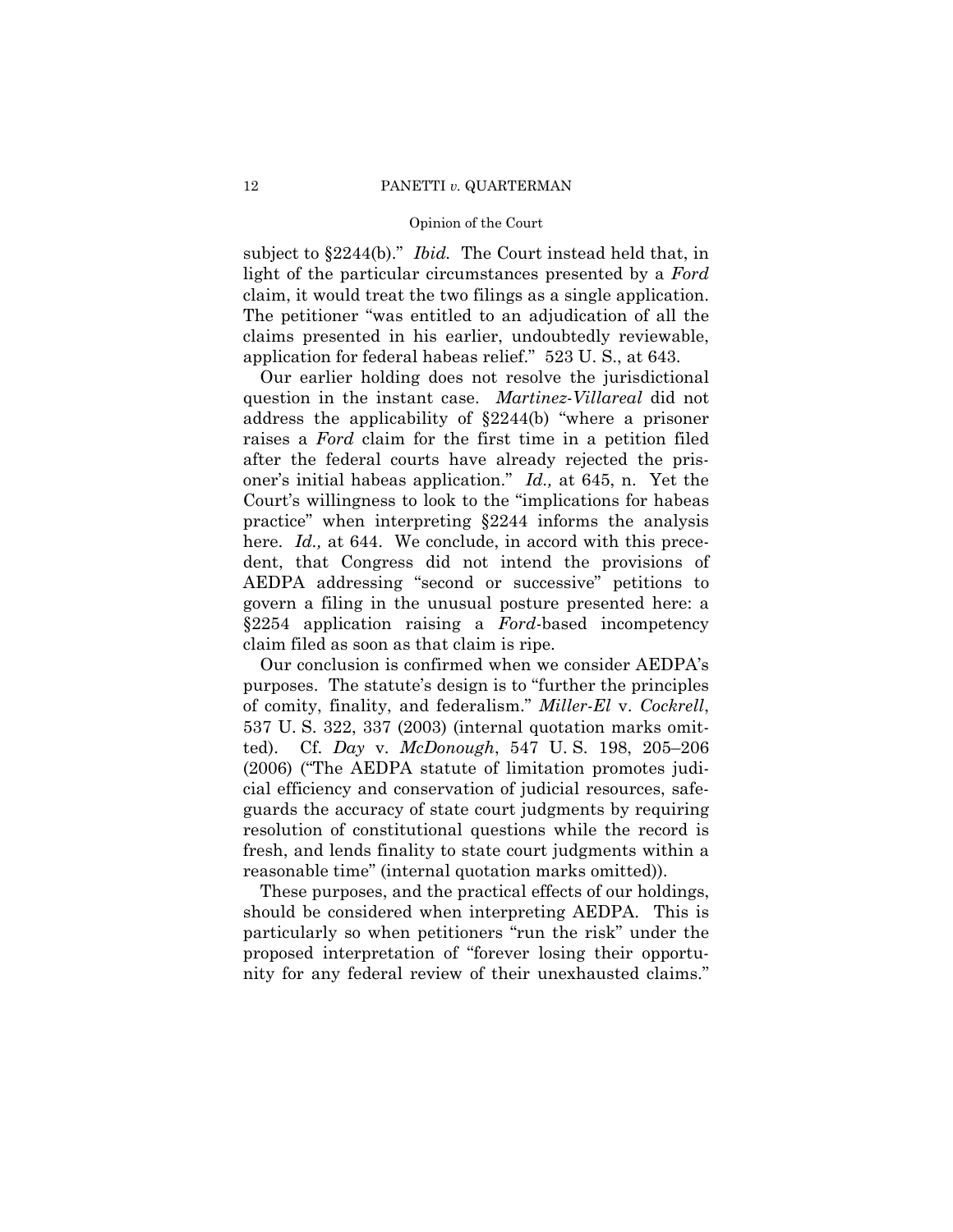*Rhines* v. *Weber*, 544 U. S. 269, 275 (2005). See also *Castro* v. *United States*, 540 U. S. 375, 381 (2003). In *Rhines*  "[w]e recognize[d] the gravity of [the] problem" posed when petitioners file applications with only some claims exhausted, as well as "the difficulty [this problem has] posed for petitioners and federal district courts alike." 544 U. S., at 275, 276. We sought to ensure our "solution to this problem [was] compatible with AEDPA's purposes." *Id*., at 276. And in *Castro* we resisted an interpretation of the statute that would "produce troublesome results," "create procedural anomalies," and "close our doors to a class of habeas petitioners seeking review without any clear indication that such was Congress' intent." 540 U. S., at 380, 381. See also *Williams* v. *Taylor*, 529 U. S. 420, 437 (2000); *Johnson* v. *United States*, 544 U. S. 295, 308–309 (2005); *Duncan* v. *Walker*, 533 U. S. 167, 178 (2001); cf. *Granberry* v. *Greer*, 481 U. S. 129, 131–134 (1987).

An empty formality requiring prisoners to file unripe *Ford* claims neither respects the limited legal resources available to the States nor encourages the exhaustion of state remedies. See *Duncan, supra,* at 178. Instructing prisoners to file premature claims, particularly when many of these claims will not be colorable even at a later date, does not conserve judicial resources, "reduc[e] piecemeal litigation," or "streamlin[e] federal habeas proceedings." *Burton* v. *Stewart*, 549 U. S. \_\_\_, \_\_\_ (2007) (slip op., at 7) *(per curiam)* (internal quotation marks omitted). AEDPA's concern for finality, moreover, is not implicated, for under none of the possible approaches would federal courts be able to resolve a prisoner's *Ford* claim before execution is imminent. See *Martinez-Villareal, supra*, at 644–645 (acknowledging that the District Court was unable to resolve the prisoner's incompetency claim at the time of his initial habeas filing). And last-minute filings that are frivolous and designed to delay executions can be dismissed in the regular course. The requirement of a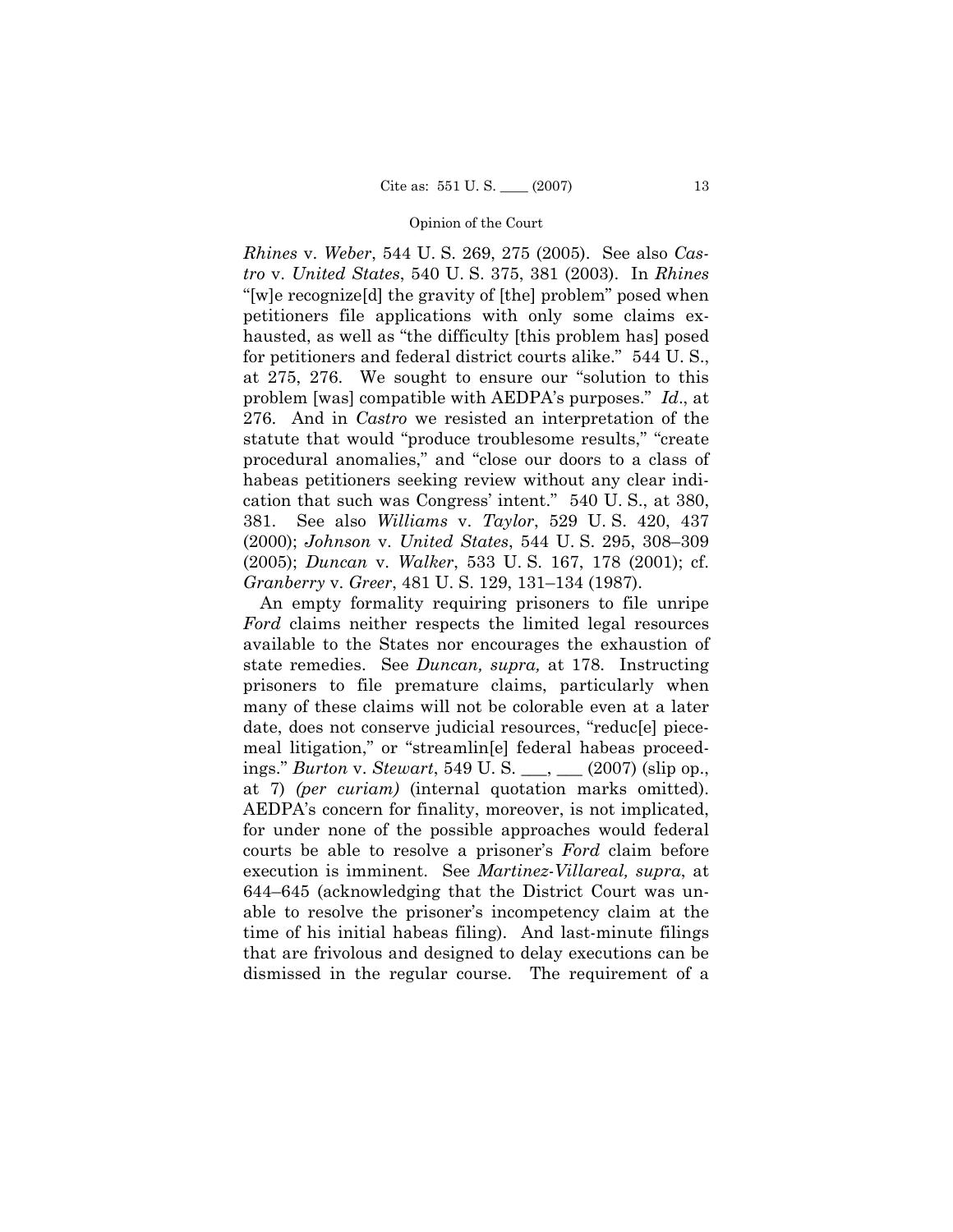threshold preliminary showing, for instance, will, as a general matter, be imposed before a stay is granted or the action is allowed to proceed.

There is, in addition, no argument that petitioner's actions constituted an abuse of the writ, as that concept is explained in our cases. Cf. *Felker*, 518 U. S., at 664 ("[AEDPA's] new restrictions on successive petitions constitute a modified res judicata rule, a restraint on what is called in habeas corpus practice 'abuse of the writ'"). To the contrary, we have confirmed that claims of incompetency to be executed remain unripe at early stages of the proceedings. See *Martinez-Villareal*, 523 U. S., at 644– 645; see also *ibid*. (suggesting that it is therefore appropriate, as a general matter, for a prisoner to wait before seeking resolution of his incompetency claim); *Ford* v. *Wainwright*, 477 U. S. 399 (remanding the case to the District Court to resolve Ford's incompetency claim, even though Ford had brought that claim in a second federal habeas petition); *Barnard* v. *Collins*, 13 F. 3d 871, 878 (CA5 1994) ("[O]ur research indicates no reported decision in which a federal circuit court or the Supreme Court has denied relief of a petitioner's competency-to-be-executed claim on grounds of abuse of the writ"). See generally *McCleskey* v. *Zant*, 499 U. S. 467, 489–497 (1991).

In the usual case, a petition filed second in time and not otherwise permitted by the terms of §2244 will not survive AEDPA's "second or successive" bar. There are, however, exceptions. We are hesitant to construe a statute, implemented to further the principles of comity, finality, and federalism, in a manner that would require unripe (and, often, factually unsupported) claims to be raised as a mere formality, to the benefit of no party.

The statutory bar on "second or successive" applications does not apply to a *Ford* claim brought in an application filed when the claim is first ripe. Petitioner's habeas application was properly filed, and the District Court had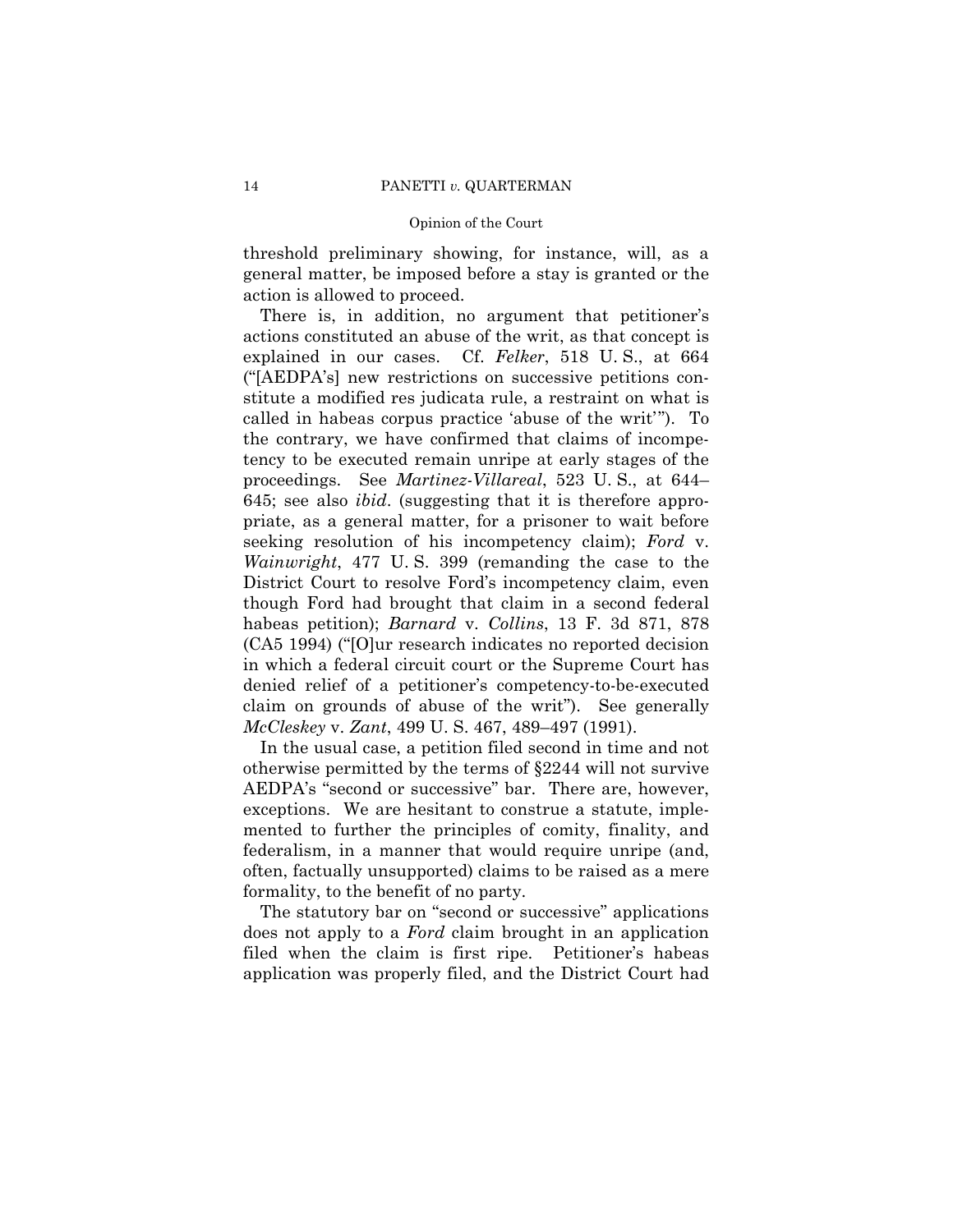jurisdiction to adjudicate his claim.

# III

# A

Petitioner claims that the Eighth and Fourteenth Amendments of the Constitution, as elaborated by *Ford*, entitled him to certain procedures not provided in the state court; that the failure to provide these procedures constituted an unreasonable application of clearly established Supreme Court law; and that under §2254(d) this misapplication of *Ford* allows federal-court review of his incompetency claim without deference to the state court's decision.

We agree with petitioner that no deference is due. The state court's failure to provide the procedures mandated by *Ford* constituted an unreasonable application of clearly established law as determined by this Court. It is uncontested that petitioner made a substantial showing of incompetency. This showing entitled him to, among other things, an adequate means by which to submit expert psychiatric evidence in response to the evidence that had been solicited by the state court. And it is clear from the record that the state court reached its competency determination after failing to provide petitioner with this process, notwithstanding counsel's sustained effort, diligence, and compliance with court orders. As a result of this error, our review of petitioner's underlying incompetency claim is unencumbered by the deference AEDPA normally requires.

*Ford* identifies the measures a State must provide when a prisoner alleges incompetency to be executed. The four-Justice plurality in *Ford* concluded as follows:

"Although the condemned prisoner does not enjoy the same presumptions accorded a defendant who has yet to be convicted or sentenced, he has not lost the protection of the Constitution altogether; if the Constitu-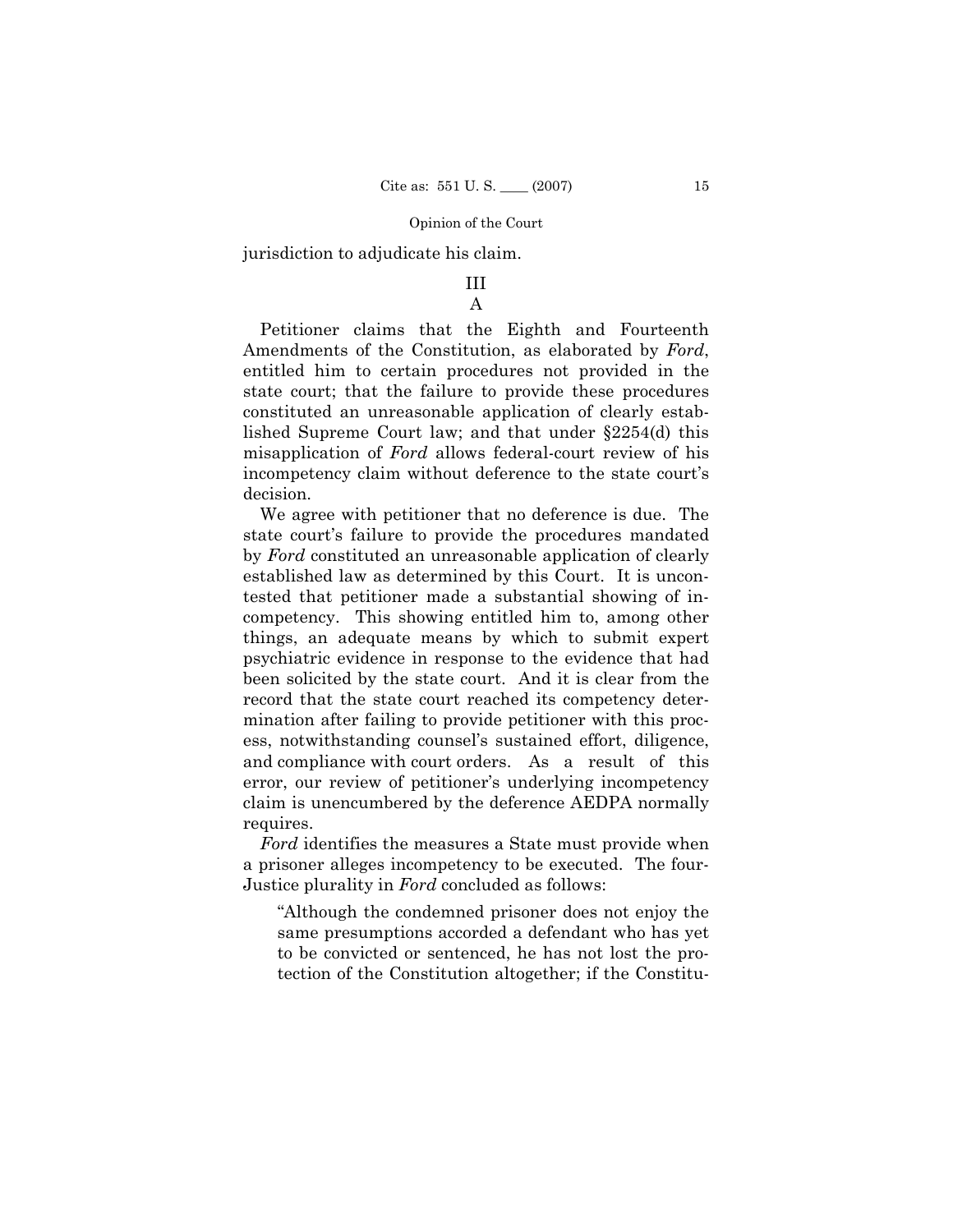tion renders the fact or timing of his execution contingent upon establishment of a further fact, then that fact must be determined with the high regard for truth that befits a decision affecting the life or death of a human being. Thus, the ascertainment of a prisoner's sanity as a predicate to lawful execution calls for no less stringent standards than those demanded in any other aspect of a capital proceeding." 477 U. S., at 411–412.

Justice Powell's concurrence, which also addressed the question of procedure, offered a more limited holding. When there is no majority opinion, the narrower holding controls. See *Marks* v. *United States*, 430 U. S. 188, 193 (1977). Under this rule Justice Powell's opinion constitutes "clearly established" law for purposes of §2254 and sets the minimum procedures a State must provide to a prisoner raising a *Ford*-based competency claim.

Justice Powell's opinion states the relevant standard as follows. Once a prisoner seeking a stay of execution has made "a substantial threshold showing of insanity," the protection afforded by procedural due process includes a "fair hearing" in accord with fundamental fairness. *Ford*, 477 U. S., at 426, 424 (opinion concurring in part and concurring in judgment) (internal quotation marks omitted). This protection means a prisoner must be accorded an "opportunity to be heard," *id*., at 424 (internal quotation marks omitted), though "a constitutionally acceptable procedure may be far less formal than a trial," *id.,* at 427. As an example of why the state procedures on review in *Ford* were deficient, Justice Powell explained, the determination of sanity "appear[ed] to have been made *solely* on the basis of the examinations performed by stateappointed psychiatrists." *Id.,* at 424. "Such a procedure invites arbitrariness and error by preventing the affected parties from offering contrary medical evidence or even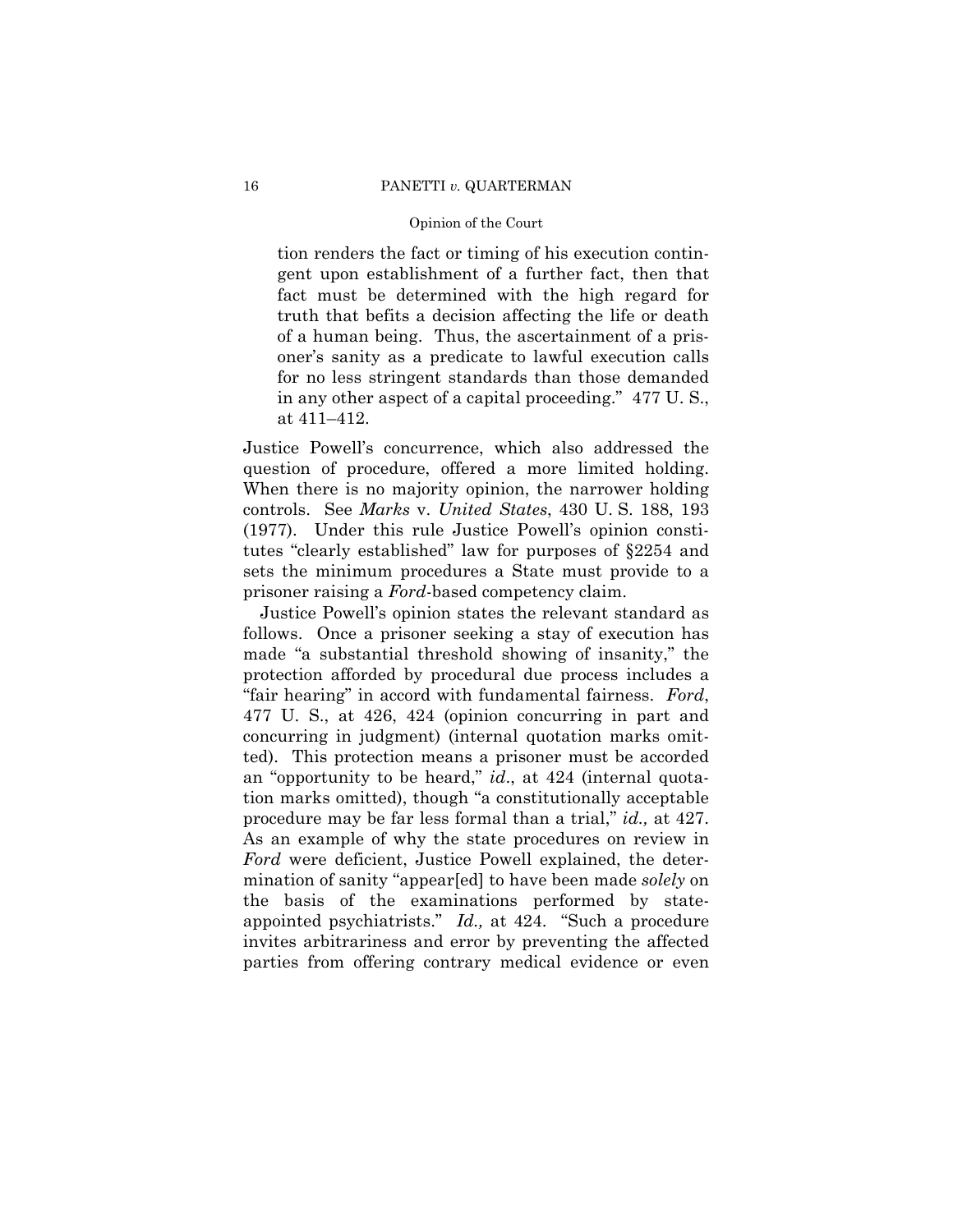from explaining the inadequacies of the State's examinations." *Ibid.* 

Justice Powell did not set forth "the precise limits that due process imposes in this area." *Id*., at 427. He observed that a State "should have substantial leeway to determine what process best balances the various interests at stake" once it has met the "basic requirements" required by due process. *Ibid*. These basic requirements include an opportunity to submit "evidence and argument from the prisoner's counsel, including expert psychiatric evidence that may differ from the State's own psychiatric examination." *Ibid*.

Petitioner was entitled to these protections once he had made a "substantial threshold showing of insanity." *Id.*, at 426. He made this showing when he filed his Renewed Motion To Determine Competency—a fact disputed by no party, confirmed by the trial court's appointment of mental health experts pursuant to Article 46.05(f), and verified by our independent review of the record. The Renewed Motion included pointed observations made by two experts the day before petitioner's scheduled execution; and it incorporated, through petitioner's first Motion To Determine Competency, references to the extensive evidence of mental dysfunction considered in earlier legal proceedings.

In light of this showing, the state court failed to provide petitioner with the minimum process required by *Ford*.

The state court refused to transcribe its proceedings, notwithstanding the multiple motions petitioner filed requesting this process. To the extent a more complete record may have put some of the court's actions in a more favorable light, this only constitutes further evidence of the inadequacy of the proceedings. Based on the materials available to this Court, it appears the state court on repeated occasions conveyed information to petitioner's counsel that turned out not to be true; provided at least one significant update to the State without providing the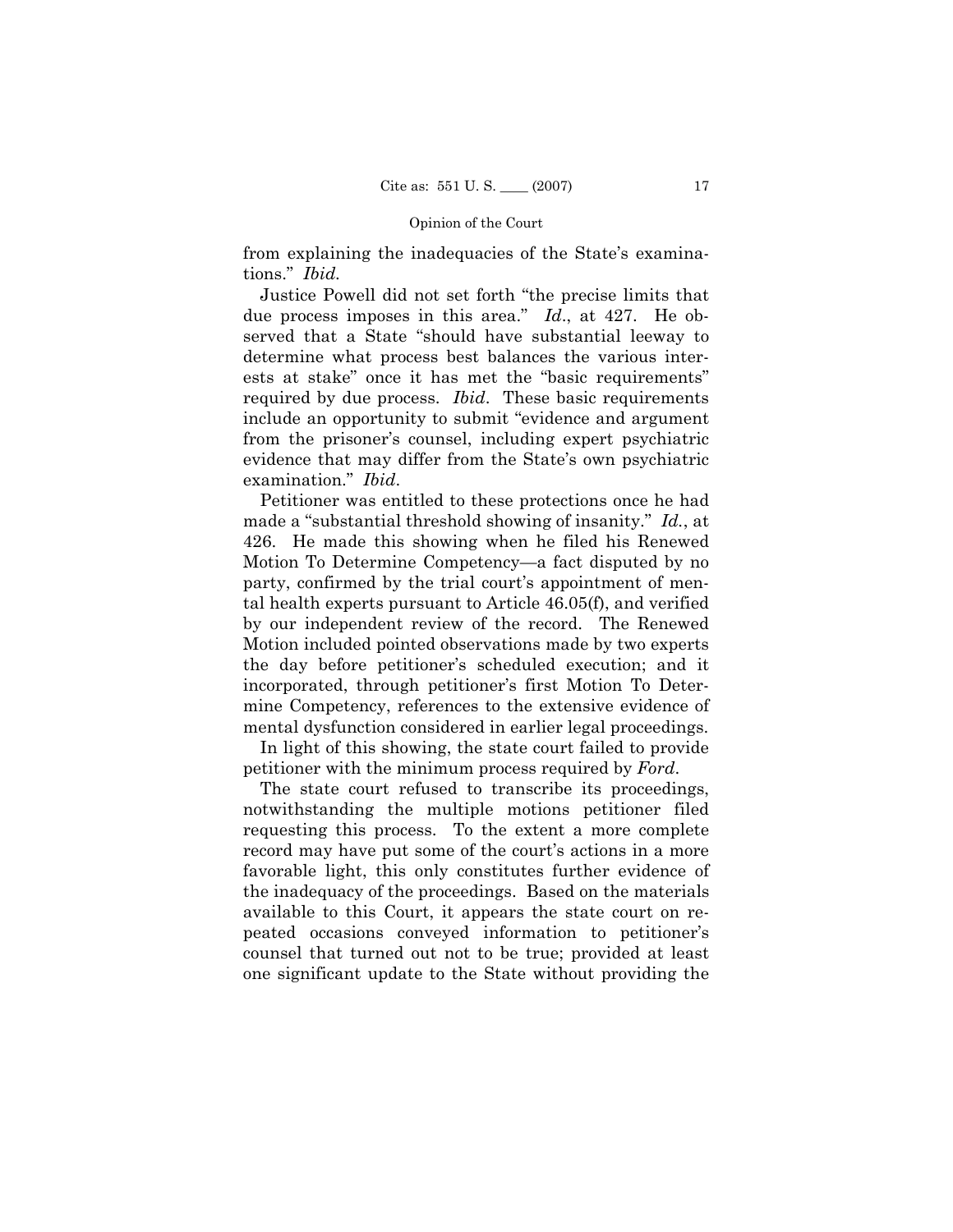same notice to petitioner; and failed in general to keep petitioner informed as to the opportunity, if any, he would have to present his case. There is also a strong argument the court violated state law by failing to provide a competency hearing. See Tex. Code Crim. Proc. Ann., Art. 46.05(k). If this did, in fact, constitute a violation of the procedural framework Texas has mandated for the adjudication of incompetency claims, the violation undermines any reliance the State might now place on Justice Powell's assertion that "the States should have substantial leeway to determine what process best balances the various interests at stake." *Ford, supra*, at 427. See also, *e.g*., Brief for Respondent 16. What is more, the order issued by the state court implied that its determination of petitioner's competency was made solely on the basis of the examinations performed by the psychiatrists it had appointed precisely the sort of adjudication Justice Powell warned would "invit[e] arbitrariness and error," *Ford, supra*, at 424.

The state court made an additional error, one that *Ford*  makes clear is impermissible under the Constitution: It failed to provide petitioner with an adequate opportunity to submit expert evidence in response to the report filed by the court-appointed experts. The court mailed the experts' report to both parties in the first week of May. The report, which rejected the factual basis for petitioner's claim, set forth new allegations suggesting that petitioner's bizarre behavior was due, at least in part, to deliberate design rather than mental illness. Petitioner's counsel reached the reasonable conclusion that these allegations warranted a response. See Objections to Experts' Report 13, and n. 1. On May 14 the court told petitioner's counsel, by letter, to file "any other matters you wish to have considered" within a week. Petitioner, in response, renewed his motions for an evidentiary hearing, funds to hire a mental health expert, and other relief. He did not submit at that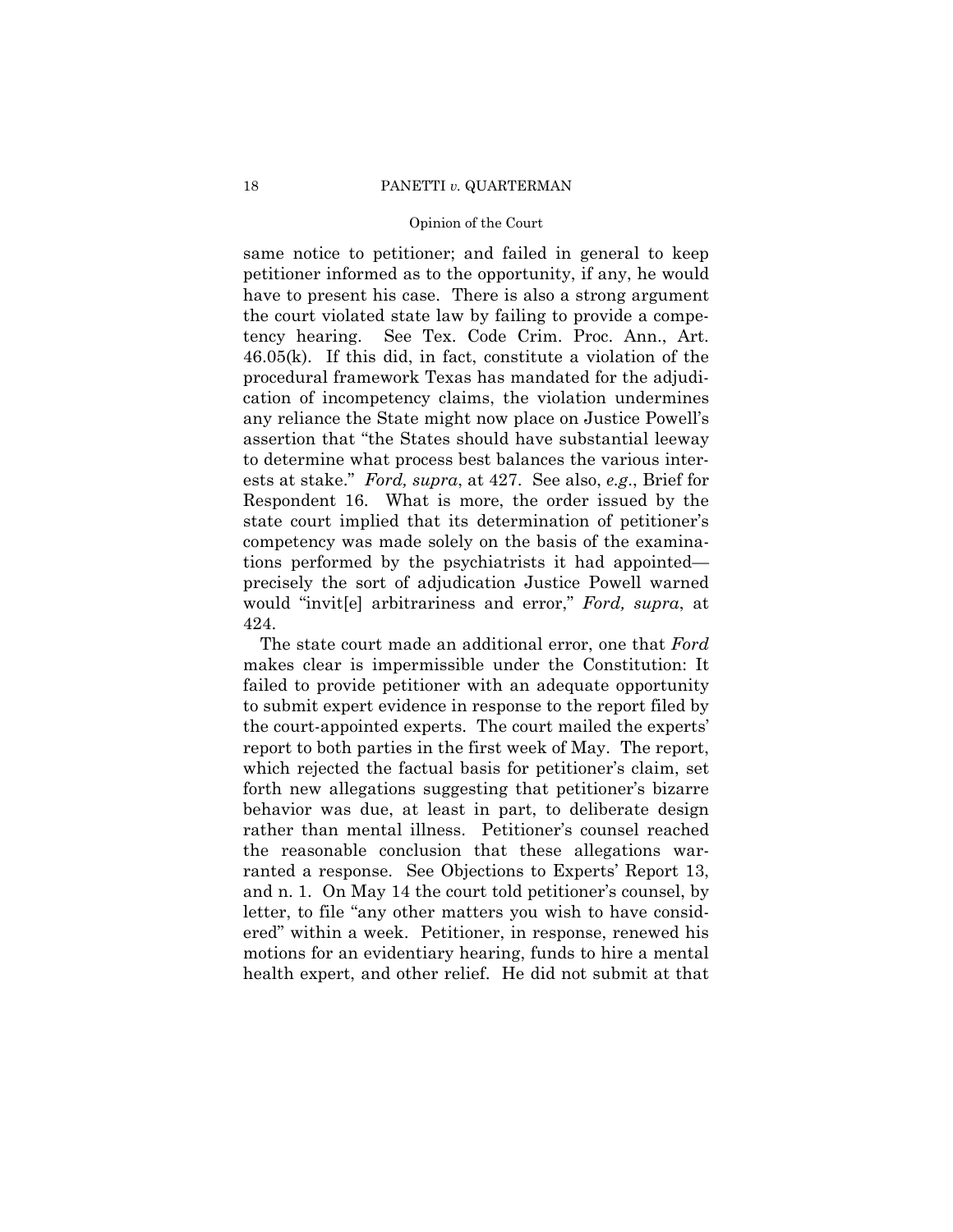time expert psychiatric evidence to challenge the courtappointed experts' report, a decision that in context made sense: The court had said it would rule on his outstanding motions, which included a request for funds to hire a mental-health expert and a request for an evidentiary hearing, once the court-appointed experts had completed their evaluation. Counsel was justified in relying on this representation by the court.

Texas law, moreover, provides that a court's finding of incompetency will be made on the basis of, *inter alia*, a "final competency hearing." Tex. Code Crim. Proc. Ann., Art. 46.05(k); see also *Ex parte Caldwell*, 58 S. W. 3d 127, 129, 130 (Tex. Crim. App. 2000) (confirming that the "legislature codified the dictates of *Ford* by enacting [the precursor to Art. 46.05]" and indicating that "[t]he determination of whether to appoint experts and conduct a hearing is within the discretion of the trial court" *before* a petitioner has made a substantial showing of incompetency). Had the court advised counsel it would resolve the case without first ruling on petitioner's motions and without holding a competency hearing, petitioner's counsel might have managed to procure the assistance of experts, as he had been able to do on a *pro bono* basis the day before petitioner's previously scheduled execution. It was, in any event, reasonable for counsel to refrain from procuring and submitting expert psychiatric evidence while waiting for the court to rule on the timely filed motions, all in reliance on the court's assurances.

But at this point the court simply ended the matter.

The state court failed to provide petitioner with a constitutionally adequate opportunity to be heard. After a prisoner has made the requisite threshold showing, *Ford*  requires, at a minimum, that a court allow a prisoner's counsel the opportunity to make an adequate response to evidence solicited by the state court. See 477 U. S., at 424, 427. In petitioner's case this meant an opportunity to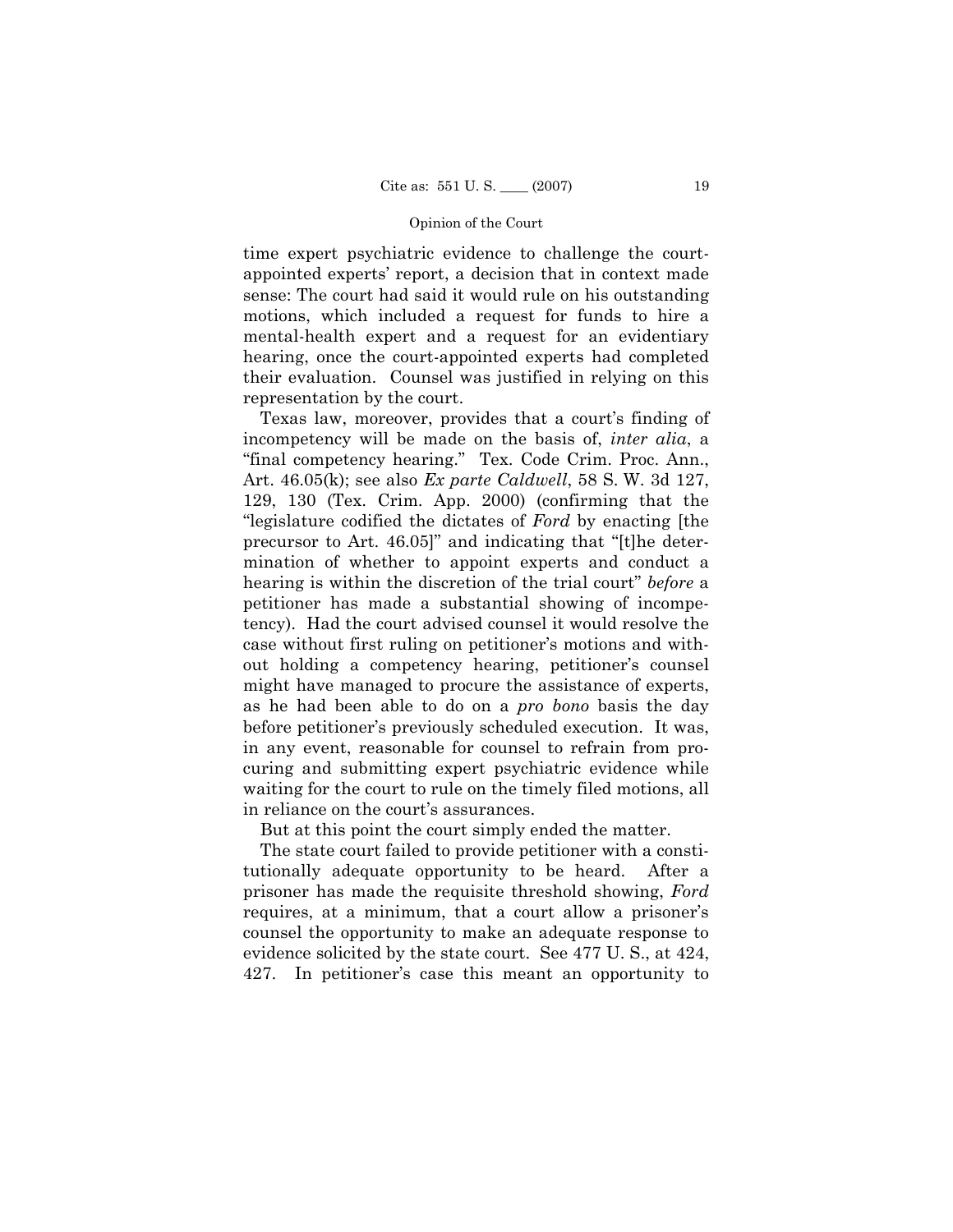submit psychiatric evidence as a counterweight to the report filed by the court-appointed experts. *Id*., at 424. Yet petitioner failed to receive even this rudimentary process.

In light of this error we need not address whether other procedures, such as the opportunity for discovery or for the cross-examination of witnesses, would in some cases be required under the Due Process Clause. As *Ford*  makes clear, the procedural deficiencies already identified constituted a violation of petitioner's federal rights.

B

The state court's denial of certain of petitioner's motions rests on an implicit finding: that the procedures it provided were adequate to resolve the competency claim. In light of the procedural history we have described, however, this determination cannot be reconciled with any reasonable application of the controlling standard in *Ford*.

That the standard is stated in general terms does not mean the application was reasonable. AEDPA does not "require state and federal courts to wait for some nearly identical factual pattern before a legal rule must be applied." *Carey* v. *Musladin*, 549 U. S. \_\_\_, \_\_\_ (2006) (slip op., at 2) (KENNEDY, J., concurring in judgment). Nor does AEDPA prohibit a federal court from finding an application of a principle unreasonable when it involves a set of facts "different from those of the case in which the principle was announced." *Lockyer* v. *Andrade*, 538 U. S. 63, 76 (2003). The statute recognizes, to the contrary, that even a general standard may be applied in an unreasonable manner. See, *e.g*., *Williams* v. *Taylor*, 529 U. S. 362 (finding a state-court decision both contrary to and involving an unreasonable application of the standard set forth in *Strickland* v. *Washington*, 466 U. S. 668 (1984)). These principles guide a reviewing court that is faced, as we are here, with a record that cannot, under any reasonable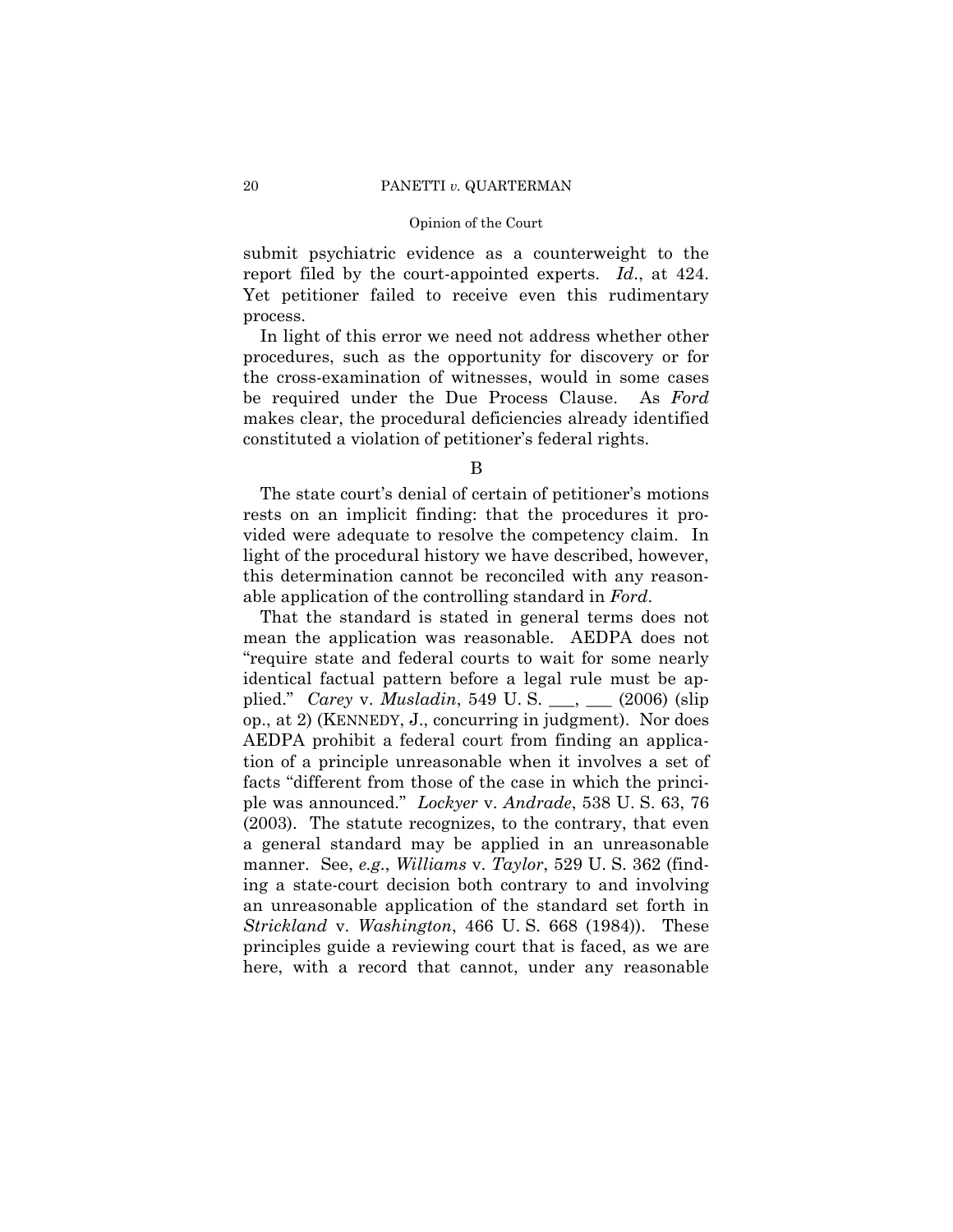interpretation of the controlling legal standard, support a certain legal ruling.

Under AEDPA, a federal court may grant habeas relief, as relevant, only if the state court's "adjudication of [a] claim on the merits ... resulted in a decision that ... involved an unreasonable application" of the relevant law. When a state court's adjudication of a claim is dependent on an antecedent unreasonable application of federal law, the requirement set forth in  $\S 2254(d)(1)$  is satisfied. A federal court must then resolve the claim without the deference AEDPA otherwise requires. See *Wiggins* v. *Smith*, 539 U. S. 510, 534 (2003) (performing the analysis required under *Strickland*'s second prong without deferring to the state court's decision because the state court's resolution of *Strickland*'s first prong involved an unreasonable application of law); *id*., at 527–529 (confirming that the state court's ultimate decision to reject the prisoner's ineffective-assistance-of-counsel claim was based on the first prong and not the second). See also *Williams*, *supra*, at 395–397; *Early* v. *Packer*, 537 U. S. 3, 8 (2002) *(per curiam)* (indicating that §2254 does not preclude relief if either "the reasoning [or] the result of the state-court decision contradicts [our cases]"). Here, due to the state court's unreasonable application of *Ford*, the factfinding procedures upon which the court relied were "not adequate for reaching reasonably correct results" or, at a minimum, resulted in a process that appeared to be "seriously inadequate for the ascertainment of the truth." 477 U. S., at 423–424 (Powell, J., concurring in part and concurring in judgment) (internal quotation marks omitted). We therefore consider petitioner's claim on the merits and without deferring to the state court's finding of competency.

# IV

# A

This brings us to the question petitioner asks the Court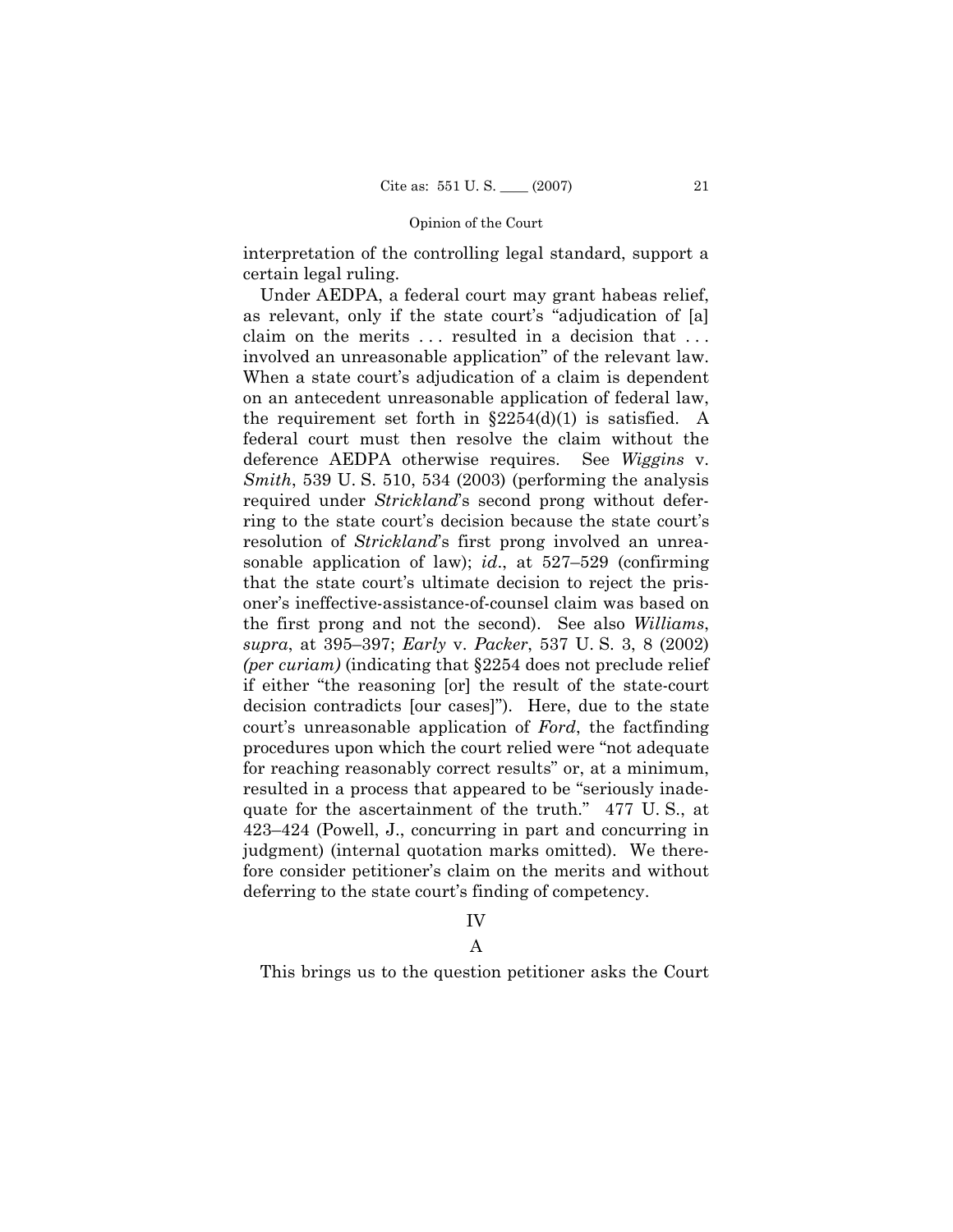to resolve: whether the Eighth Amendment permits the execution of a prisoner whose mental illness deprives him of "the mental capacity to understand that [he] is being executed as a punishment for a crime." Brief for Petitioner 31.

A review of the expert testimony helps frame the issue. Four expert witnesses testified on petitioner's behalf in the District Court proceedings. One explained that petitioner's mental problems are indicative of "schizo-affective disorder," 1 App. 143, resulting in a "genuine delusion" involving his understanding of the reason for his execution, *id*., at 157. According to the expert, this delusion has recast petitioner's execution as "part of spiritual warfare . . . between the demons and the forces of the darkness and God and the angels and the forces of light." *Id*., at 149. As a result, the expert explained, although petitioner claims to understand "that the state is saying that [it wishes] to execute him for [his] murder[s]," he believes in earnest that the stated reason is a "sham" and the State in truth wants to execute him "to stop him from preaching." *Ibid*. Petitioner's other expert witnesses reached similar conclusions concerning the strength and sincerity of this "fixed delusion." *Id*., at 203; see also *id*., at 202, 231–232, 333.

While the State's expert witnesses resisted the conclusion that petitioner's stated beliefs were necessarily indicative of incompetency, see *id*., at 240, 247, 304, particularly in light of his perceived ability to understand certain concepts and, at times, to be "clear and lucid," *id*., at 243; see also *id*., at 244, 304, 312, they acknowledged evidence of mental problems, see *id*., at 239, 245, 308. Petitioner's rebuttal witness attempted to reconcile the experts' testimony:

"Well, first, you have to understand that when somebody is schizophrenic, it doesn't diminish their cogni-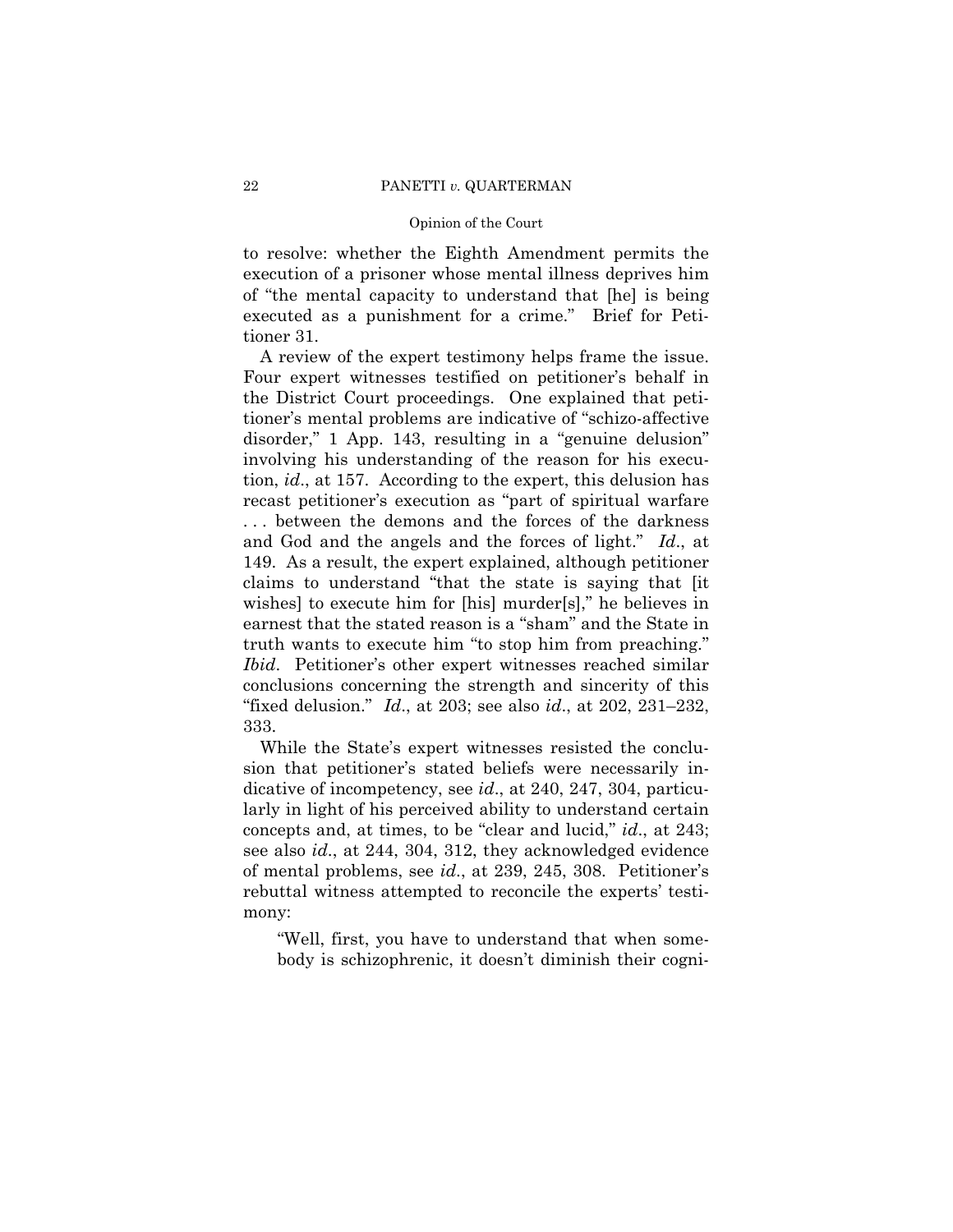tive ability. . . . Instead, you have a situation where and why we call schizophrenia thought disorder[—]the logical integration and reality connection of their thoughts are disrupted, so the stimulus comes in, and instead of being analyzed and processed in a rational, logical, linear sort of way, it gets scrambled up and it comes out in a tangential, circumstantial, symbolic . . . not really relevant kind of way. That's the essence of somebody being schizophrenic. . . . Now, it may be that if they're dealing with someone who's more familiar . . . [in] what may feel like a safer, more enclosed environment . . . those sorts of interactions may be reasonably lucid whereas a more extended conversation about more loaded material would reflect the severity of his mental illness." *Id*., at 328–329.

See also *id*., at 203 (suggesting that an unmedicated individual suffering from schizophrenia can "at times" hold an ordinary conversation and that "it depends [whether the discussion concerns the individual's] fixed delusional system"). There is, in short, much in the record to support the conclusion that petitioner suffers from severe delusions. See, *e.g*., 1 App. 157, 149, 202–203, 231–232, 328– 329, 333; see generally *id*., at 136–353.

The legal inquiry concerns whether these delusions can be said to render him incompetent. The Court of Appeals held that they could not. That holding, we conclude, rests on a flawed interpretation of *Ford*.

The Court of Appeals stated that competency is determined by whether a prisoner is aware "'that he [is] going to be executed and why he [is] going to be executed,'" 448 F. 3d, at 819 (quoting *Barnard*, 13 F. 3d, at 877); see also 448 F. 3d, at 818 (discussing *Ford,* 477 U. S., at 421–422 (Powell, J., concurring in part and concurring in judgment)). To this end, the Court of Appeals identified the relevant District Court findings as follows: first, petitioner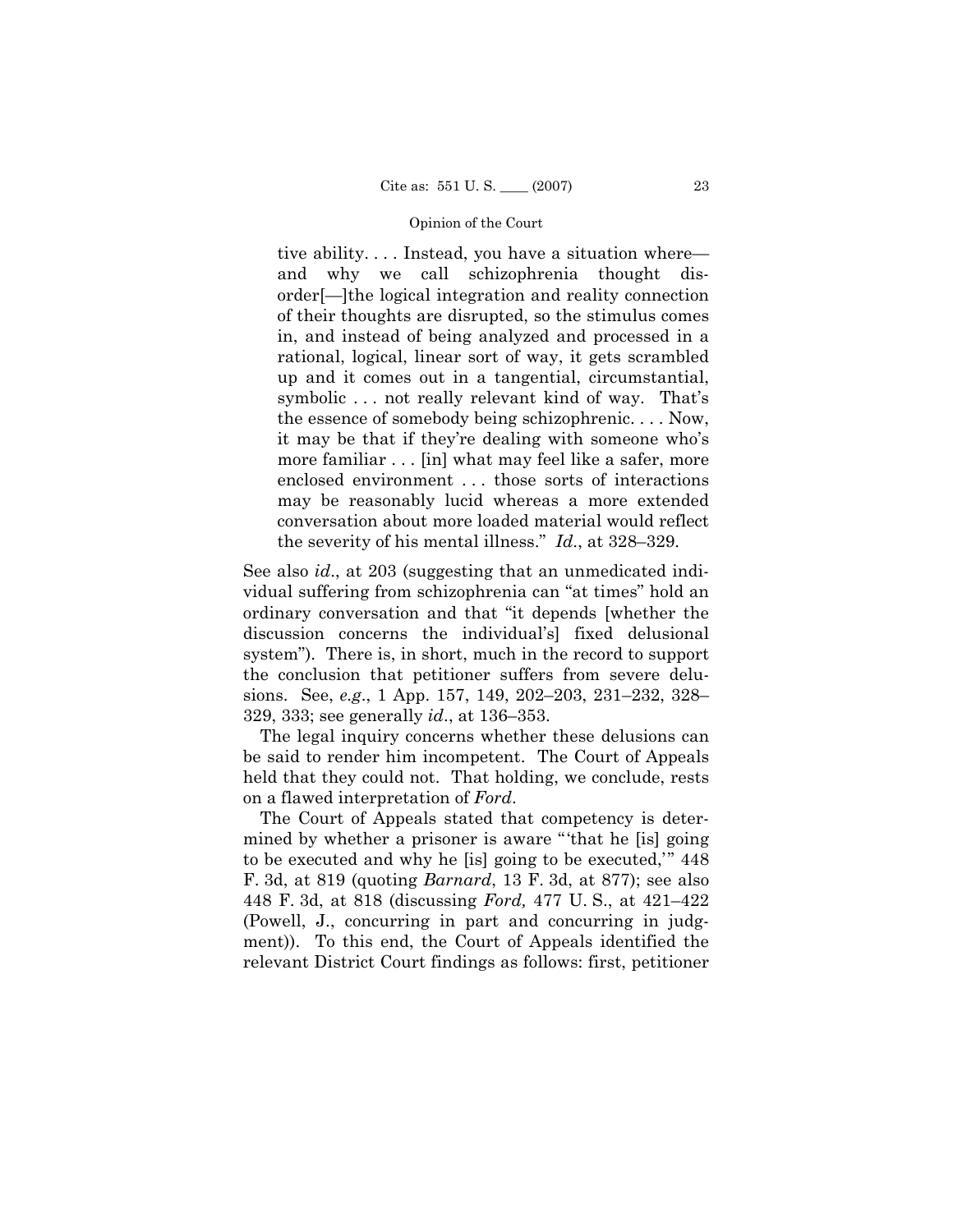is aware that he committed the murders; second, he is aware that he will be executed; and, third, he is aware that the reason the State has given for the execution is his commission of the crimes in question. 448 F. 3d, at 817. Under Circuit precedent this ends the analysis as a matter of law; for the Court of Appeals regards these three factual findings as necessarily demonstrating that a prisoner is aware of the reason for his execution.

The Court of Appeals concluded that its standard foreclosed petitioner from establishing incompetency by the means he now seeks to employ: a showing that his mental illness obstructs a rational understanding of the State's reason for his execution. *Id*., at 817–818. As the court explained, "[b]ecause we hold that 'awareness,' as that term is used in *Ford*, is not necessarily synonymous with 'rational understanding,' as argued by [petitioner,] we conclude that the district court's findings are sufficient to establish that [petitioner] is competent to be executed." *Id*., at 821.

In our view the Court of Appeals' standard is too restrictive to afford a prisoner the protections granted by the Eighth Amendment. The opinions in *Ford*, it must be acknowledged, did not set forth a precise standard for competency. The four-Justice plurality discussed the substantive standard at a high level of generality; and Justice Powell wrote only for himself when he articulated more specific criteria. Yet in the portion of Justice Marshall's discussion constituting the opinion of the Court (the portion Justice Powell joined) the majority did reach the express conclusion that the Constitution "places a substantive restriction on the State's power to take the life of an insane prisoner." *Ford*, 477 U. S., at 405. The Court stated the foundation for this principle as follows:

"[T]oday, no less than before, we may seriously question the retributive value of executing a person who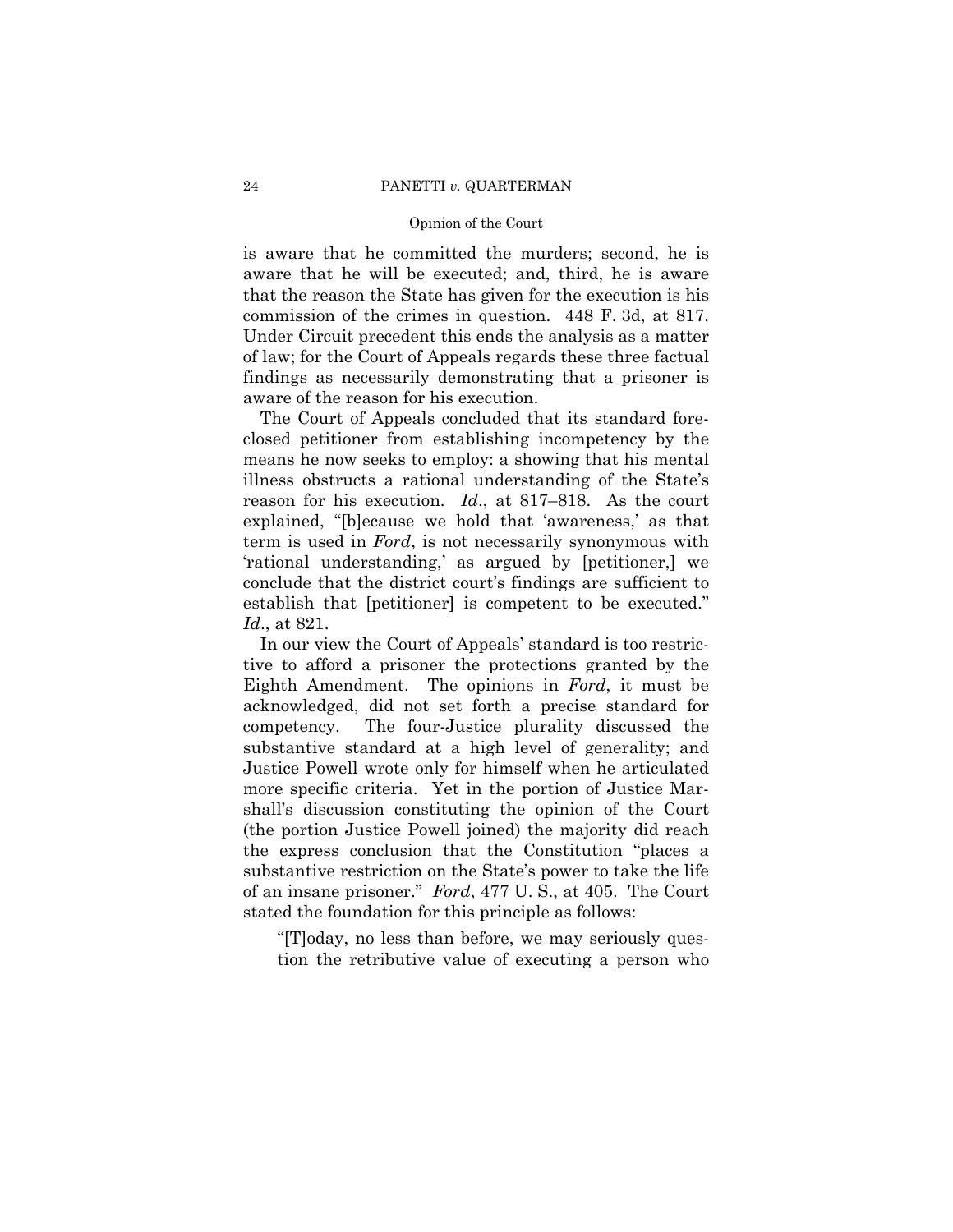has no comprehension of why he has been singled out and stripped of his fundamental right to life. . . . Similarly, the natural abhorrence civilized societies feel at killing one who has no capacity to come to grips with his own conscience or deity is still vivid today. And the intuition that such an execution simply offends humanity is evidently shared across this Nation. Faced with such widespread evidence of a restriction upon sovereign power, this Court is compelled to conclude that the Eighth Amendment prohibits a State from carrying out a sentence of death upon a prisoner who is insane." *Id*., at 409–410.

Writing for four Justices, Justice Marshall concluded by indicating that the Eighth Amendment prohibits execution of "one whose mental illness prevents him from comprehending the reasons for the penalty or its implications." *Id*., at 417. Justice Powell, in his separate opinion, asserted that the Eighth Amendment "forbids the execution only of those who are unaware of the punishment they are about to suffer and why they are to suffer it," *id*., at 422.

The Court of Appeals' standard treats a prisoner's delusional belief system as irrelevant if the prisoner knows that the State has identified his crimes as the reason for his execution. See 401 F. Supp. 2d, at 712 (indicating that under Circuit precedent "a petitioner's delusional beliefs even those which may result in a fundamental failure to appreciate the connection between the petitioner's crime and his execution—do not bear on the question of whether the petitioner 'knows the reason for his execution' for the purposes of the Eighth Amendment"); see also *id*., at 711– 712. Yet the *Ford* opinions nowhere indicate that delusions are irrelevant to "comprehen[sion]' or "aware[ness]" if they so impair the prisoner's concept of reality that he cannot reach a rational understanding of the reason for the execution. If anything, the *Ford* majority suggests the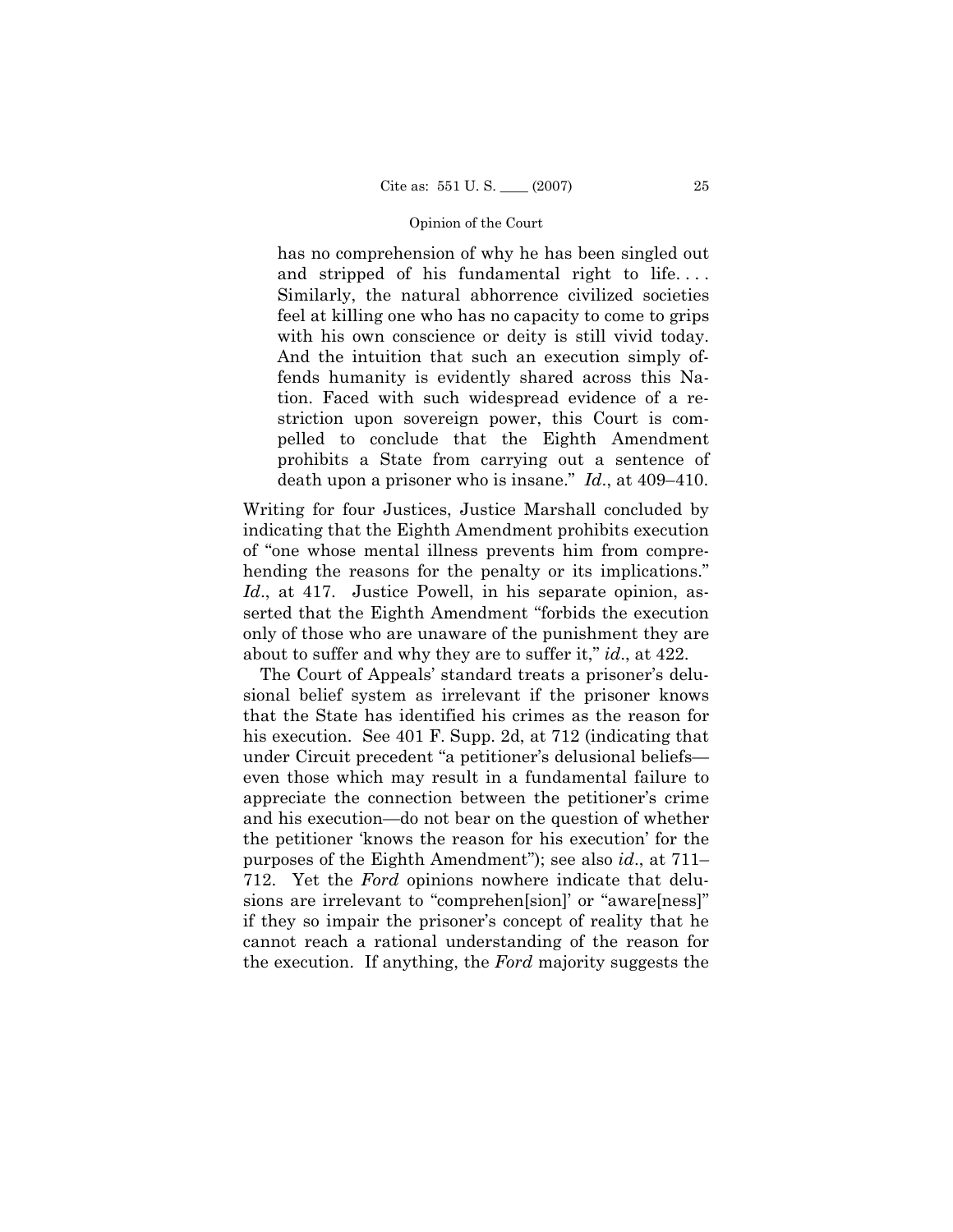opposite.

 Explaining the prohibition against executing a prisoner who has lost his sanity, Justice Marshall in the controlling portion of his opinion set forth various rationales, including recognition that "the execution of an insane person simply offends humanity," *id.,* at 407; that it "provides no example to others," *ibid.*; that "it is uncharitable to dispatch an offender into another world, when he is not of a capacity to fit himself for it," *ibid*. (internal quotation marks omitted); that "madness is its own punishment," *ibid.*; and that executing an insane person serves no retributive purpose, *id*., at 408.

Considering the last—whether retribution is served—it might be said that capital punishment is imposed because it has the potential to make the offender recognize at last the gravity of his crime and to allow the community as a whole, including the surviving family and friends of the victim, to affirm its own judgment that the culpability of the prisoner is so serious that the ultimate penalty must be sought and imposed. The potential for a prisoner's recognition of the severity of the offense and the objective of community vindication are called in question, however, if the prisoner's mental state is so distorted by a mental illness that his awareness of the crime and punishment has little or no relation to the understanding of those concepts shared by the community as a whole. This problem is not necessarily overcome once the test set forth by the Court of Appeals is met. And under a similar logic the other rationales set forth by *Ford* fail to align with the distinctions drawn by the Court of Appeals.

Whether *Ford*'s inquiry into competency is formulated as a question of the prisoner's ability to "comprehen[d] the reasons" for his punishment or as a determination into whether he is "unaware of ... why [he is] to suffer it," then, the approach taken by the Court of Appeals is inconsistent with *Ford*. The principles set forth in *Ford* are put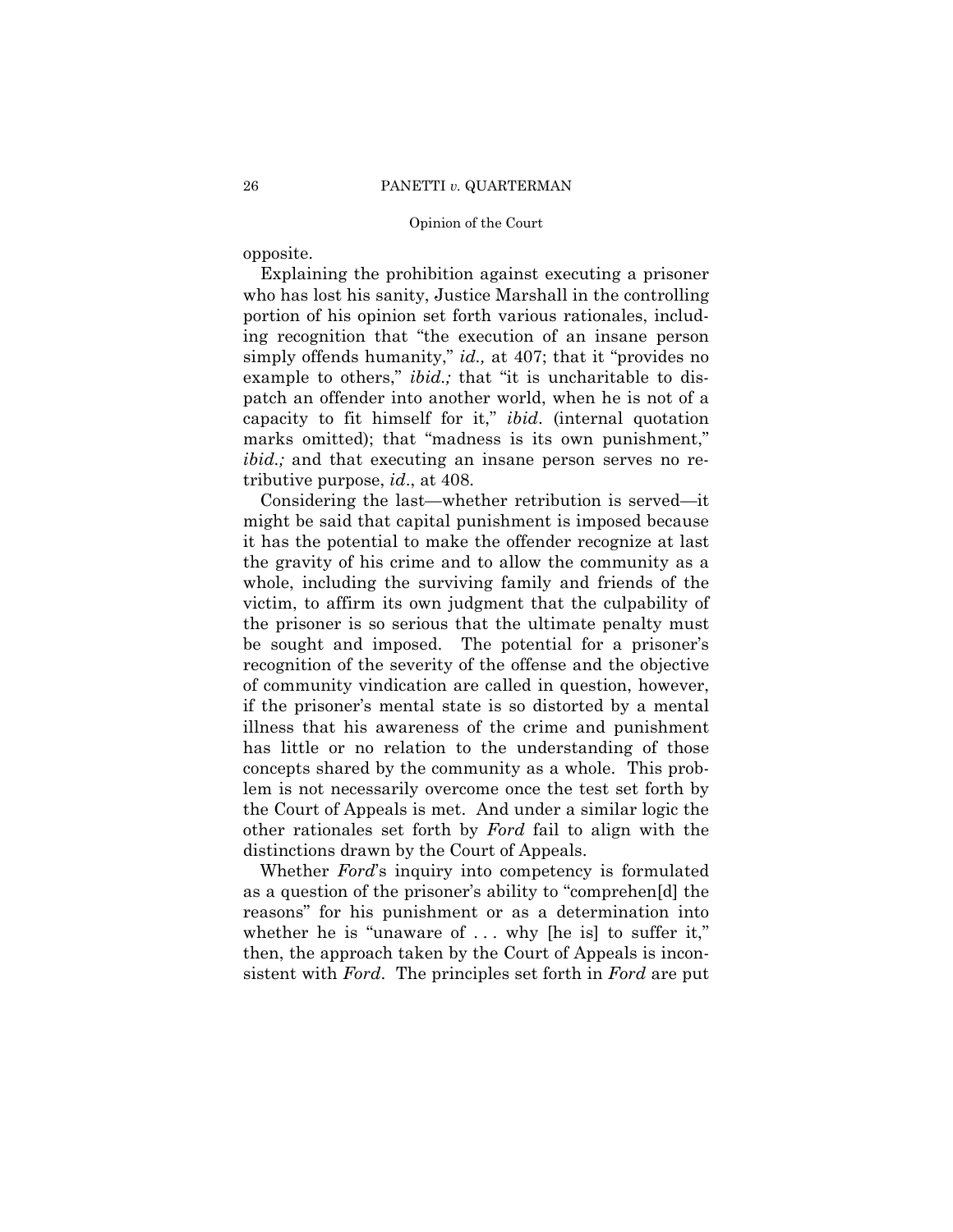at risk by a rule that deems delusions relevant only with respect to the State's announced reason for a punishment or the fact of an imminent execution, see 448 F. 3d, at 819, 821, as opposed to the real interests the State seeks to vindicate. We likewise find no support elsewhere in *Ford*, including in its discussions of the common law and the state standards, for the proposition that a prisoner is automatically foreclosed from demonstrating incompetency once a court has found he can identify the stated reason for his execution. A prisoner's awareness of the State's rationale for an execution is not the same as a rational understanding of it. *Ford* does not foreclose inquiry into the latter.

This is not to deny the fact that a concept like rational understanding is difficult to define. And we must not ignore the concern that some prisoners, whose cases are not implicated by this decision, will fail to understand why they are to be punished on account of reasons other than those stemming from a severe mental illness. The mental state requisite for competence to suffer capital punishment neither presumes nor requires a person who would be considered "normal," or even "rational," in a layperson's understanding of those terms. Someone who is condemned to death for an atrocious murder may be so callous as to be unrepentant; so self-centered and devoid of compassion as to lack all sense of guilt; so adept in transferring blame to others as to be considered, at least in the colloquial sense, to be out of touch with reality. Those states of mind, even if extreme compared to the criminal population at large, are not what petitioner contends lie at the threshold of a competence inquiry. The beginning of doubt about competence in a case like petitioner's is not a misanthropic personality or an amoral character. It is a psychotic disorder.

Petitioner's submission is that he suffers from a severe, documented mental illness that is the source of gross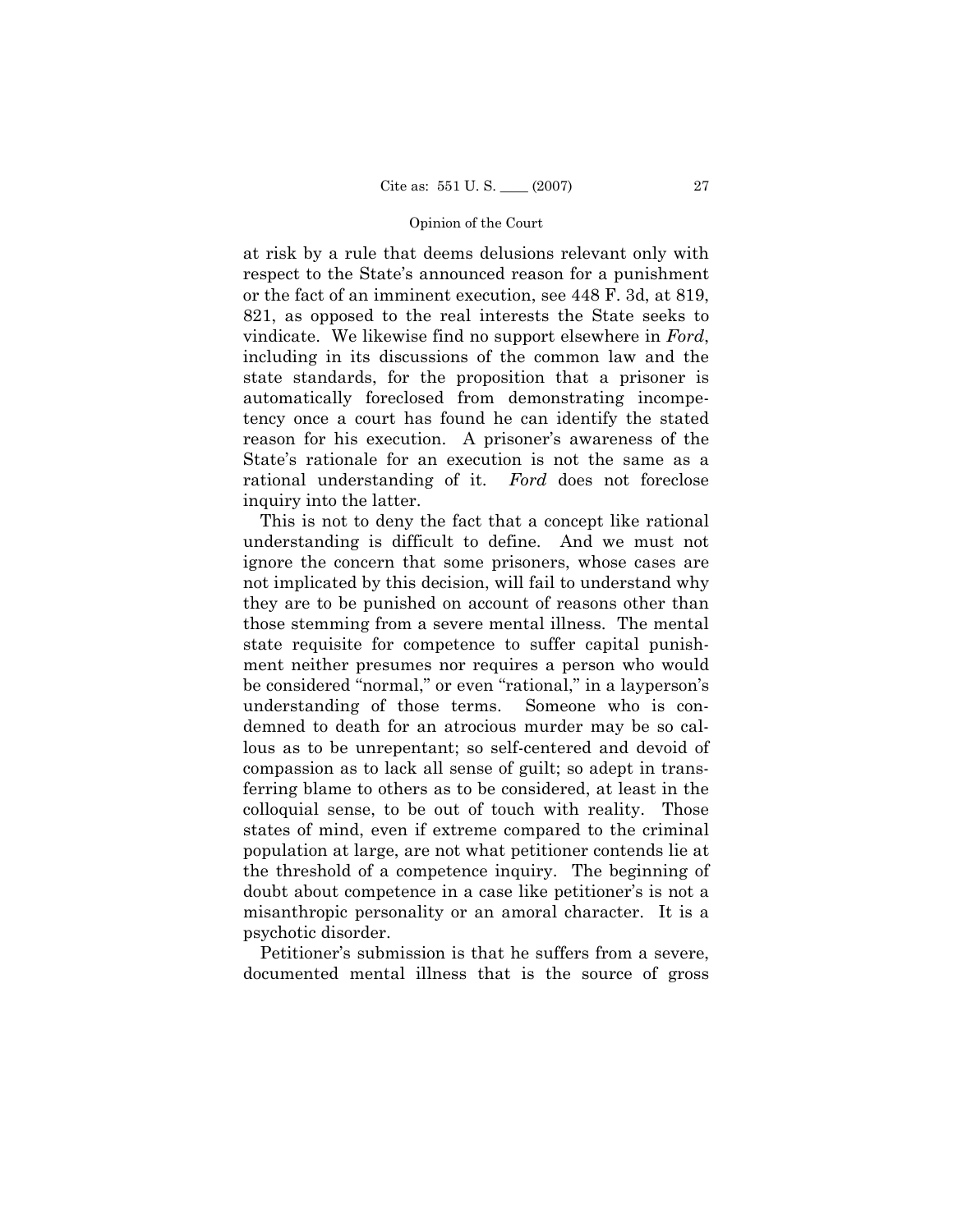delusions preventing him from comprehending the meaning and purpose of the punishment to which he has been sentenced. This argument, we hold, should have been considered.

The flaws of the Court of Appeals' test are pronounced in petitioner's case. Circuit precedent required the District Court to disregard evidence of psychological dysfunction that, in the words of the judge, may have resulted in petitioner's "fundamental failure to appreciate the connection between the petitioner's crime and his execution." 401 F. Supp. 2d, at 712. To refuse to consider evidence of this nature is to mistake *Ford*'s holding and its logic. Gross delusions stemming from a severe mental disorder may put an awareness of a link between a crime and its punishment in a context so far removed from reality that the punishment can serve no proper purpose. It is therefore error to derive from *Ford*, and the substantive standard for incompetency its opinions broadly identify, a strict test for competency that treats delusional beliefs as irrelevant once the prisoner is aware the State has identified the link between his crime and the punishment to be inflicted.

B

Although we reject the standard followed by the Court of Appeals, we do not attempt to set down a rule governing all competency determinations. The record is not as informative as it might be, even on the narrower issue of how a mental illness of the sort alleged by petitioner might affect this analysis. In overseeing the development of the record and in making its factual findings, the District Court found itself bound to analyze the question of competency in the terms set by Circuit precedent. It acknowledged, for example, the "difficult issue" posed by the delusions allegedly interfering with petitioner's understanding of the reason behind his execution, 401 F. Supp.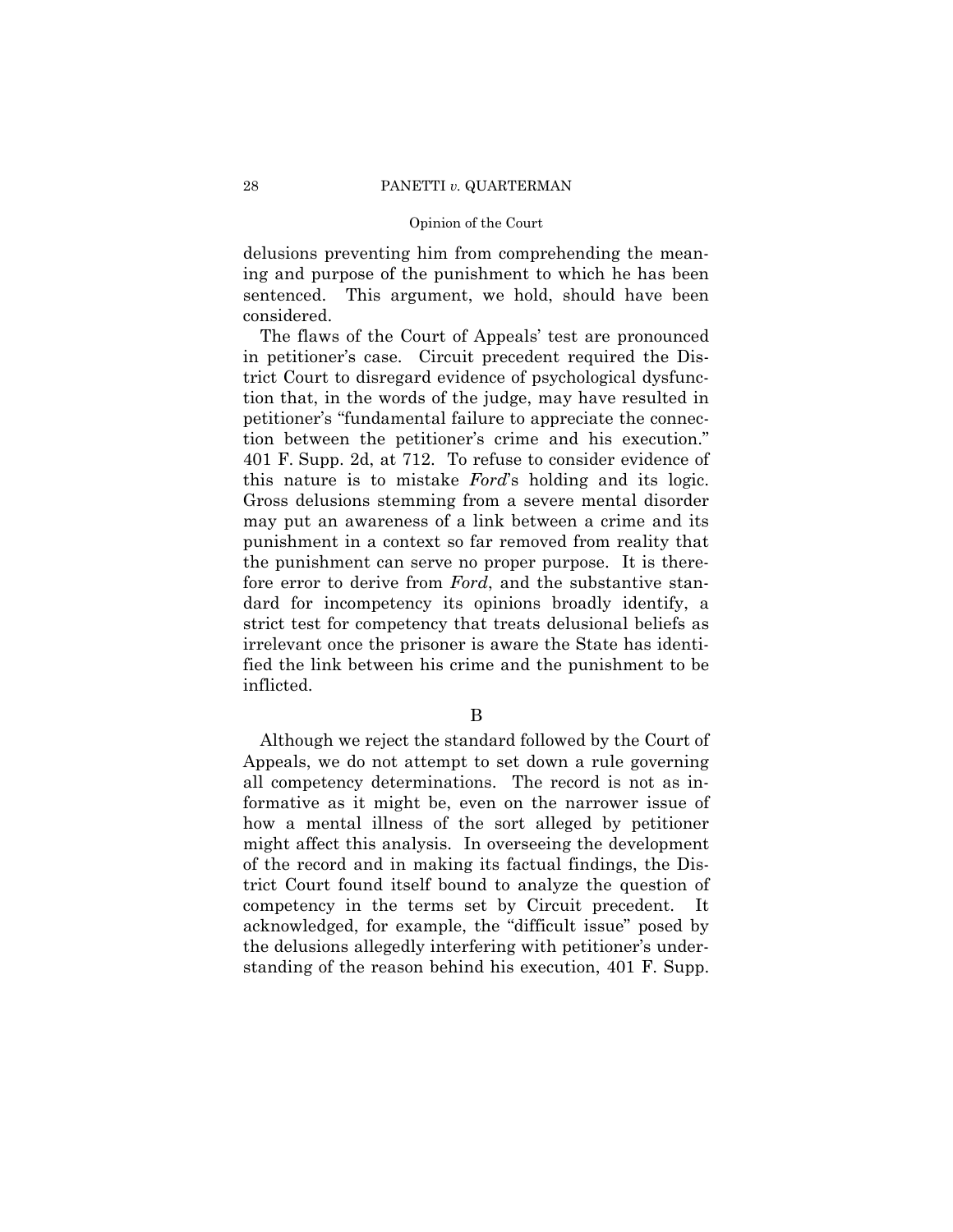2d, at 712, but it refrained from making definitive findings of fact with respect to these matters, see *id*., at 709. See also *id*., at 712 (identifying testimony by Dr. Mark Cunningham indicating that petitioner "believes the State is in league with the forces of evil that have conspired against him" and, as a result, "does not even understand that the State of Texas is a lawfully constituted authority," but refraining from setting forth definitive findings of fact concerning whether this was an accurate characterization of petitioner's mindset).

The District Court declined to consider the significance those findings might have on the ultimate question of competency under the Eighth Amendment. See *ibid*. (disregarding Dr. Cunningham's testimony in light of Circuit precedent). And notwithstanding the numerous questions the District Court asked of the witnesses, see, *e.g*., 1 App. 191–197, 216–218, 234–237, 321–323, it did not press the experts on the difficult issue it identified in its opinion, see *ibid*. The District Court, of course, was bound by Circuit precedent, and the record was developed pursuant to a standard we have found to be improper. As a result, we find it difficult to amplify our conclusions or to make them more precise. We are also hesitant to decide a question of this complexity before the District Court and the Court of Appeals have addressed, in a more definitive manner and in light of the expert evidence found to be probative, the nature and severity of petitioner's alleged mental problems.

The underpinnings of petitioner's claims should be explained and evaluated in further detail on remand. The conclusions of physicians, psychiatrists, and other experts in the field will bear upon the proper analysis. Expert evidence may clarify the extent to which severe delusions may render a subject's perception of reality so distorted that he should be deemed incompetent. Cf. Brief for American Psychological Association et al. as *Amici Curiae*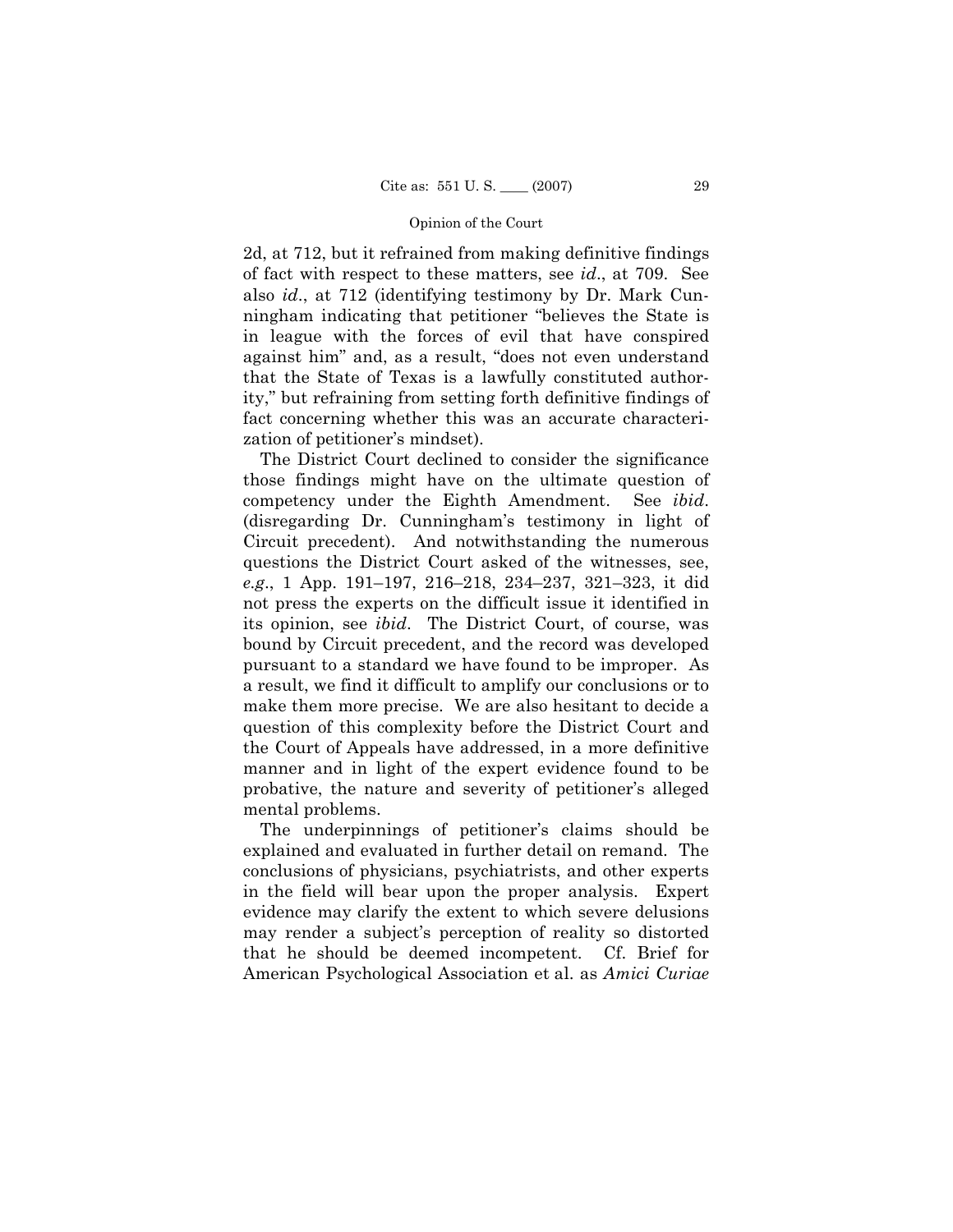#### 30 PANETTI *v.* QUARTERMAN

### Opinion of the Court

17–19 (discussing the ways in which mental health experts can inform competency determinations). And there is precedent to guide a court conducting Eighth Amendment analysis. See, *e.g*., *Roper* v. *Simmons*, 543 U. S. 551, 560–564 (2005); *Atkins* v. *Virginia*, 536 U. S. 304, 311–314 (2002); *Ford*, 477 U. S., at 406–410.

It is proper to allow the court charged with overseeing the development of the evidentiary record in this case the initial opportunity to resolve petitioner's constitutional claim. These issues may be resolved in the first instance by the District Court.

\* \* \*

The judgment of the Court of Appeals is reversed, and the case is remanded for further proceedings consistent with this opinion.

*It is so ordered.*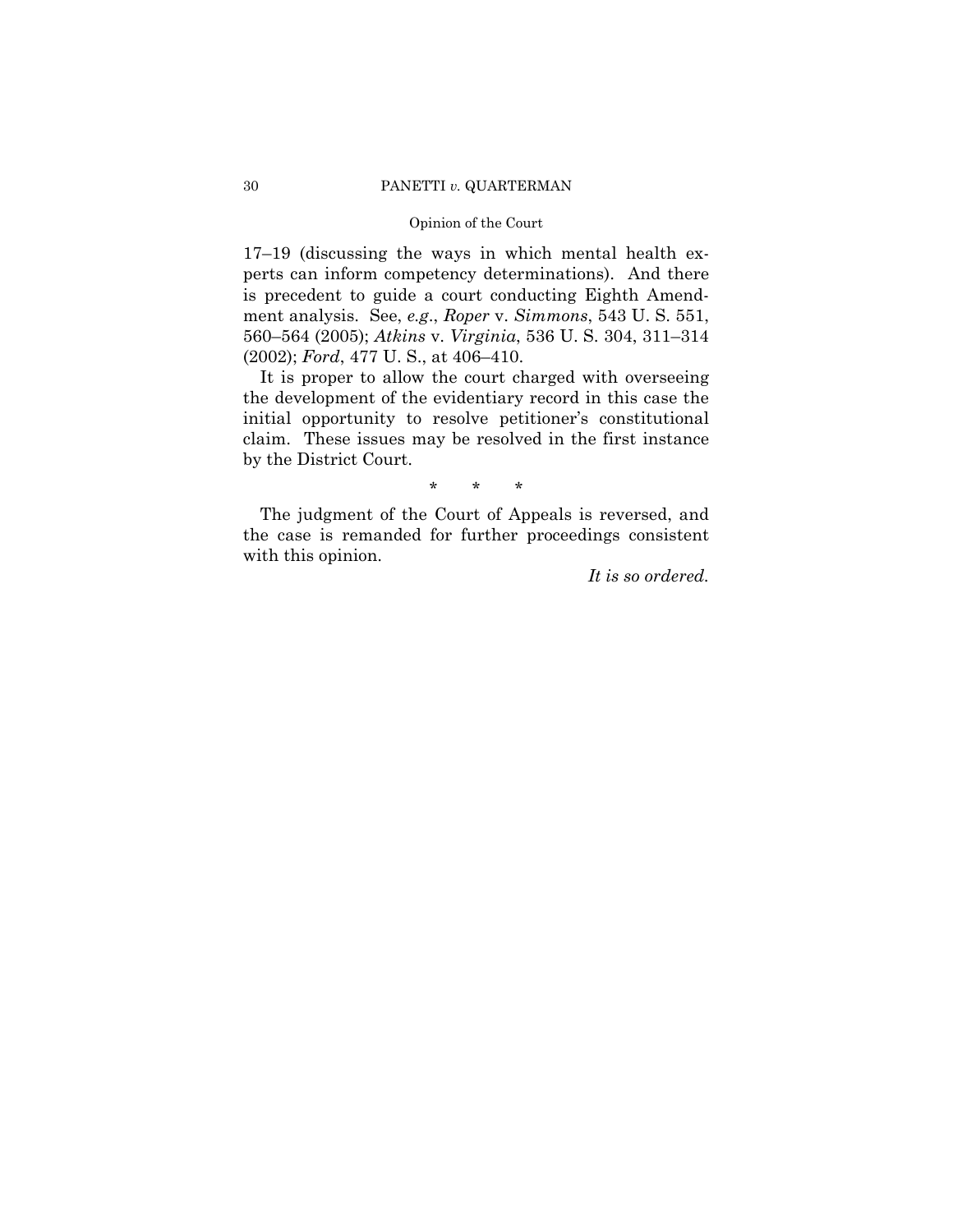# $\frac{1}{2}$  ,  $\frac{1}{2}$  ,  $\frac{1}{2}$  ,  $\frac{1}{2}$  ,  $\frac{1}{2}$  ,  $\frac{1}{2}$  ,  $\frac{1}{2}$ **SUPREME COURT OF THE UNITED STATES**

### $\mathcal{L}=\mathcal{L}$ No. 06–6407

# SCOTT LOUIS PANETTI, PETITIONER *v.* NATHANIEL QUARTERMAN, DIRECTOR, TEXAS DEPARTMENT OF CRIMINAL JUSTICE, CORRECTIONAL INSTITUTIONS DIVISION

# ON WRIT OF CERTIORARI TO THE UNITED STATES COURT OF APPEALS FOR THE FIFTH CIRCUIT

#### [June 28, 2007]

JUSTICE THOMAS, with whom THE CHIEF JUSTICE, JUSTICE SCALIA, and JUSTICE ALITO join, dissenting.

Scott Panetti's mental problems date from at least 1981. While Panetti's mental illness may make him a sympathetic figure, state and federal courts have repeatedly held that he is competent to face the consequences of the two murders he committed. In a competency hearing prior to his trial in 1995, a jury determined that Panetti was competent to stand trial. A judge then determined that Panetti was competent to represent himself. At his trial, the jury rejected Panetti's insanity defense, which was supported by the testimony of two psychiatrists. Since the trial, both state and federal habeas courts have rejected Panetti's claims that he was incompetent to stand trial and incompetent to waive his right to counsel.

This case should be simple. Panetti brings a claim under *Ford* v. *Wainwright*, 477 U. S. 399 (1986), that he is incompetent to be executed. Presented for the first time in Panetti's second federal habeas application, this claim undisputedly does not meet the statutory requirements for filing a "second or successive" habeas application. As such, Panetti's habeas application must be dismissed. Ignoring this clear statutory mandate, the Court bends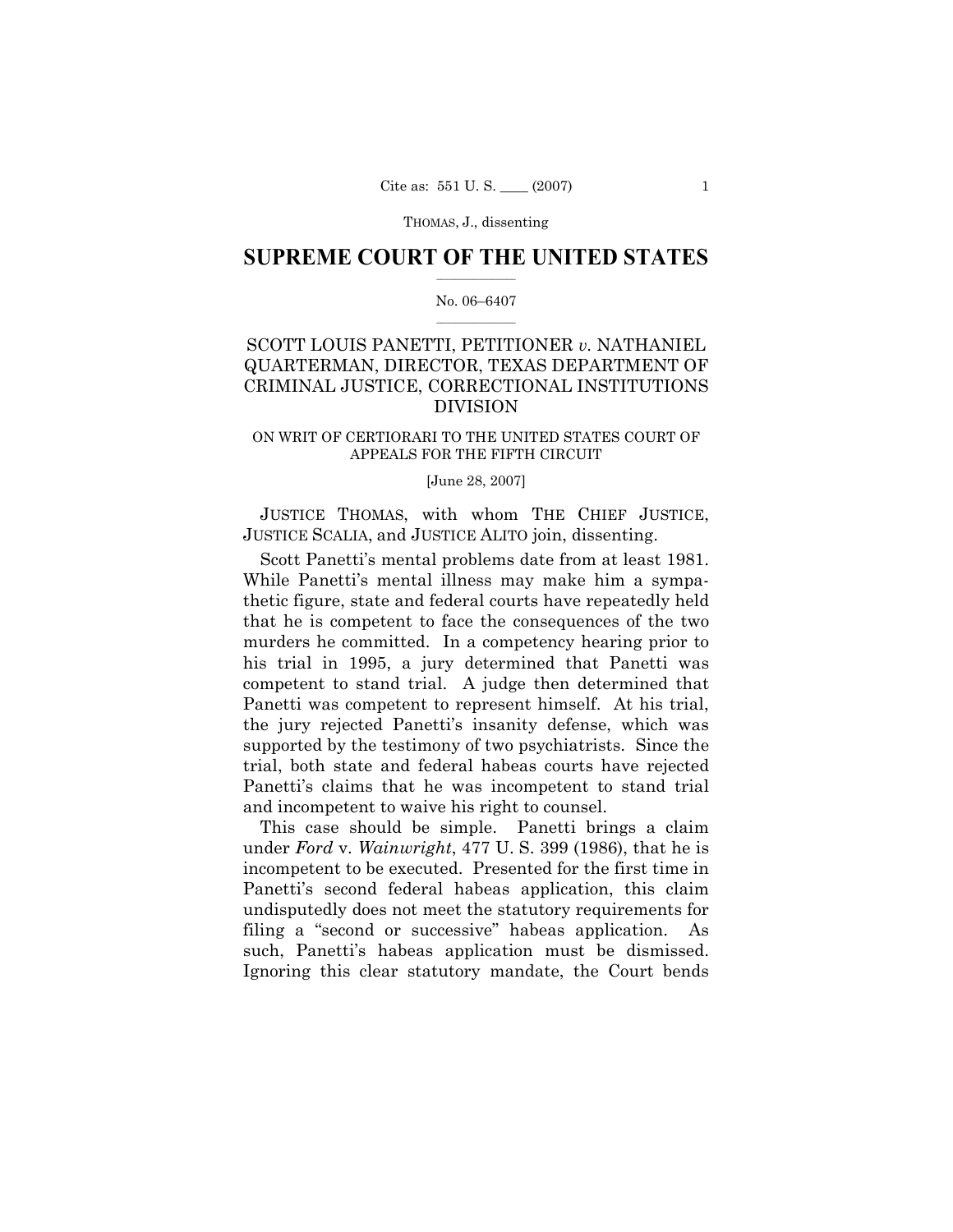over backwards to allow Panetti to bring his *Ford* claim despite no evidence that his condition has worsened—or even changed—since 1995. Along the way, the Court improperly refuses to defer to the state court's finding of competency even though Panetti had the opportunity to submit evidence and to respond to the court-appointed experts' report. Moreover, without undertaking even a cursory Eighth Amendment analysis, the Court imposes a new standard for determining incompetency. I respectfully dissent.

I

The Antiterrorism and Effective Death Penalty Act of 1996 (AEDPA) requires applicants to receive permission from the court of appeals prior to filing second or successive federal habeas applications. 28 U. S. C. §2244(b)(3). Even if permission is sought, AEDPA requires courts to decline such requests in all but two narrow circumstances. §2244(b)(3)(C); §2244(b)(2).1 Panetti raised his *Ford* claim for the first time in his second federal habeas application, *ante*, at 4–5, 9, but he admits that he did not seek authorization from the Court of Appeals and that his claim does not satisfy either of the statutory exceptions. Accordingly, §2244(b) requires dismissal of Panetti's "second . . . habeas

<sup>&</sup>lt;sup>1</sup>Section  $2244(b)(2)$  states:

<sup>&</sup>quot;A claim presented in a second or successive habeas corpus application under section 2254 that was not presented in a prior application shall be dismissed unless—

<sup>&</sup>quot;(A) the applicant shows that the claim relies on a new rule of constitutional law, made retroactive to cases on collateral review by the Supreme Court, that was previously unavailable; or

<sup>&</sup>quot;(B)(i) the factual predicate for the claim could not have been discovered previously through the exercise of due diligence; and

<sup>&</sup>quot;(ii) the facts underlying the claim, if proven and viewed in light of the evidence as a whole, would be sufficient to establish by clear and convincing evidence that, but for constitutional error, no reasonable factfinder would have found the applicant guilty of the underlying offense."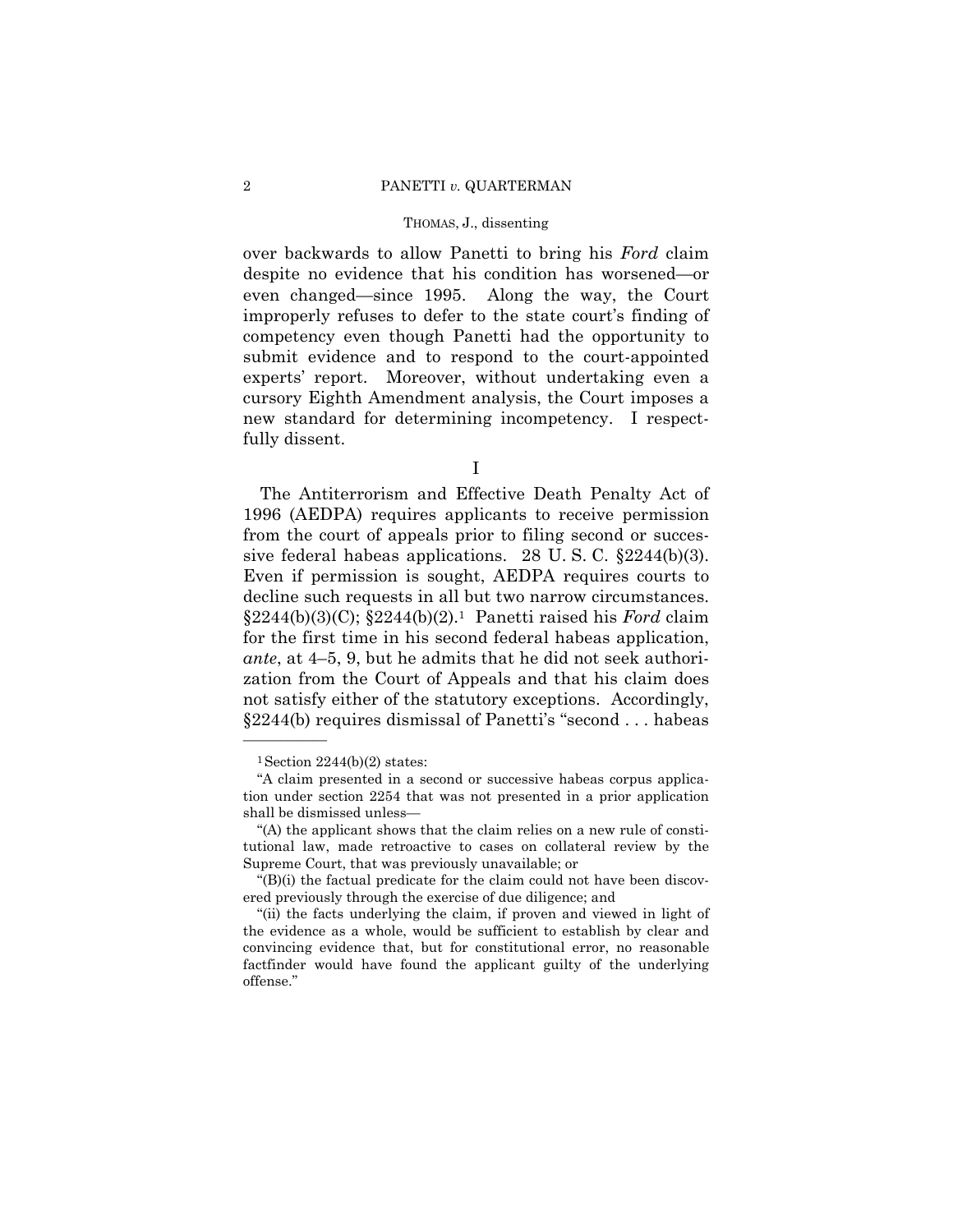corpus application."

——————

The Court reaches a contrary conclusion by reasoning that AEDPA's phrase "second or successive" "takes its full meaning from our case law, including decisions predating the enactment of [AEDPA]." *Ante*, at 11 (citing *Slack* v. *McDaniel*, 529 U. S. 473, 486 (2000)). But the Court fails to identify any pre-AEDPA case that defines, explains, or modifies the phrase "second or successive." Nor does the Court identify any pre-AEDPA case in which a subsequent habeas application challenging the same state-court judgment was considered anything but "second or successive."2 To my knowledge, there are no such cases.

Before AEDPA's enactment, the phrase "second or successive" meant the same thing it does today—any subsequent federal habeas application challenging a state-court judgment that had been previously challenged in a federal habeas application. See, *e.g., Kuhlmann* v. *Wilson*, 477 U. S. 436, 451–452 (1986) (plurality opinion); *Barefoot* v. *Estelle*, 463 U. S. 880, 895 (1983). Prior to AEDPA, however, second or successive habeas applications were not always dismissed. Rather, the pre-AEDPA abuse of the writ doctrine allowed courts to entertain second or successive applications in certain circumstances. See 28 U. S. C.  $§2254(b)$  Rule 9(b) (1994 ed.) ("A second or successive petition may be dismissed [when] new and different grounds are alleged [if] the judge finds that the failure of the petitioner to assert those grounds in a prior petition

<sup>2</sup>The Court identifies two post-AEDPA cases. *Ante*, at 11 (citing *Slack* v. *McDaniel*, 529 U. S. 473 (2000); *Stewart* v. *Martinez-Villareal*, 523 U. S. 637 (1998)). Because these cases were decided after AEDPA, they do not establish the pre-AEDPA meaning of "second or successive." Moreover, these cases do not apply here. The inapplicability of *Martinez-Villareal* is discussed below. *Infra*, at 5–6. Like *Martinez-Villareal*, the narrow exception described in *Slack* is akin to a renewal of an initial application. 529 U. S., at 486–487; see *infra*, at 5–6 (discussing *Martinez-Villareal*). Even the Court does not maintain that *Slack*  applies to Panetti's claim.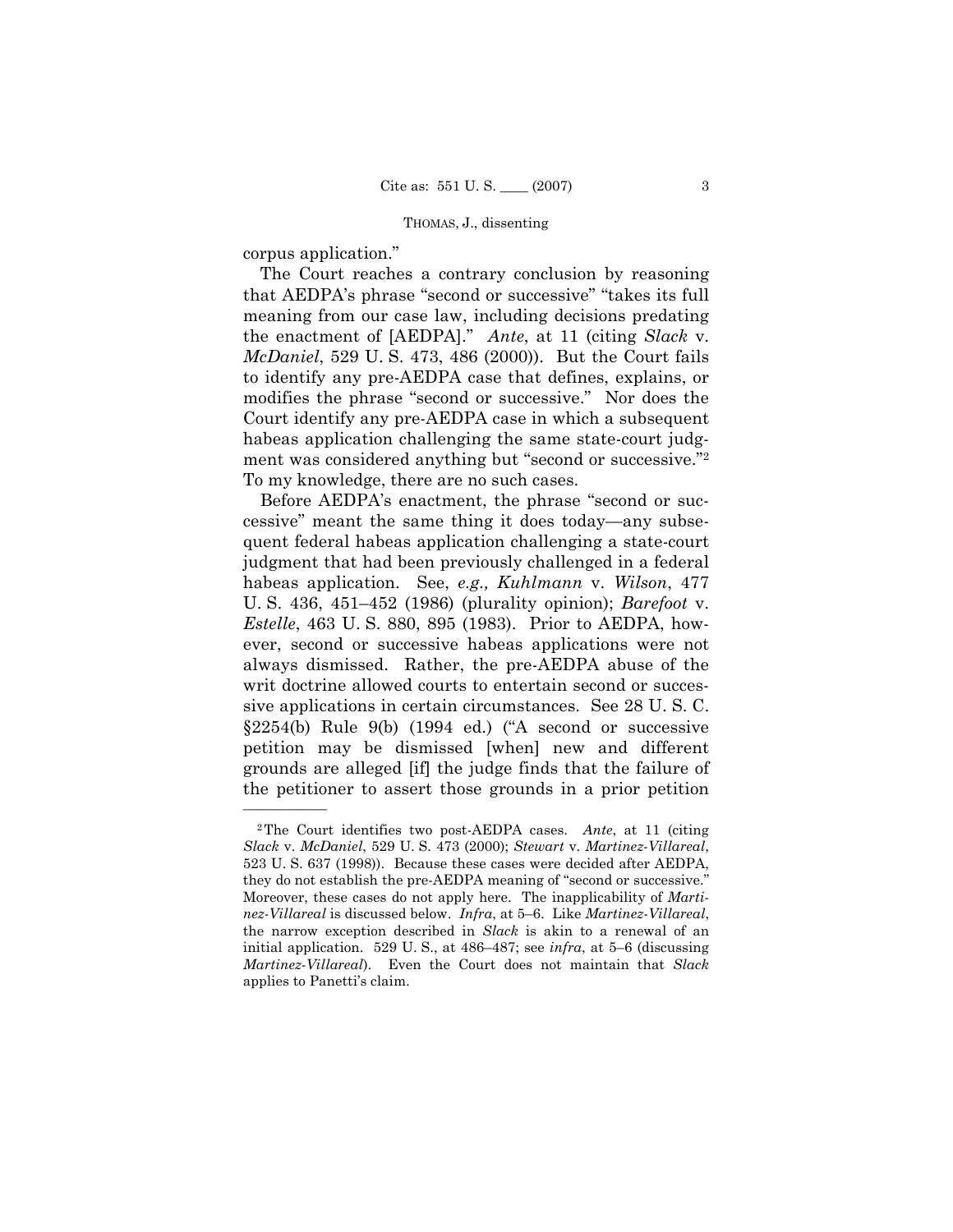constituted an abuse of the writ"); *McCleskey* v. *Zant*, 499 U. S. 467, 470 (1991); *Kuhlmann*, *supra*, at 451–452 (plurality opinion); *Barefoot*, *supra*, at 895. Consistent with this practice, prior to AEDPA, federal courts treated *Ford*  claims raised in subsequent habeas applications as "second or successive" but usually allowed such claims to proceed under the abuse of the writ doctrine.3 See *Martin*  v. *Dugger*, 686 F. Supp. 1523, 1528 (SD Fla. 1988) (permitting a *Ford* claim raised in a "second" habeas petition "[b]ecause *Ford* was a substantial change in constitutional law [and the prisoner] was unaware of the legal significance of relevant facts"); *Barnard* v. *Collins*, 13 F. 3d 871, 875, 878 (CA5 1994); *Shaw* v. *Delo*, 762 F. Supp. 853, 857– 859 (ED Mo. 1991); *Johnson* v. *Cabana*, 661 F. Supp. 356, 364 (SD Miss. 1987). Still, though, at least one court found a *Ford* claim raised in a subsequent application to be an abuse of the writ. *Rector* v. *Lockhart*, 783 F. Supp. 398, 402–404 (ED Ark. 1992).

When it enacted AEDPA, Congress "further restrict [ed] the availability of relief to habeas petitioners" and placed new "limits on successive petitions." *Felker* v. *Turpin*, 518 U. S. 651, 664 (1996). Instead of the judicial discretion

<sup>3</sup> If, as the Court asserts, "second or successive" were a pre-AEDPA term of art that excepted *Ford* claims, it would be difficult to explain why, immediately following AEDPA's passage, Courts of Appeals uniformly considered subsequent applications raising *Ford* claims to be "second or successive" under §2244. See *In re Medina*, 109 F. 3d 1556, 1563–1565 (CA11 1997) *(per curiam); In re Davis*, 121 F. 3d 952, 953– 955 (CA5 1997); see also *Martinez-Villareal* v. *Stewart*, 118 F. 3d 628, 630–631, 633–634 (CA9 1997) *(per curiam)* (finding §2244 applicable but allowing a *Ford* claim to proceed where it was presented in the initial habeas application).

The Courts of Appeals uniformly continue to hold that §2244 applies to successive habeas applications raising *Ford* claims when the initial application failed to do so. See, *e.g.*, *Richardson* v. *Johnson*, 256 F. 3d 257, 258–259 (CA5 2001); *In re Provenzano*, 215 F. 3d 1233, 1235 (CA11 2000); *Nguyen* v. *Gibson*, 162 F. 3d 600, 601 (CA10 1998) *(per curiam)*.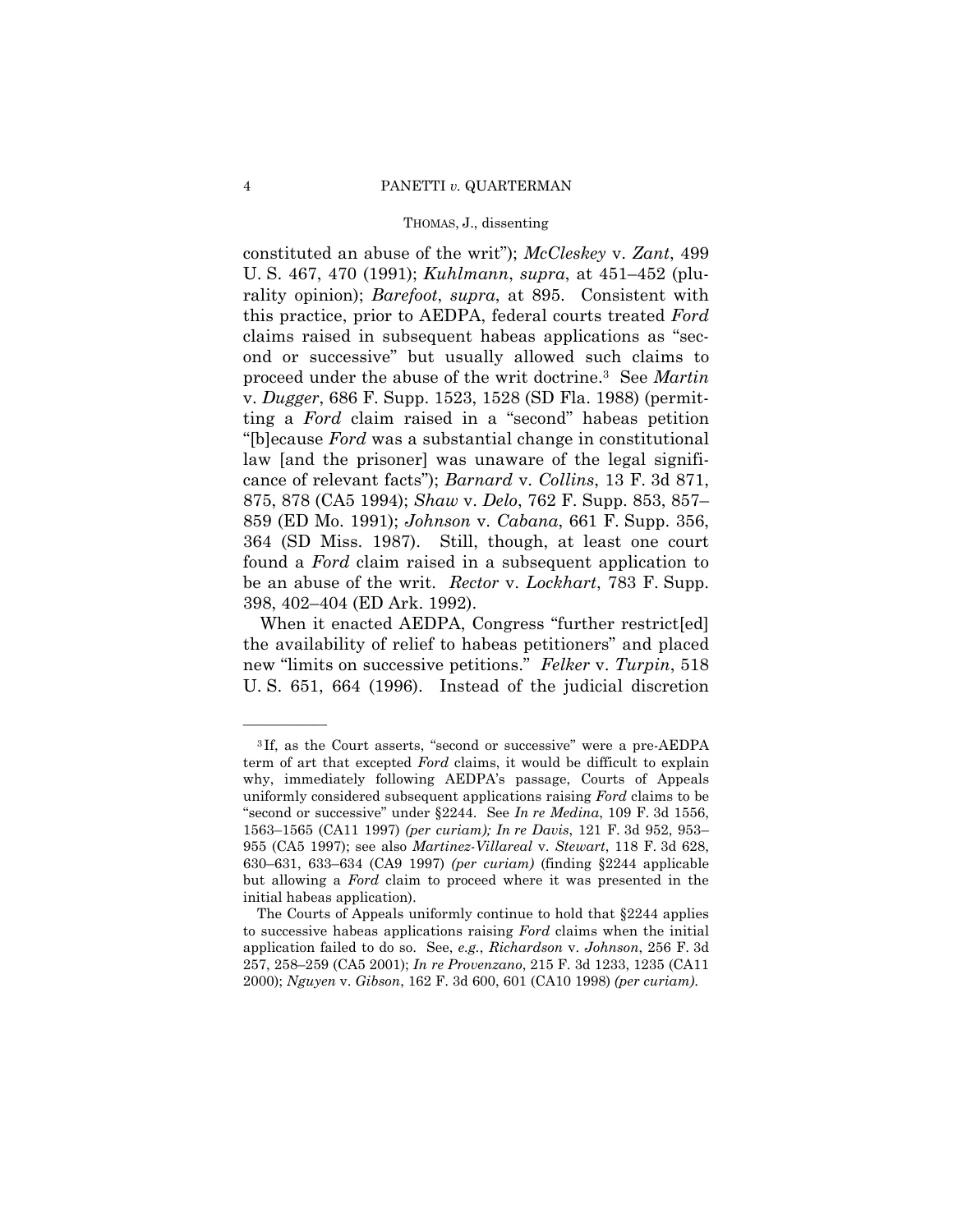that governed second or successive habeas applications prior to AEDPA, Congress required dismissal of all second and successive applications except in two specified circumstances. §2244(b)(2). AEDPA thus eliminated much of the discretion that previously saved second or successive habeas petitions from dismissal.

Stating that we "ha[ve] declined to interpret 'second or successive' as referring to all §2254 applications filed second or successively in time," *ante*, at 11, the Court relies upon *Stewart* v. *Martinez-Villareal*, 523 U. S. 637, 640, 645–646 (1998), in which we held that a subsequent application raising a *Ford* claim could go forward. In that case, however, the applicant had raised a *Ford* claim in his initial habeas application, and the District Court had dismissed it as unripe. 523 U. S., at 640. Refusing to treat the applicant's subsequent application as second or successive, the Court simply held that the second application renewed the *Ford* claim originally presented in the prior application:

"This may have been the second time that respondent had asked the federal courts to provide relief on his *Ford* claim, but this does not mean that there were two separate applications, the second of which was necessarily subject to §2244(b). There was only one application for habeas relief, and the District Court ruled (or should have ruled) on each claim at the time it became ripe. Respondent was entitled to an adjudication of all of the claims presented in his earlier, undoubtedly reviewable, application for federal habeas relief." 523 U. S., at 643.

In other words, *Martinez-Villareal* held that where an applicant raises a *Ford* claim in an initial habeas application, §2244 does not bar a second application once the claim ripens because the second application is a continuation of the first application. 523 U. S., at 643–645; cf.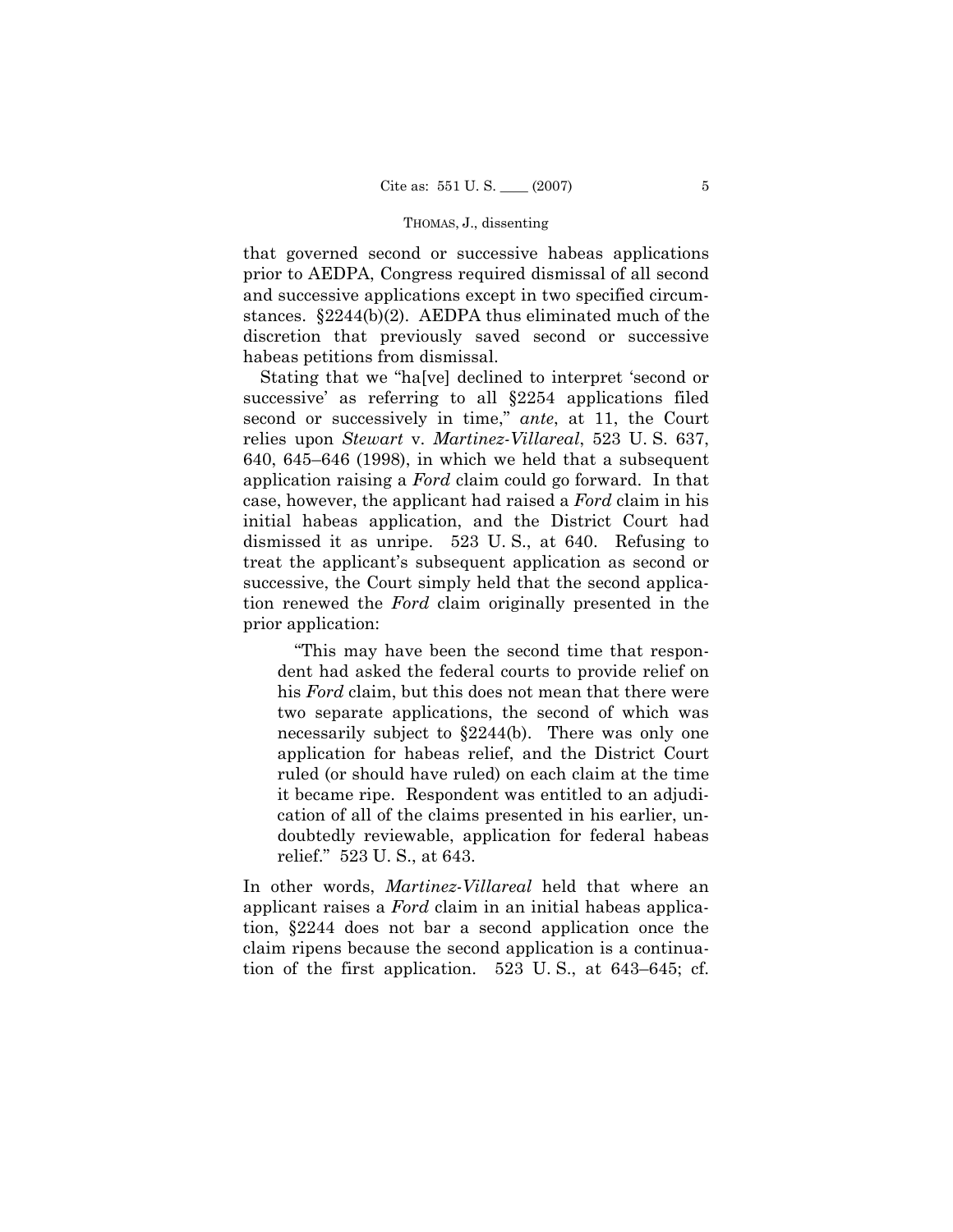*Burton* v. *Stewart*, 549 U. S. \_\_\_, \_\_\_ (2007) (slip op., at 7) *(per curiam)* ("[U]nlike Burton, the prisoner [in *Martinez-Villareal*] had attempted to bring this claim in his initial habeas petition"). *Martinez-Villareal* does not apply here because Panetti did not bring his *Ford* claim in his initial habeas application.4

The Court does not and cannot argue that any time a claim would not be ripe in the first habeas petition, it may be raised in a later habeas petition. We unanimously rejected such an argument in *Burton* v. *Stewart*, *supra.* In *Burton*, the petitioner filed a federal habeas petition challenging his convictions but not challenging his sentence, which was at that time still on review in the state courts. After the state courts rejected his sentencing claims, the petitioner filed a second federal habeas petition, this time challenging his sentence. The Ninth Circuit held that Burton's second petition was not "second or successive" under AEDPA, "reason[ing] that because Burton had not exhausted his sentencing claims in state court when he filed the [first] petition, they were not ripe for federal habeas review at that time."  $Id.$ , at  $\Box$  (slip op., at 6) (internal quotation marks omitted). The Ninth Circuit found that the second petition was not foreclosed by AEDPA since the claim would not have been ripe if raised in the first petition. *Ibid*. We rejected the Ninth Circuit's view and held that AEDPA barred Burton's second petition. In light of *Burton*, it simply cannot be maintained that Panetti is excused from §2244's requirements solely

<sup>&</sup>lt;sup>4</sup>The Court claims that *Martinez-Villareal* "suggest[s] that it is ... appropriate, as a general matter, for a prisoner to wait before seeking resolution of his incompetency claim." *Ante*, at 14. But *Martinez-Villareal* "suggest[s]" no such thing. 523 U. S., at 645. To the contrary, as the Court admits, *Martinez-Villareal* does not determine whether a prisoner would even be *allowed* to bring a *Ford* claim if he waits to bring it in a second petition. *Ante*, at 12 (citing *Martinez-Villareal, supra*, at 645, n.).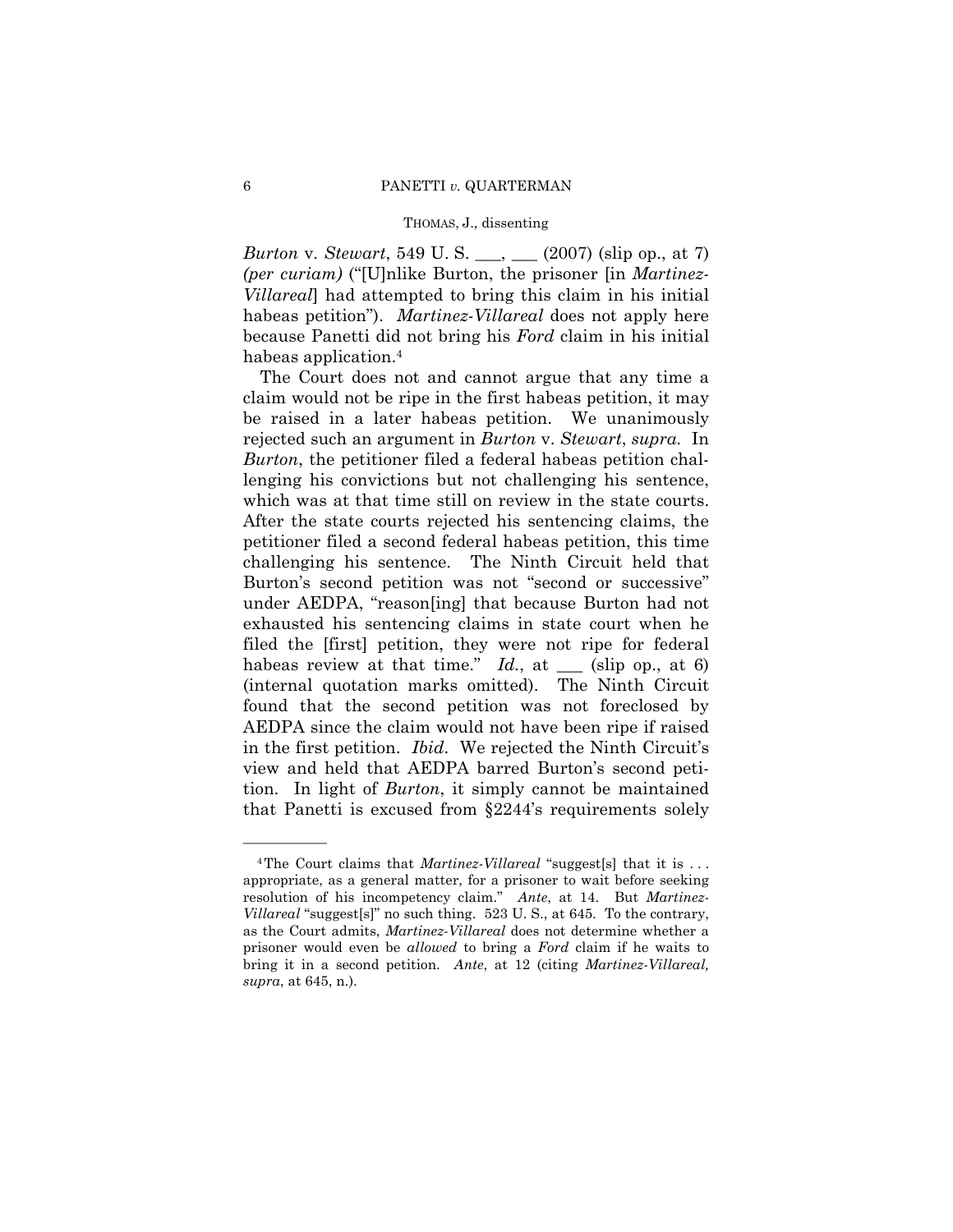because his *Ford* claim would have been unripe had he included it in his first habeas application. Today's decision thus stands only for the proposition that *Ford* claims somehow deserve a special (and unjustified) exemption from the statute's plain import.

Because neither AEDPA's text, pre-AEDPA precedent, nor our AEDPA jurisprudence supports the Court's understanding of "second or successive," the Court falls back on judicial economy considerations. The Court suggests that my interpretation of the statute would create an incentive for every prisoner, regardless of his mental state, to raise and preserve a *Ford* claim in the event the prisoner later becomes insane. *Ante*, at 10, 13–14. Even if this comes to pass, it would not be the catastrophe the Court suggests. District courts could simply dismiss unripe *Ford* claims outright, and habeas applicants could then raise them in subsequent petitions under the safe harbor established by *Martinez-Villareal*. Requiring that *Ford* claims be included in an initial habeas application would have the added benefit of putting a State on notice that a prisoner intends to challenge his or her competency to be executed. In any event, regardless of whether the Court's concern is justified, judicial economy considerations cannot override AEDPA's plain meaning. Remaining faithful to AEDPA's mandate, I would dismiss Panetti's application as second or successive.

II

The Court also errs in holding that the state court unreasonably applied "clearly established" Supreme Court precedent by failing to afford Panetti adequate procedural protections. *Ante*, at 15. Panetti is entitled to habeas relief only if the state-court proceedings "resulted in a decision that was contrary to, or involved an unreasonable application of, clearly established Federal law, as determined by the Supreme Court of the United States." 28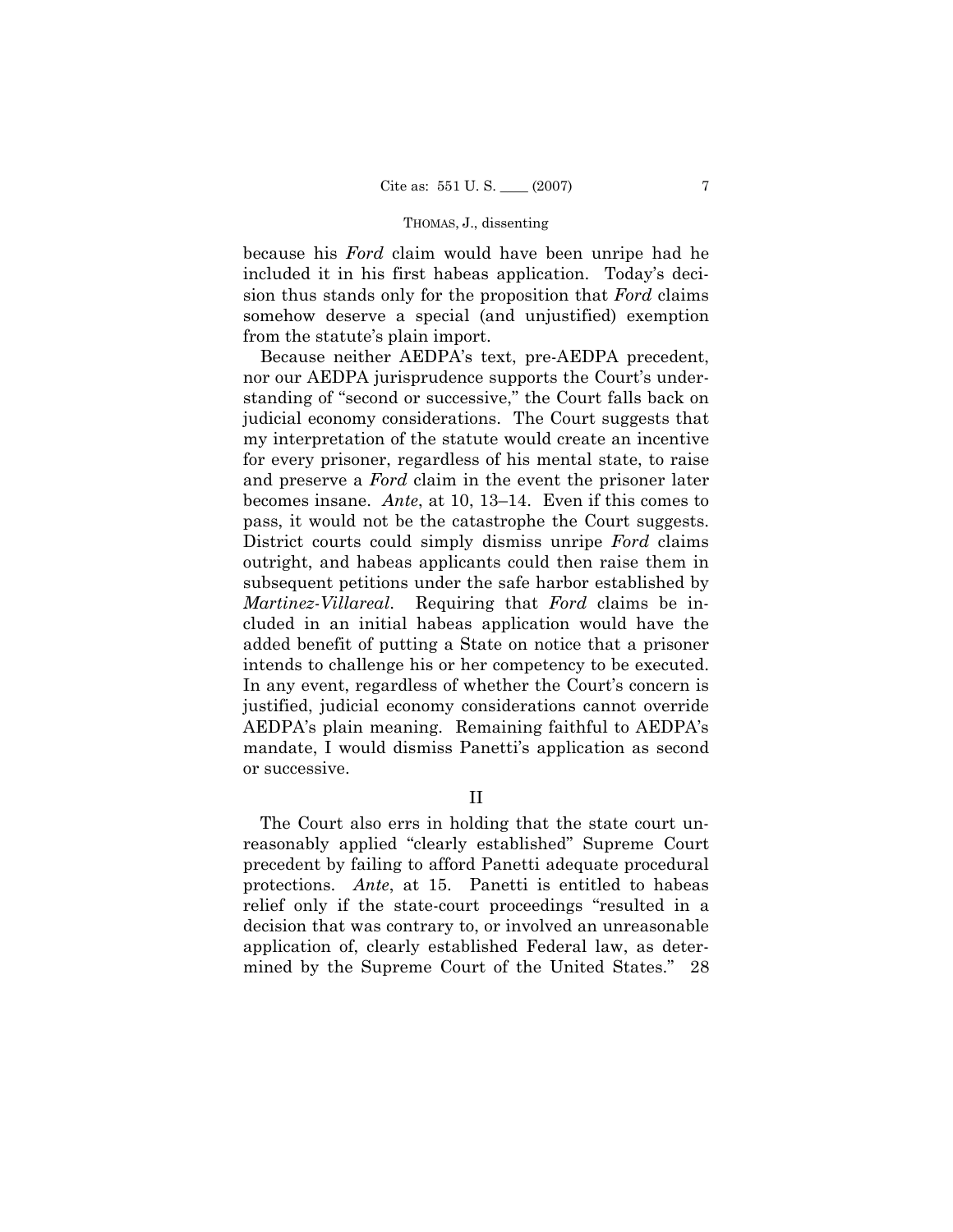U. S. C. §2254(d)(1). Even if Justice Powell's concurrence in *Ford* qualifies as clearly established federal law on this point, the state court did not unreasonably apply *Ford*.5

# A

The procedural rights described in *Ford* are triggered only upon "a substantial threshold showing of insanity." 477 U. S., at 426 (Powell, J., concurring in part and concurring in judgment); *id.*, at 417 (plurality opinion) (using the term "high threshold"). Following an "independent review of the record," *ante*, at 17, the majority finds that Panetti has made a satisfactory threshold showing. That conclusion is insupportable.

Panetti filed only two exhibits with his Renewed Motion to Determine Competency in the state court. See Scott Panetti's Renewed Motion to Determine Competency to Be Executed in Cause No. 3310 (Gillespie Cty., Tex., 216th Jud. Dist., Feb. 4, 2004) (hereinafter Renewed Motion).6

<sup>5</sup>To reach the tenuous conclusion that Justice Powell's opinion constitutes clearly established federal law, *ante*, at 16, the Court ignores the tension between Justice Powell's concern that adversarial proceedings may be counterproductive and the plurality's position that adversarial proceedings are required. Compare *Ford* v. *Wainwright*, 477 U. S. 399, 426 (1986) (Powell, J., concurring in part and concurring in judgment) (stating that "ordinary adversarial procedures—complete with live testimony, cross-examination, and oral argument by counsel—are not necessarily the best means of arriving at sound, consistent judgments as to a defendant's sanity"), with *id.,* at 415, 417 (plurality opinion) (discussing the importance of adversarial procedures, including crossexamination). Given these contradictory statements, it is difficult to say that Justice Powell's opinion is merely a narrower version of the plurality's view. See *Marks* v. *United States*, 430 U. S. 188, 193 (1977). 6This application was itself Panetti's second bite at the apple in the

state court on the question of his competency to be executed. Panetti had previously presented a *Ford* claim in state court, but the documents that accompanied that filing contained "nothing . . . that relate[d] to his current mental state." Order in Case No. A–04–CA–042– SS (WD Tex., Jan. 28, 2004), p. 4; *id.,* at 4 (Jan. 30, 2004) (same). As a result, the state court denied relief without a hearing, *ante*, at 5, and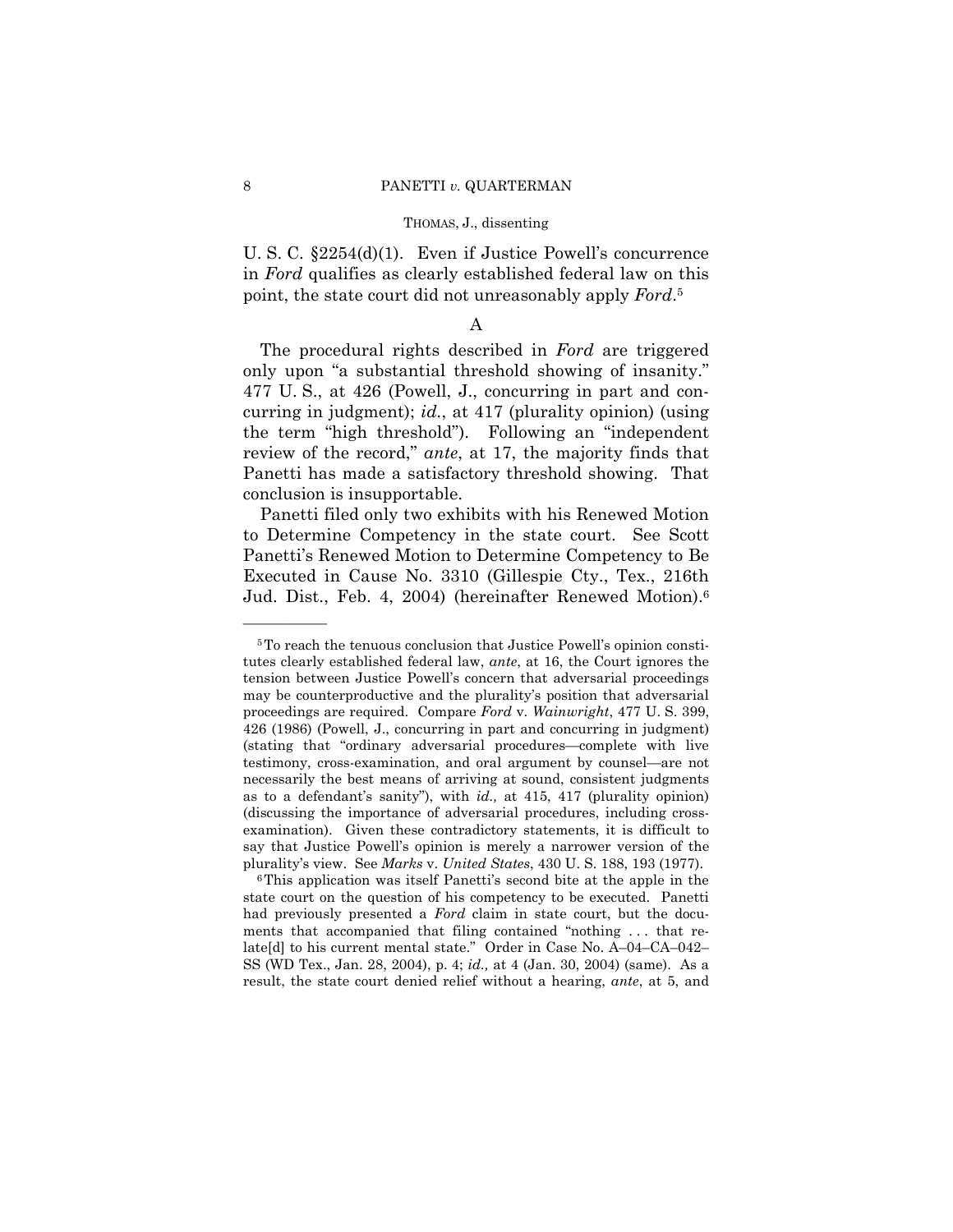The first was a one-page letter from Dr. Cunningham to Panetti's counsel describing his 85-minute "preliminary evaluation" of Panetti. Letter from Mark D. Cunningham, Ph.D., to Michael C. Gross (Feb. 3, 2004), 1 App. 108. Far from containing "pointed observations," *ante*, at 17, Dr. Cunningham's letter is unsworn, contains no diagnosis, and does not discuss whether Panetti understood why he was being executed. *Ibid*. Panetti's other exhibit was a one-page declaration of a *law professor* who attended Cunningham's 85-minute meeting with Panetti. Declaration of David R. Dow (Feb. 3, 2004), *id.,* at 110. Professor Dow obviously made no medical diagnosis and simply discussed his lay perception of Panetti's mental condition in a cursory manner. *Ibid.* The Court describes Dow as an "expert," *ante*, at 17, but law professors are obviously not experts when it comes to medical or psychological diagnoses.

Panetti's Renewed Motion attached no medical reports or records, no sworn testimony from any medical professional, and no diagnosis of any medical condition. The Court claims that Panetti referred "to the extensive evidence of mental dysfunction considered in earlier legal proceedings." *Ibid*. But as the Federal District Court noted, Panetti merely "outlined his mental health history for the time period from 1981 until 1997." Order in Case No. A–04–CA–042–SS (Jan. 30, 2004), p. 4. This evidence—previously rejected by the state and federal courts that adjudicated Panetti's other incompetency claims had no relevance to Panetti's competency to be executed in 2004 when he filed his *Renewed* Motion. *Ibid*. In addition to the utter lack of new medical evidence, no layperson who had observed Panetti on a day-to-day basis, such as prison guards or fellow inmates, submitted an affidavit or

the Federal District Court found no error in this determination, Order in Case No. A–04–CA–042–SS (Jan. 30, 2004), p. 4.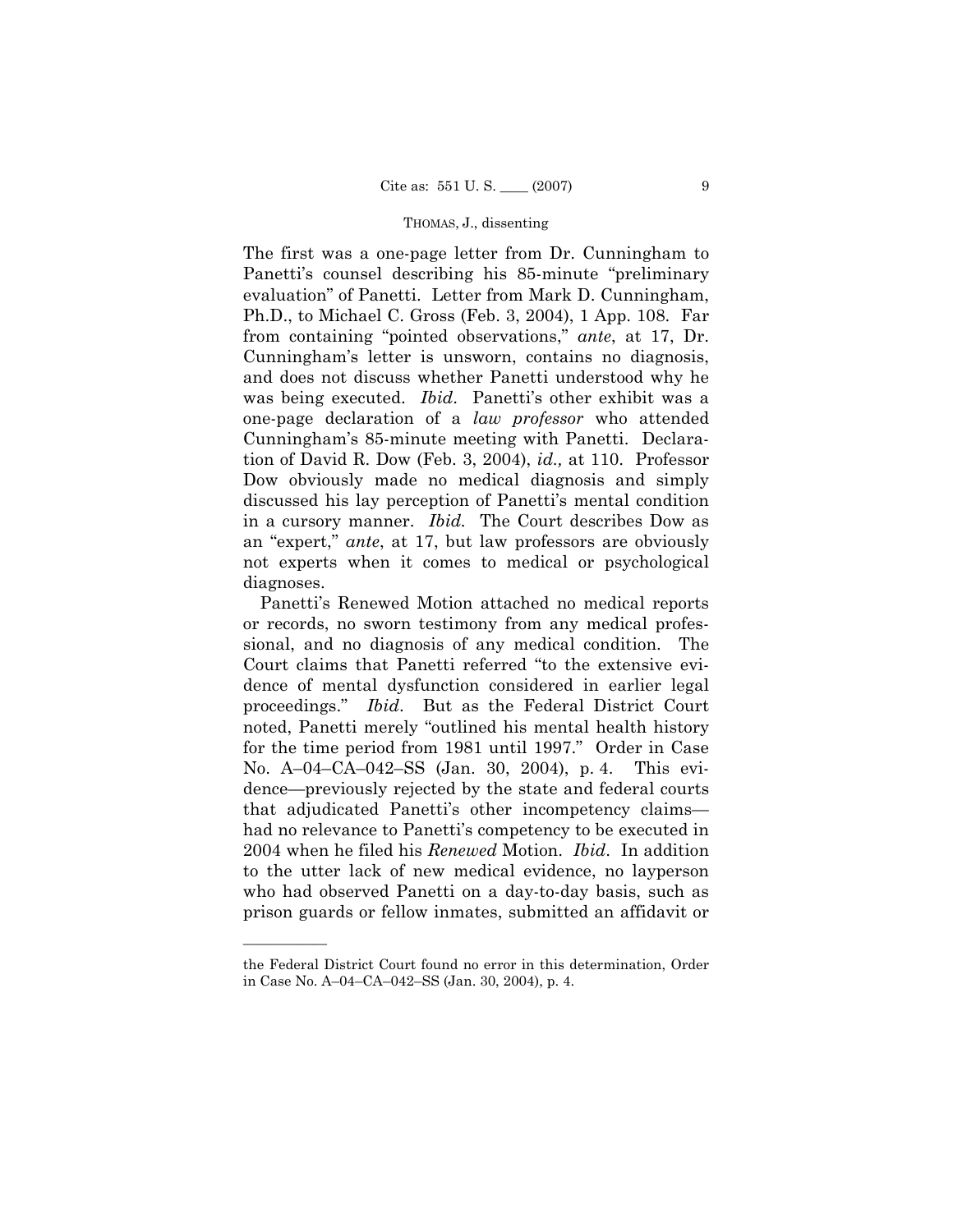even a letter. In short, Panetti supported his alleged incompetency with only the preliminary observations of a psychologist and a lawyer, whose only contact with Panetti was a single 85-minute meeting. It is absurd to suggest that this quantum of evidence clears the "high threshold," entitling claimants to the procedural protections described by the plurality and Justice Powell in *Ford*. 477 U. S., at 417 (plurality opinion); see also *id.*, at 426 (Powell, J., concurring in part and concurring in judgment).7

B

Having determined that Panetti's evidence exceeded the high threshold set forth in *Ford*, the Court asserts that *Ford* requires that "a court allow a prisoner's counsel the opportunity to make an adequate response to evidence solicited by the state court." *Ante*, at 19 (citing *Ford, supra*, at 427 (Powell, J., concurring in part and concurring in judgment)). Justice Powell's concurrence states that a prisoner has the right to present his or her evidence to an impartial decisionmaker. In light of the facts before the Court in *Ford*, it becomes obvious that in this case Texas more than satisfied any obligations Justice Powell described.

<sup>7</sup>The Court argues that "the trial court's appointment of mental health experts pursuant to Article 46.05(f)" "confirmed" that Panetti had made a threshold showing. *Ante*, at 17. But the state court made no such finding and may have proceeded simply in an abundance of caution, perhaps to humor the Federal District Court, which had "stay[ed] the execution [for 60 days to] allow the state court a reasonable period of time to consider the evidence of Panetti's current mental state." Order in Case No. A–04–CA–042–SS (Feb. 4, 2004), p. 3, 1 App. 116. In any event, the question today is not whether Panetti met Texas' threshold but whether he met the constitutional one. The Court cannot avoid answering that question by relying on a related state-law determination.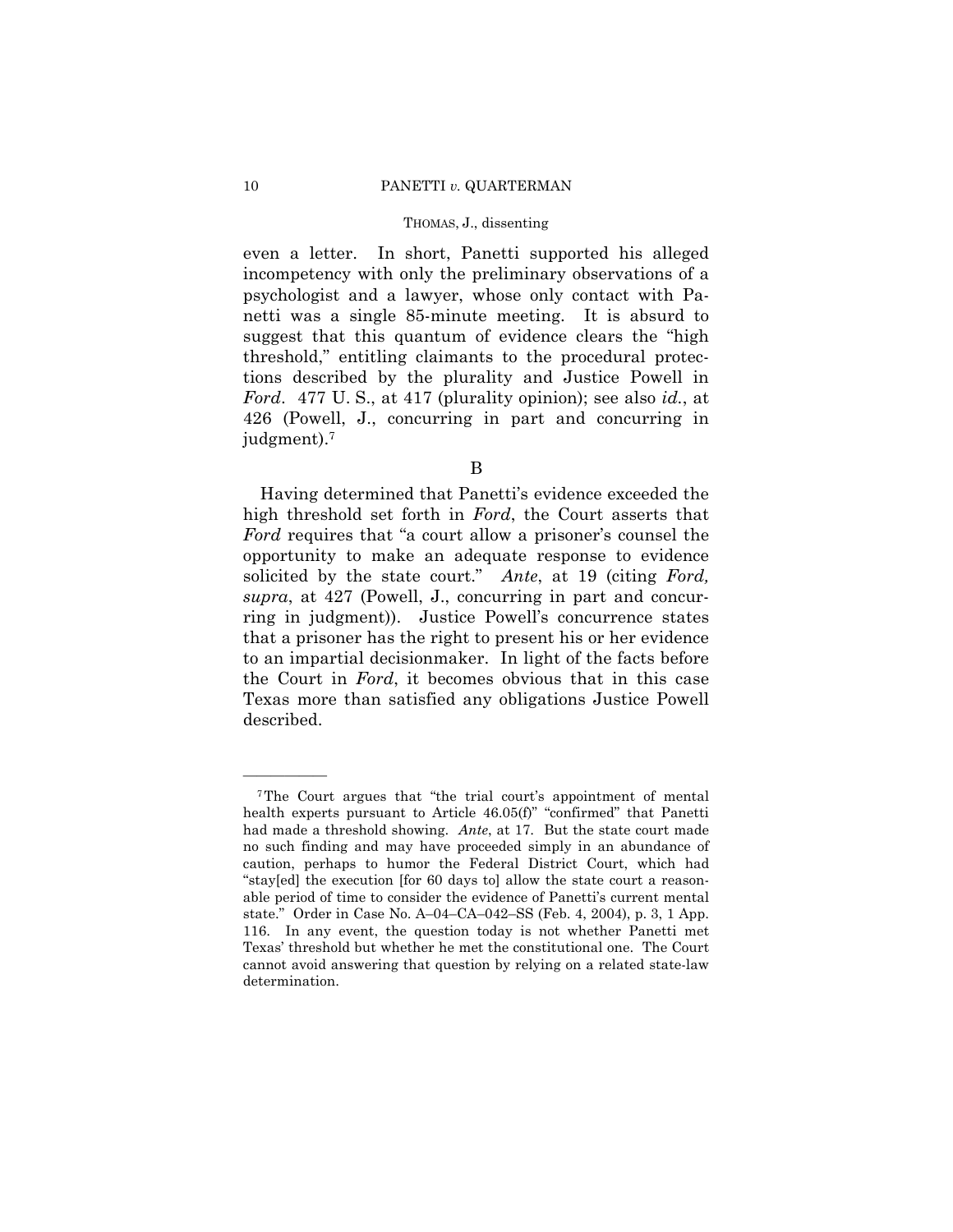1

Under the Florida law at issue in *Ford*, the Governor not a court—made the final decision as to the condemned prisoner's sanity. 477 U. S., at 412 (plurality opinion). The prisoner could not submit any evidence and had no opportunity to be heard. *Id.*, at 412–413; *id.*, at 424 (Powell, J., concurring in part and concurring in judgment). In other words, the Florida procedures required neither a neutral decisionmaker nor an opportunity for the prisoner to present evidence. *Id.*, at 412–413; *id.*, at 424.

Against this backdrop, Justice Powell's concurrence states that due process requires an impartial decisionmaker and a chance to present evidence:

"The State should provide an impartial officer or board that can receive evidence and argument from the prisoner's counsel, including expert psychiatric evidence that may differ from the State's own psychiatric examination." *Id.*, at 427.

In setting forth these minimal procedural protections, Justice Powell explained that "[b]eyond these basic requirements, the States should have substantial leeway to determine what process best balances the various interests at stake." *Ibid.* Justice Powell stressed that "ordinary adversarial procedures ... are not necessarily the best means of arriving at sound, consistent judgments as to a defendant's sanity." *Id.*, at 426.

# 2

Because a court considered Panetti's insanity claim, the state clearly satisfied Justice Powell's requirement to "provide an impartial officer or board." *Id.,* at 427. The sole remaining question, then, is whether the state court "receive[d] evidence and argument from the prisoner's counsel, including expert psychiatric evidence that may differ from the State's own psychiatric examination." *Ibid*.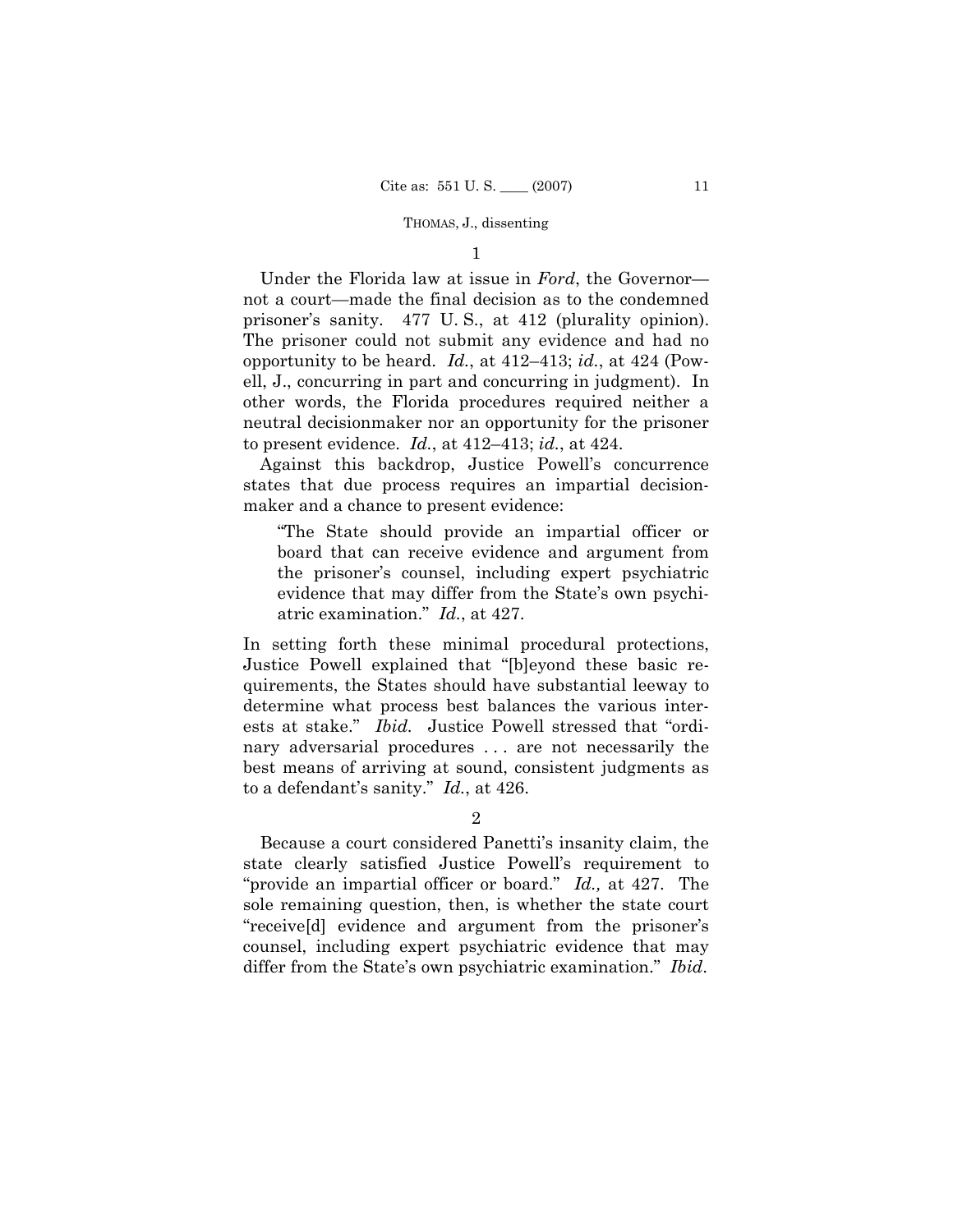At the outset of its discussion, the Court suggests that Texas is not entitled to "substantial leeway" in determining what procedures are appropriate, see *Ford, supra,* at 427 (Powell, J., concurring in part and concurring in judgment), because Texas may have "violat[ed] the procedural framework Texas has mandated for the adjudication of incompetency claims." *Ante*, at 18. As its sole support for that assertion, the Court states that there is "a strong argument the court violated state law by failing to provide a competency hearing." *Ibid*. But Article 46.05 of the Texas Code of Criminal Procedure provides no right to a competency hearing: "The determination of whether to appoint experts and conduct a hearing [under Article 46.05] is within the discretion of the trial court." *Ex parte Caldwell*, 58 S. W. 3d 127, 130 (Tex. Crim. App. 2000). Contrary to the Court's statement, *ante*, at 19, this discretion does not depend on whether a substantial showing of incompetency has been made. See *Caldwell*, *supra*, at 130. Accordingly, there is no basis for denying Texas the "substantial leeway" *Ford* grants to States.

Texas law allows prisoners to submit "affidavits, records, or other evidence supporting the defendant's allegations" "that the defendant is presently incompetent to be executed." Tex. Code Crim. Proc. Ann., Art. 46.05 (Vernon Supp. Pamphlet 2006). Therefore, state law provided Panetti with the legal right to submit whatever evidence he wanted. Here, it is clear that the state court stood ready and willing to consider any evidence Panetti wished to submit. The record of the state proceedings shows that Panetti took full advantage of this opportunity. For example, after the court-appointed experts presented their report, the state court gave Panetti a chance to respond, 1 App. 78, and Panetti filed a 17-page brief objecting to the report and arguing that there were problems in its meth-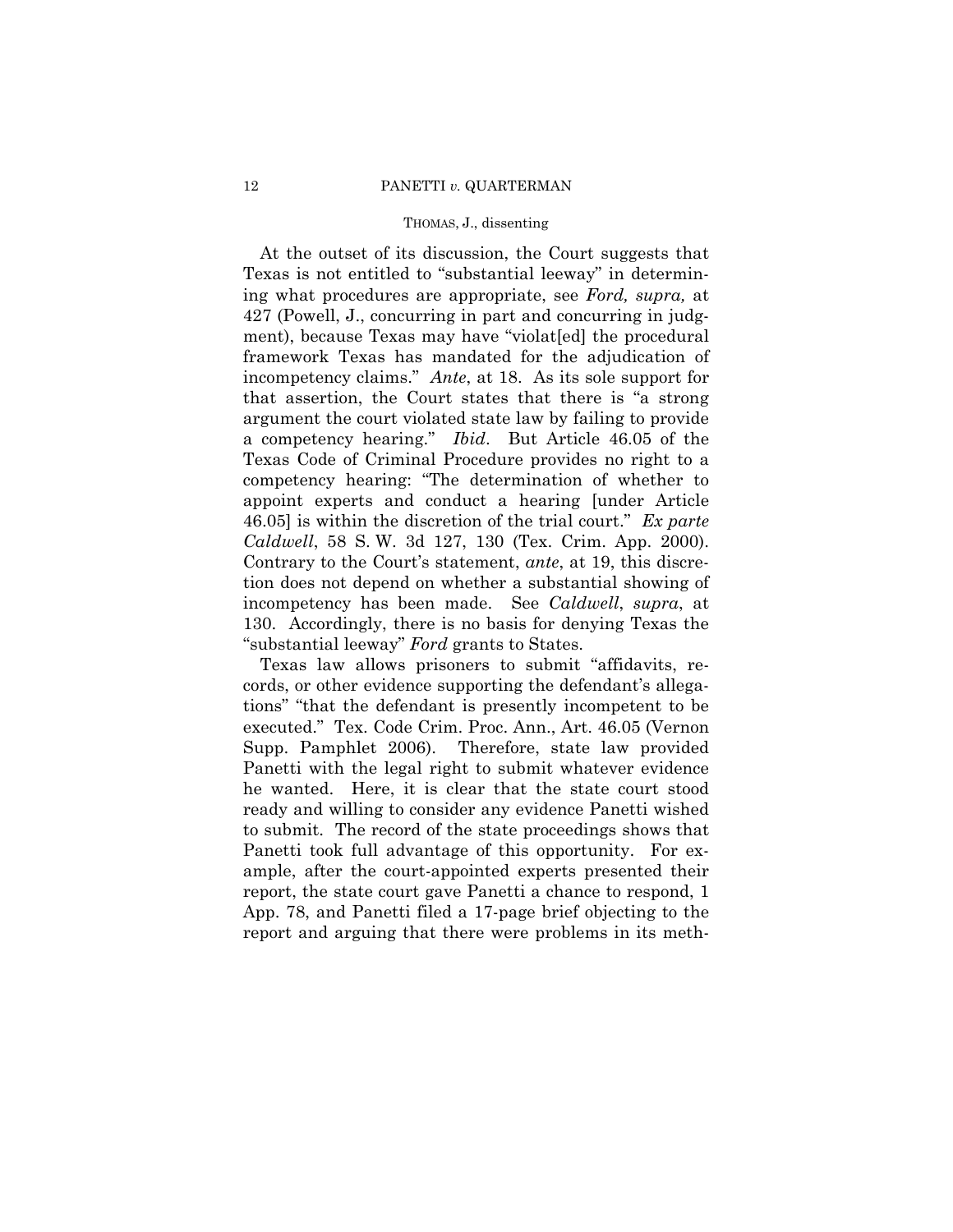odology.8 Objections to Experts' Report, 1 App. 79. No extensive consideration of Panetti's submitted evidence was necessary because the submissions—the single-page statements of one doctor and one lawyer—were paltry and unpersuasive. That the evidence presented did not warrant more extensive examination does not change the fact that Panetti had an unlimited opportunity to submit evidence to the state court.

Based on Panetti's evidence, the report by the courtappointed experts, and Panetti's objections to that report, the state court found that "[d]efendant has failed to show, by a preponderance of the evidence, that he is incompetent to be executed." *Id.,* at 99. Given Panetti's meager evidentiary submissions, it is unsurprising that the state court declined to proceed further. The Court asserts that "the order issued by the state court implied that its determination of petitioner's competency [improperly] was made solely on the basis of the examinations performed by the psychiatrists it had appointed." *Ante*, at 18. However, the order's focus on the report of the court-appointed experts indicates only that the court found the report to be persuasive. 1 App. 99. Supported by the persuasive report of two neutral experts, the court reasonably concluded that Panetti's meager evidence deserved no men-

<sup>8</sup>The Court states that Panetti's "counsel reached the reasonable conclusion that these allegations warranted a response." *Ante*, at 19. But the Court fails to note that the 17-page brief *was* the response. Apart from his motions, Panetti never requested the opportunity to respond further.

Panetti criticized the court-appointed experts for visiting him only once, for not conducting psychological testing, for failing to review collateral information adequately, for failing to take into account his history of mental problems, and for the abbreviated nature of their conclusions. Objections to Experts' Report, Renewed Motion for Funds to Hire Expert and Investigator, Renewed Motion for Competency Hearing in Cause No. 3310 (Gillespie Cty., Tex., 216th Jud. Dist., May 21, 2004), 1 App. 82–95 (hereinafter Objection to Experts' Report).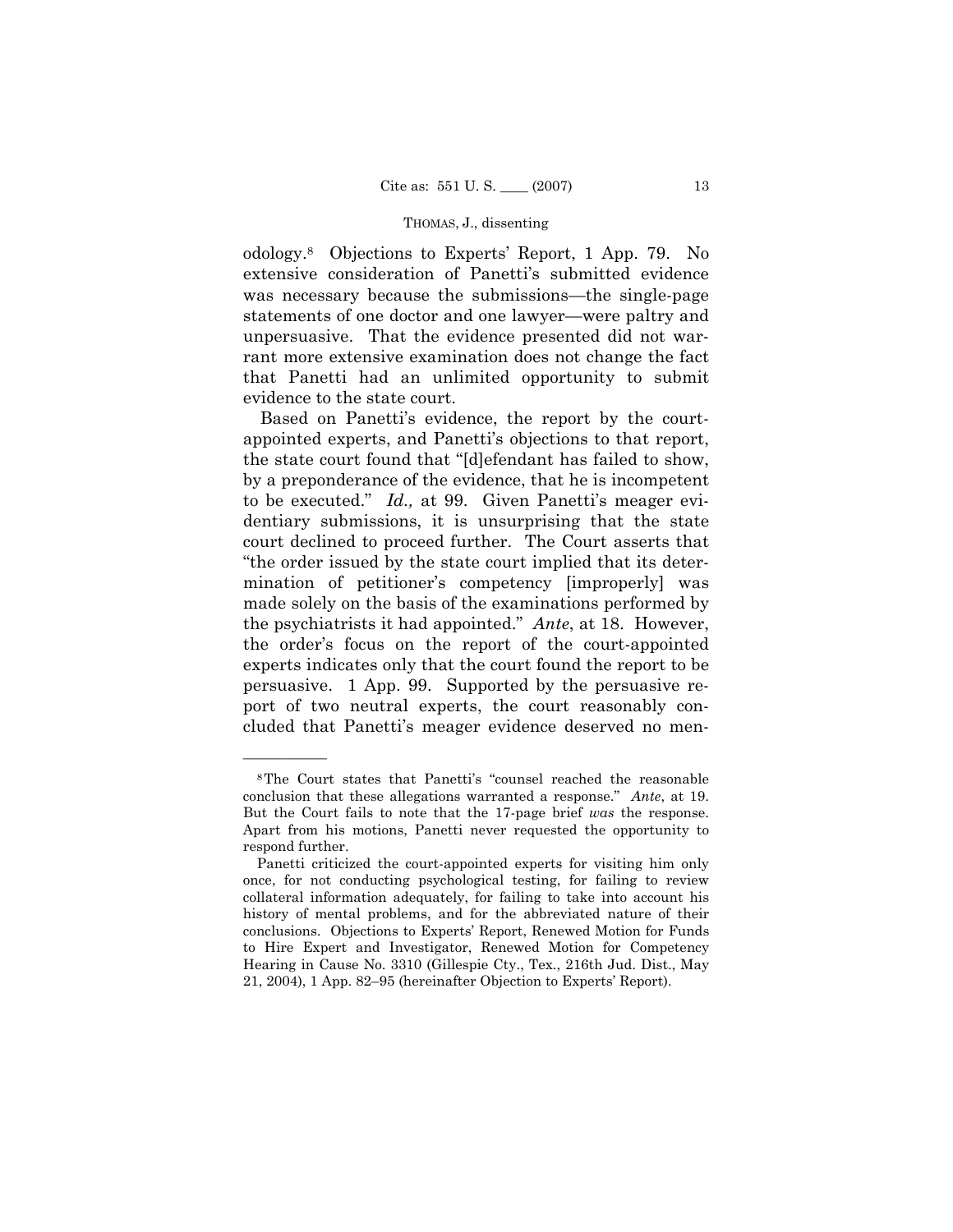tion. See Part II–A, *supra*. In my view, the state court fairly implemented the procedures described by Justice Powell's opinion in *Ford*—to "receive evidence and argument from the prisoner's counsel." 477 U. S., at 427. At the very least, the state court did not unreasonably apply his concurrence. See  $28 \text{ U}$ . S. C.  $\S 2254(d)(1)$ .

3

Because it cannot dispute that Panetti had an unlimited opportunity to present evidence, the Court argues that the state court "failed to provide petitioner with an adequate opportunity to submit expert evidence in response to the report filed by the court-appointed experts." *Ante*, at 18. According to the Court, this opportunity was denied to Panetti because the state court failed to rule explicitly on his motions and failed to warn him that he would receive no evidentiary hearing.9 This position has no factual

<sup>9</sup>The Court does not assert that Panetti actually had a constitutional right to an evidentiary hearing or to have any of his 10 motions granted. As discussed above, Justice Powell's concurrence specifically rejected the *Ford* plurality's contention that an adversarial proceeding was constitutionally required or even appropriate. Part II–B–1, *supra.* Even a cursory look at Panetti's motions shows that the state court did not err in refusing to grant them. This Court has never recognized a right to state-provided experts or counsel on state habeas review. Cf. Ex Parte Motion for Prepayment of Funds to Hire Mental Health Expert to Assist Defense in Article 46.05 Proceedings in Cause No. 3310 (Feb. 19, 2004), 1 App. 54; Defendant's Motion for Appointment of Counsel to Assist Him in Article 46.05 Proceedings (Feb. 19, 2004), *id.,*  at 45; Ex Parte Motion for Prepayment of Funds to Hire an Investigator to Assist Defense Counsel in Cause No. 3310 (Feb. 19, 2004). There is likewise no right to transcribed court proceedings, videotaped examinations, or any other specific protocols for conducting competency evaluations. Cf. Motion to Videotape All Competency Examinations of Scott Panetti Conducted by Court-Appointed Mental Health Experts in Cause No. 3310 (Feb. 19, 2004); Motion to Transcribe All Proceedings Related to Competency Determination Under Article 46.05 in Cause No. 3310 (Feb. 19, 2004); Motion Seeking Order Setting Out Protocol for Conducting Competency Evaluations of Scott Panetti in Cause No.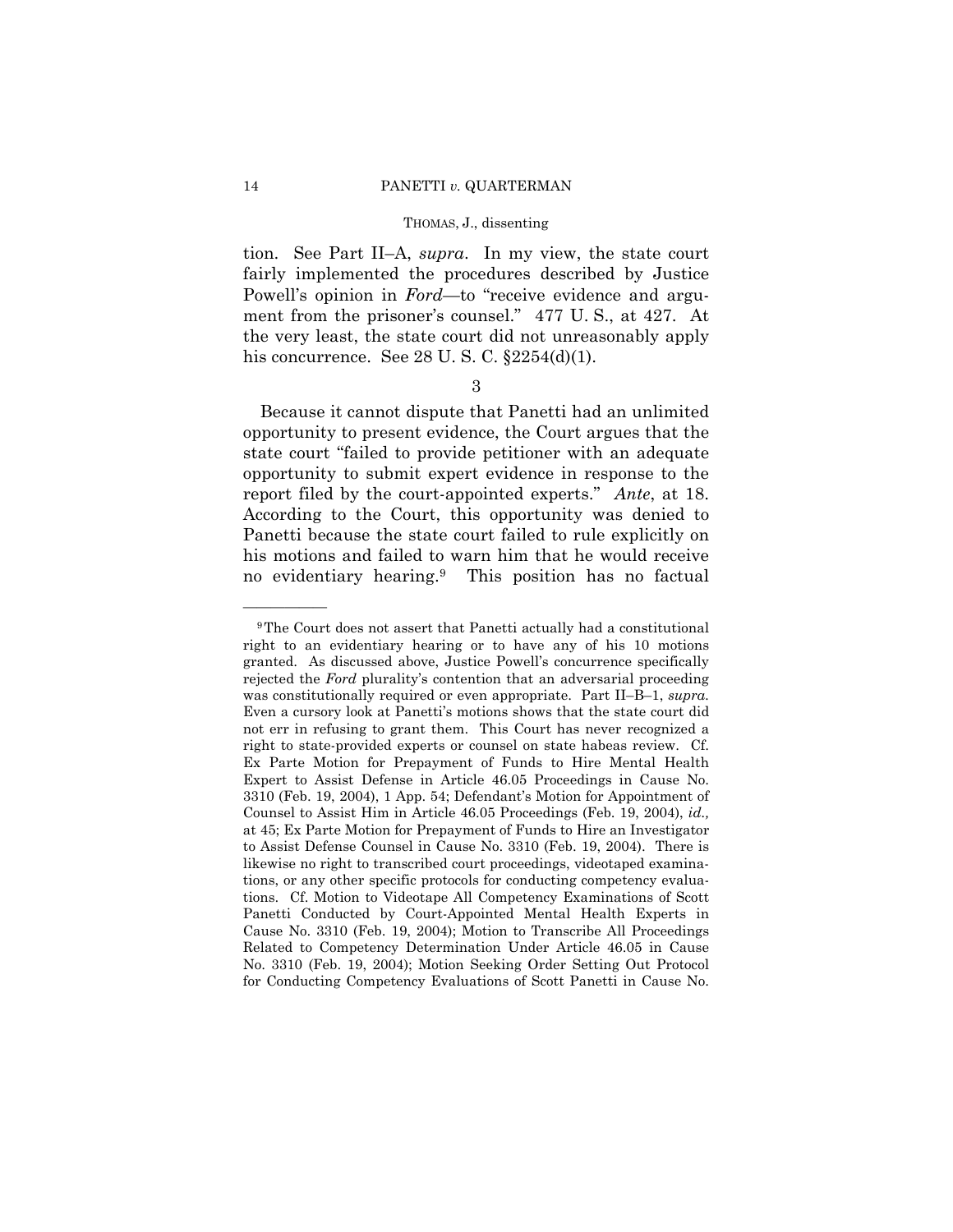basis. After the court-appointed experts submitted their report, the state court made it clear that the case was proceeding to conclusion and that Panetti's counsel needed to submit anything else he wanted the judge to consider:

"It appears from the evaluations performed by Dr. Mary Anderson and Dr. George Parker that they are of the opinion that Mr. Panetti is competent to be executed in accordance with the standards set out in Art. 46.05 of the Code of Criminal Procedure.

"Mr. Gross, if you have any other matters you wish to have considered, please file them in the case papers and get me copies by 5:00 p.m. on May 21, 2004." Letter from District Judge Stephen B. Ables in Cause No. 3310 (May 14, 2004), 1 App. 77–78.

Panetti's counsel got the message. Far from assuming that there would be a hearing, *ante*, at 19–20, counsel renewed his motion requesting a competency hearing and his motion seeking state funding for a mental health expert. 1 App. 96–98. Panetti's filing indicates that he understood that no hearing was currently scheduled and that if he wanted to convince the state court not to deny relief, he needed to do so immediately. See *id.*, at 80–95. The record demonstrates that what Panetti actually sought was not the opportunity to submit additional evidence—because, at that time, he had no further evidence to submit—but state funding for his pursuit of more evidence. See Ex Parte Motion for Prepayment of Funds to Hire Mental Health Expert to Assist Defense in Article

<sup>3310 (</sup>Feb. 19, 2004). And as discussed above, Panetti has no clearly established constitutional right to a formal, oral hearing, Part II–B–1, *supra,* much less a right to discovery. Cf. Defendant's Motion for Discovery in Cause No. 3310 (Feb. 19, 2004); Motion to Ensure that the Article 46.05 "Final Competency Hearing" Comports with the Procedural Due Process Requirements of *Ford* in Cause No. 3310 (Feb. 19, 2004), 1 App. 49.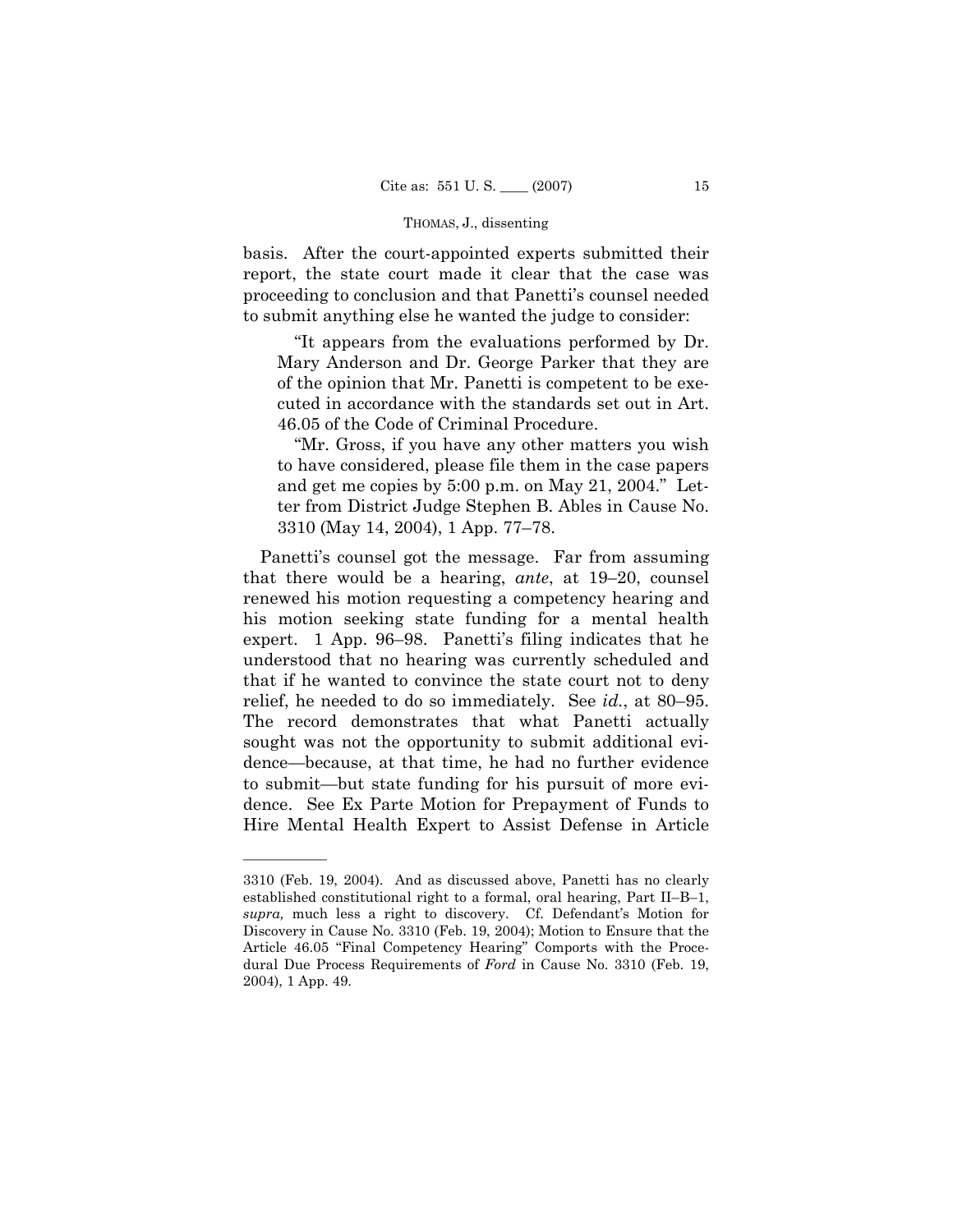46.05 Proceedings in Cause No. 3310 (Feb. 19, 2004), *id.,*  at 54; Ex Parte Motion for Prepayment of Funds to Hire an Investigator to Assist Defense Counsel in Cause No. 3310 (Feb. 19, 2004); Defendant's Motion for Appointment of Counsel to Assist Him in Article 46.05 Proceedings in Cause No. 3310 (Feb. 19, 2004), *id.,* at 45; Panetti's Response to Show Cause Order in Case No. A–04–CA–042– SS (June 3, 2004), p. 5; cf. Order in Case No. A–04–CA– 042–SS (Jan. 30, 2004), p. 4. This Court has never recognized a constitutional right to state funding for counsel in state habeas proceedings—much less for experts—and Texas law grants no such right in *Ford* proceedings. *E.g., Ex parte Caldwell*, 58 S. W. 3d 127, 130 (Tex. Crim. App. 2000) (holding that funding for counsel or experts in Article 46.05 proceedings is at the discretion of the district court); *Coleman* v. *Thompson*, 501 U. S. 722, 755 (1991) (noting that there is no constitutional right to state-funded counsel in state habeas cases).

In short, there is nothing in the record to suggest that Panetti would have submitted any additional evidence had he been given another opportunity to do so. Panetti never requested more time to submit evidence and never told the court that he wanted to submit additional evidence in the event that his requests for fees were denied. Panetti's track record of submitting no new evidence in his first Article 46.05 motion, *supra*, at 8, n. 6, and only two insubstantial exhibits in his second, Part II–A, *supra*, suggests that it was highly unlikely that Panetti planned to present anything else. Accordingly, the state-court proceedings to evaluate Panetti's insanity claim were not "contrary to, or . . . an unreasonable application of, clearly established Federal law," 28 U. S. C. §2254(d)(1).10

<sup>10</sup>Because the Court fails to identify any bona fide constitutional violation, it provides a laundry list of perceived deficiencies in the statecourt proceedings. *Ante*, at 18 ("[I]t appears the state court on repeated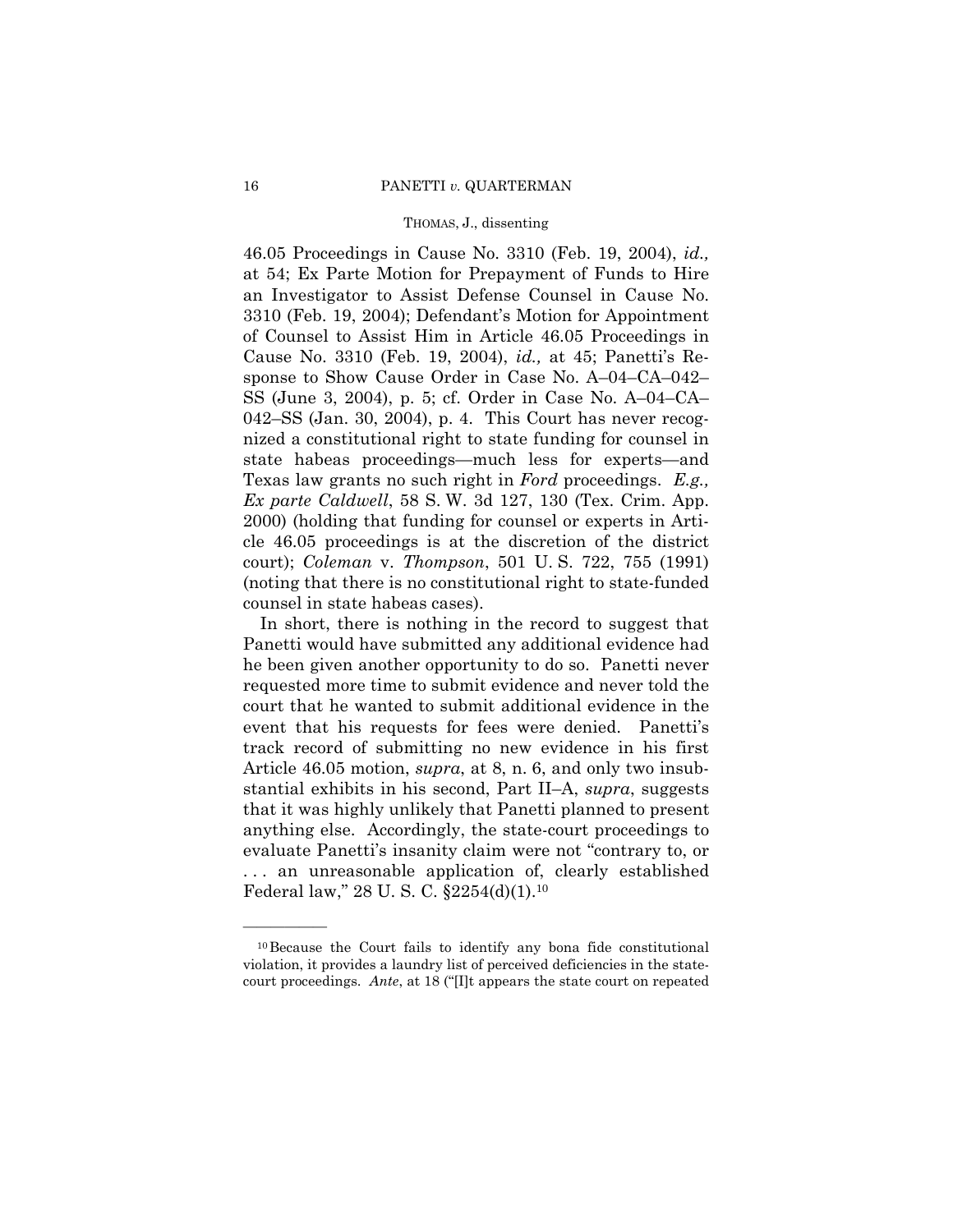## $\mathcal{C}$

Because the state court did not unreasonably apply Justice Powell's procedural analysis, we must defer to its determination that Panetti was competent to be executed. See  $\S2254(d)(1)$ . Thus, Panetti is entitled to federal habeas relief only if the state court's determination that he is competent to be executed "was contrary to, or involved an unreasonable application of" Supreme Court precedent or "was based on an unreasonable determination of the facts in light of the evidence presented in the State court proceeding." §2254(d). Not even Panetti argues that this standard is met here.

Applying Justice Powell's substantive standard for competency, the state court determined that Panetti was competent to be executed, 1 App. 99; see also Tex. Code Crim. Proc. Ann., Art. 46.05(h), a factual determination that is "presumed to be correct."  $\S 2254(e)(1)$ . That factual determination was based on an expert report by two doctors with almost no evidence to the contrary. See Part II–

occasions conveyed information to petitioner's counsel that turned out not to be true; provided at least one significant update to the State without providing the same notice to petitioner; and failed in general to keep petitioner informed as to the opportunity, if any, he would have to present his case"). The state court did request the name of mental health experts from the parties but ultimately chose experts without input from the parties. *Ante*, at 5–7. It canceled a status conference and failed to give Panetti notice. *Ante,* at 6. It also never explicitly ruled on Panetti's motions despite its statements that it would do so later. *Ante*, at 7–8. But Panetti does not argue that the courtappointed experts were not impartial nor does he explain how the canceled status conference caused him any harm. Finally, although it might have been better for the state court to rule explicitly on Panetti's outstanding motions, it implicitly denied them by dismissing his claim. As for the state court's "failure to keep petitioner informed," after the court-appointed experts' report was issued, the judge sent a letter to counsel that made it clear that Panetti had one last chance to submit information. 1 App. 77–78. In short, none of these perceived deficiencies qualifies as a violation of any "clearly established" federal law.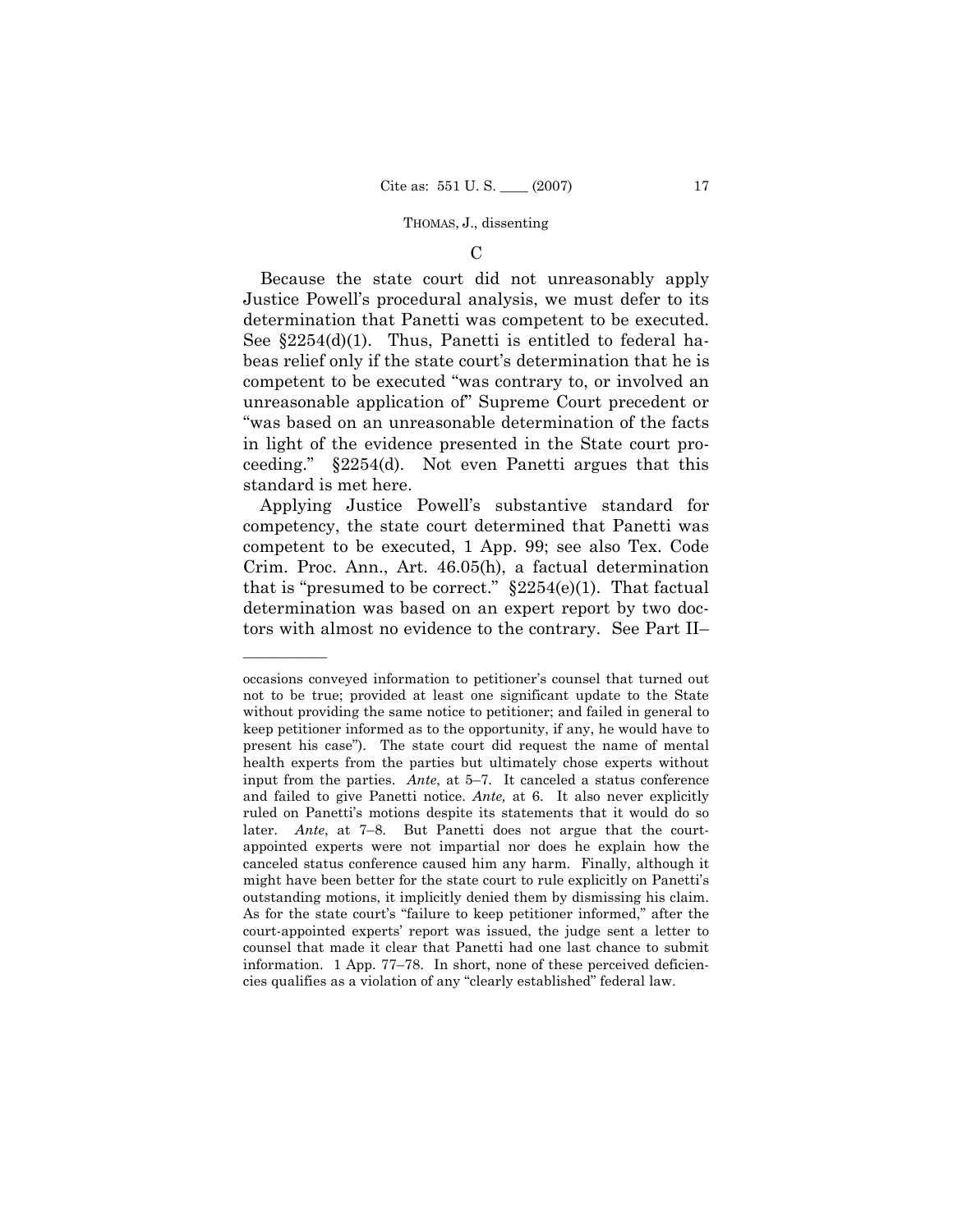A, *supra.* Hence, Panetti is not entitled to federal habeas relief under §2254.

### III

Because we lack jurisdiction under AEDPA to consider Panetti's claim and because, even if jurisdiction were proper, the state court's decision constitutes a reasonable application of federal law, I will not address whether the Court of Appeals' standard for insanity is substantively correct. I do, however, reject the Court's approach to answering that question. The Court parses the opinions in *Ford* to impose an additional constitutional requirement without undertaking any Eighth Amendment analysis of its own. Because the Court quibbles over the precise meaning of *Ford*'s opinions with respect to an issue that was not presented in that case, what emerges is a halfbaked holding that leaves the details of the insanity standard for the District Court to work out. See *ante*, at 28– 30. As its sole justification for thrusting already muddled *Ford* determinations into such disarray, the Court asserts that *Ford* itself compels such a result. It does not.

The four-Justice plurality in *Ford* did not define insanity or create a substantive standard for determining competency. See 477 U. S., at 418 (Powell, J., concurring in part and concurring in judgment) (stating that "[t]he Court's opinion does not address" "the meaning of insanity").<sup>11</sup> Only Justice Powell's concurrence set forth a standard:

"[No state] disputes the need to require that those who are executed know the fact of their impending execution and the reason for it.

<sup>11</sup> Justice Marshall's plurality opinion in *Ford* did not even go so far as to state that there should be a uniform national substantive standard for insanity. It is thus an open question as to how much discretion the States have in setting the substantive standard for insanity.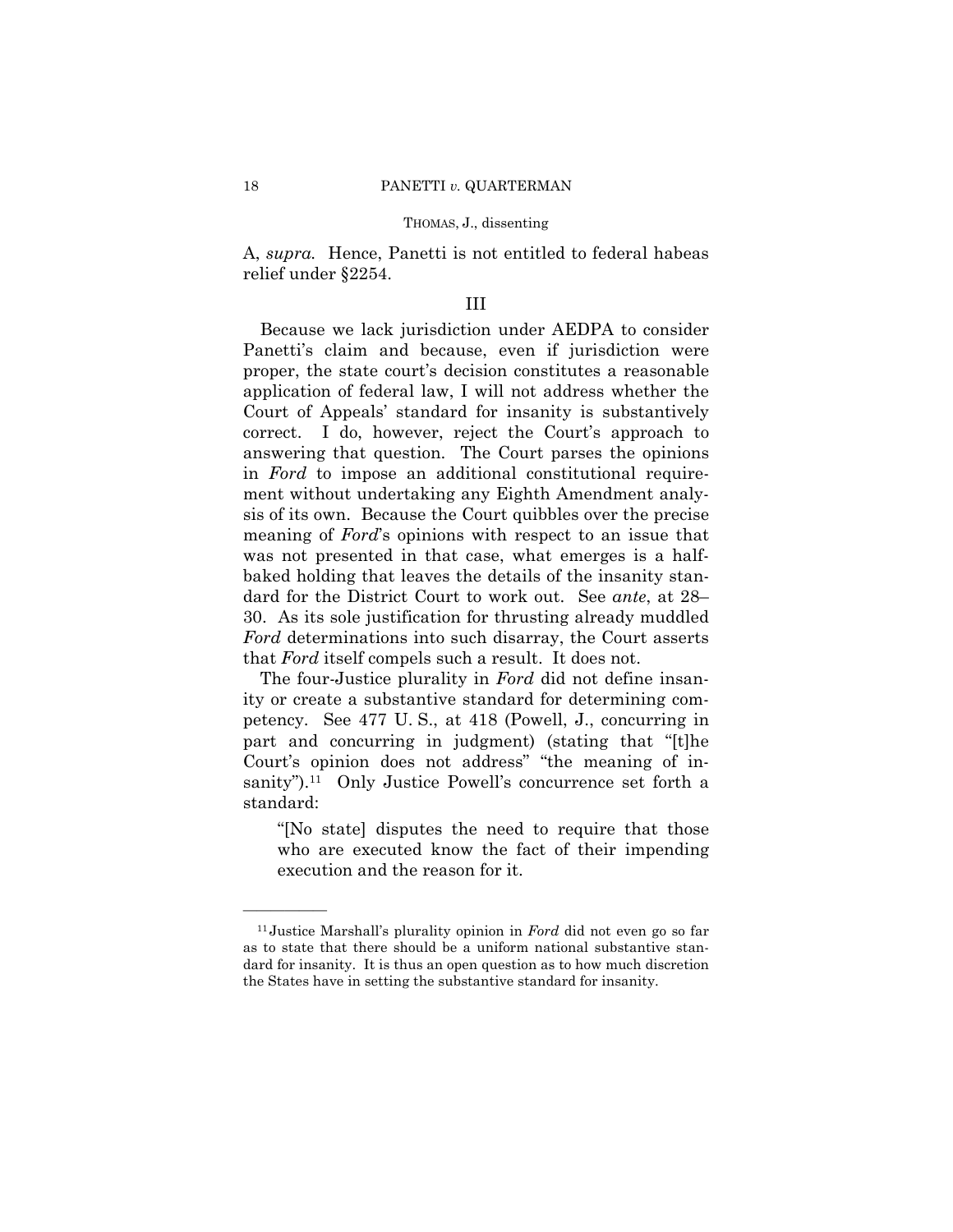"Such a standard appropriately defines the kind of mental deficiency that should trigger the Eighth Amendment prohibition. If the defendant perceives the connection between his crime and his punishment, the retributive goal of the criminal law is satisfied. And only if the defendant is aware that his death is approaching can he prepare himself for his passing. Accordingly, I would hold that the Eighth Amendment forbids the execution only of those who are unaware of the punishment they are about to suffer and why they are to suffer it." *Id.,* at at 422.

Because the issue before the Court in *Ford* was actual knowledge, not rational understanding, *ibid.*, nothing in any of the *Ford* opinions addresses what to do when a prisoner knows the reason for his execution but does not "rationally understand" it.

Tracing the language of Justice Powell's concurrence, the Court of Appeals held that Panetti needed only to be "'aware' of" the stated reason for his execution. *Panetti* v. *Dretke*, 448 F. 3d 815, 819 (CA5 2006). Implicitly, the Court of Appeals also concluded that the fact that Panetti "disbelieves the State's stated reason for executing him," *Panetti* v. *Dretke*, 401 F. Supp. 2d 702, 708 (WD Tex. 2004), does not render him "unaware" of the reason for his execution. The Court challenges this approach based on an expansive interpretation of Justice Powell's use of the word "aware." *Ante*, at 27–28. However, the Court does not and cannot deny that "awareness" is undefined in *Ford*  and that *Ford* does not discuss whether "delusions [that] so impair the prisoner's concept of reality that he cannot reach a rational understanding of the reason for the execution" affect awareness in a constitutionally relevant manner.12 *Ante*, at 26. Nevertheless, the Court cobbles

<sup>&</sup>lt;sup>12</sup>The Court points out that "the *Ford* opinions nowhere indicate that delusions are irrelevant to 'comprehen[sion]' or 'aware[ness]' if they so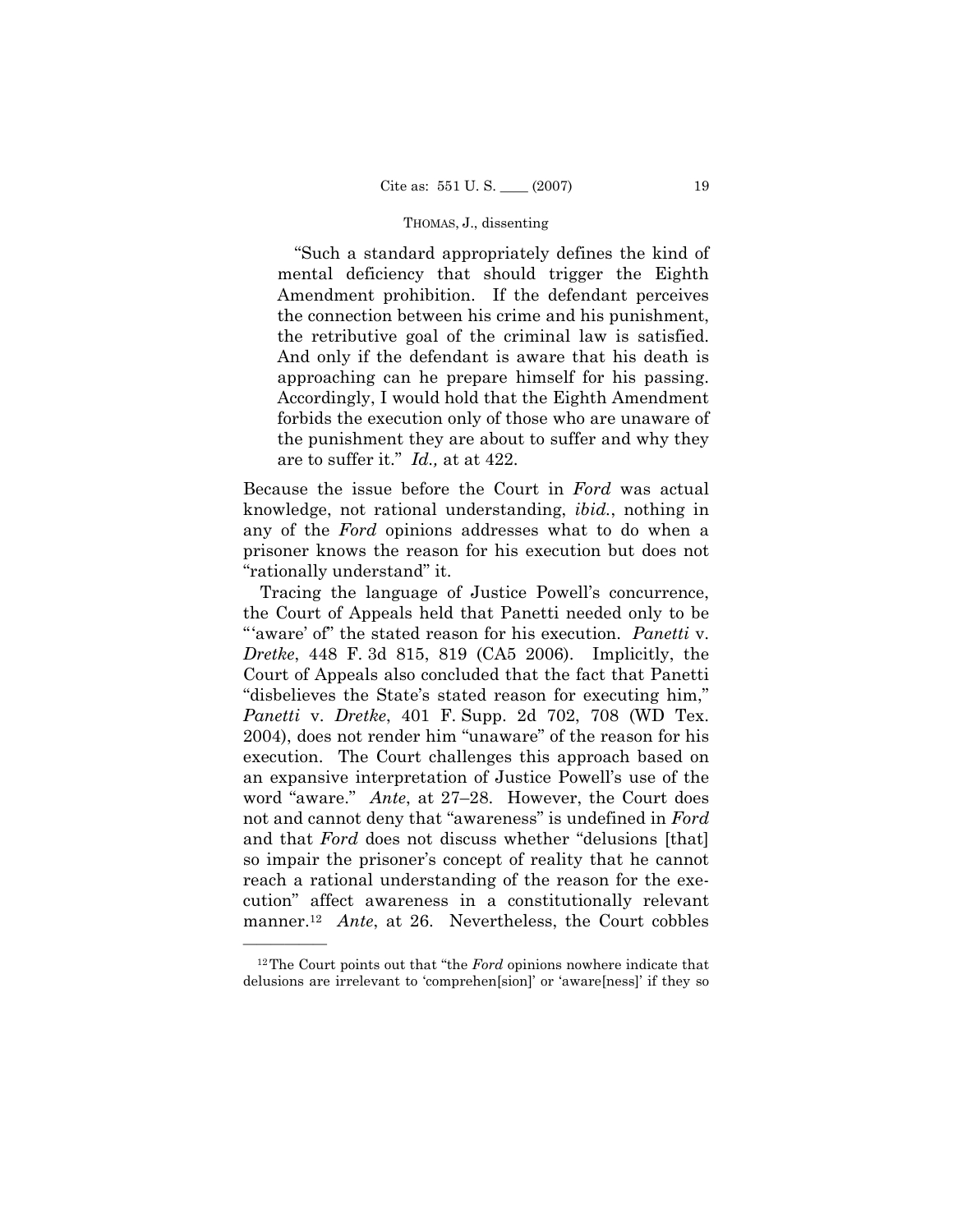together stray language from *Ford*'s multiple opinions and asserts that the Court of Appeals' test is somehow inconsistent with the spirit of *Ford*. Because that result does not follow naturally from *Ford*, today's opinion can be understood only as holding for the first time that the Eighth Amendment requires "rational understanding."

Although apparently imposing a new substantive Eighth Amendment requirement, the Court assiduously avoids applying our framework for analyzing Eighth Amendment claims. See *Ford, supra*, at 405 (first analyzing whether execution of the insane was among "those modes or acts of punishment that had been considered cruel and unusual at the time that the Bill of Rights was adopted" in 1791); *Roper* v. *Simmons*, 543 U. S. 551, 560– 561 (2005) (considering also whether the punishment is deemed cruel and unusual according to modern "standards of decency"); *Atkins* v. *Virginia*, 536 U. S. 304, 312 (2002) (looking for "objective evidence of contemporary values," the "clearest and most reliable" of which is the "legislation enacted by the country's legislatures" (internal quotation marks omitted)). The Court likely avoided undertaking this analysis because there is no evidence to support its position.13 See, *e.g., id*., at 340–342 (SCALIA, J., dissenting) (discussing the demanding standard employed at common law to show that a prisoner was too insane to be executed). The Court of Appeals at least took an approach

impair the prisoner's concept of reality that he cannot reach a rational understanding of the reason for the execution." *Ante*, at 26. By the same token, nowhere in the *Ford* opinions is it suggested that "comprehen[sion]" or "aware[ness]" is necessarily affected when delusions impair a prisoner. The Court refuses to acknowledge that *Ford* simply does not resolve this question one way or the other.<br><sup>13</sup>Contrary to the Court's suggestion, the state of the factual record is

not a genuine impediment to analyzing the constitutional question. See *ante*, at 28–30. Our Eighth Amendment framework requires relatively academic, abstract analysis. Specific facts regarding Panetti's condition are simply irrelevant to what the Eighth Amendment requires.